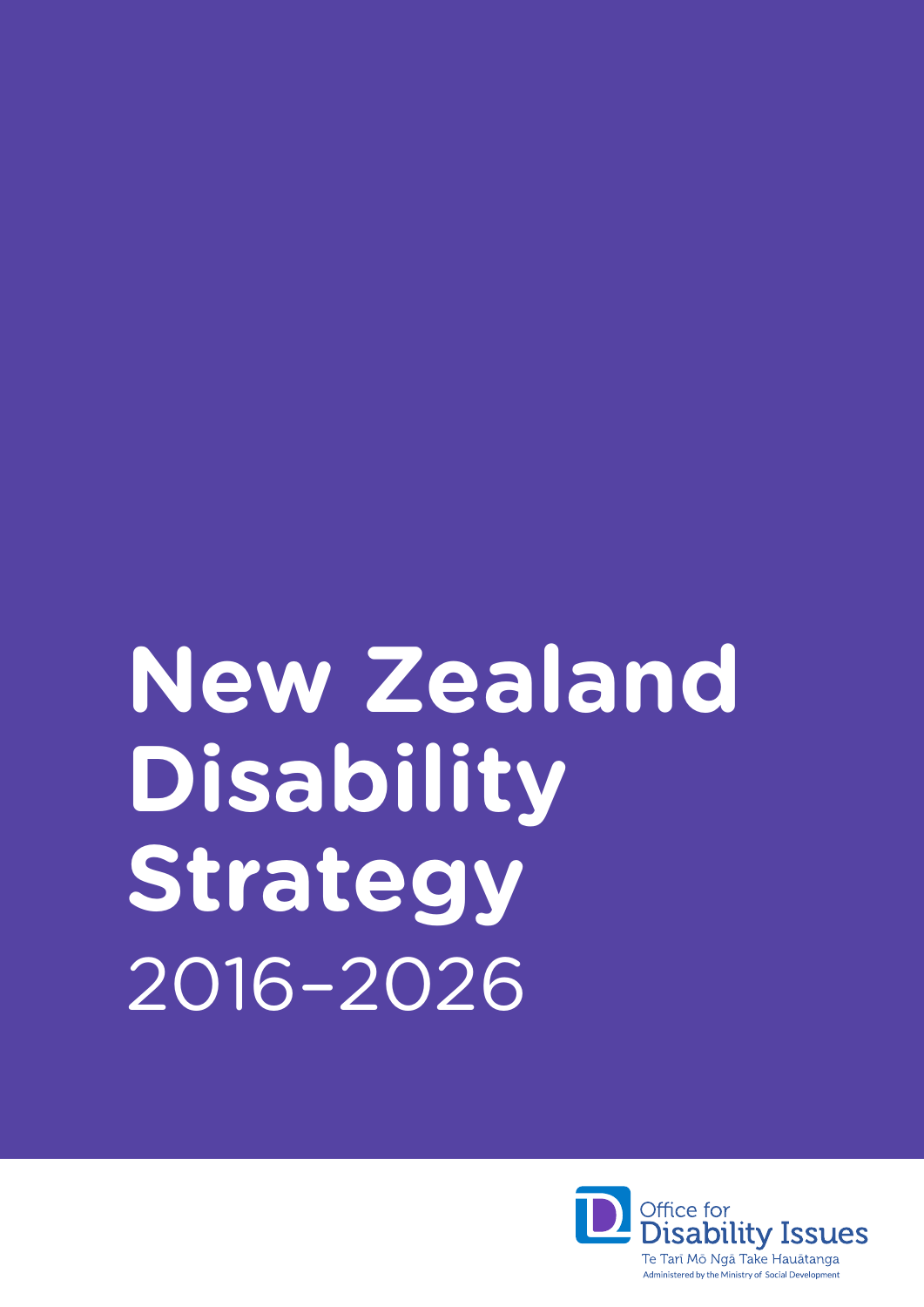Published November 2016 Ministry of Social Development PO Box 1556 Wellington 6140 New Zealand

NEW ZEALAND DISABILITY STRATEGY **2016–2026**

Telephone: +64 4 916 3300 Facsimile: +64 4 918 0099 Email: info@msd.govt.nz Web: www.msd.govt.nz

ISBN: 978-0-947513-55 (print) ISBN: 978-0-947513-56 (online)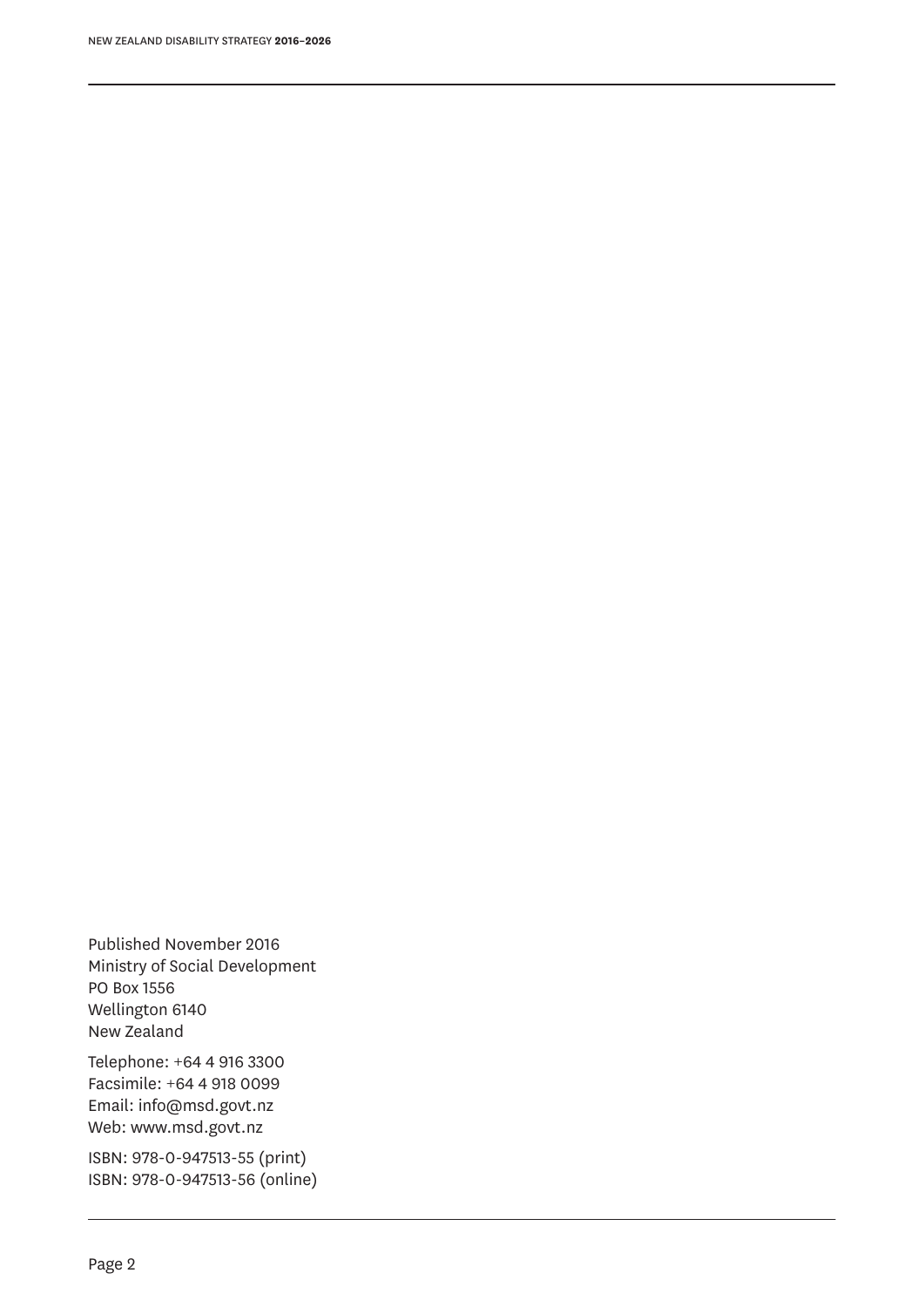## **Contents**

| Foreword - Minister for Disability Issues   | 5  |
|---------------------------------------------|----|
| <b>Executive Summary</b>                    | 6  |
| Our journey - an introduction               | 9  |
| Our vision - where to from here             | 11 |
| Who we are $-$ our community                | 12 |
| Principles and approaches                   | 16 |
| Our outcomes - priorities for change        | 22 |
| Outcome 1: education                        | 24 |
| Outcome 2: employment and economic security | 26 |
| Outcome 3: health and wellbeing             | 28 |
| Outcome 4: rights protection and justice    | 30 |
| Outcome 5: accessibility                    | 32 |
| Outcome 6: attitudes                        | 34 |
| Outcome 7: choice and control               | 36 |
| Outcome 8: leadership                       | 38 |
| Making it work                              | 40 |
| Getting it going - who is involved          | 48 |
| Glossary                                    | 49 |
| Appendix 1 - The Reference Group            | 50 |
|                                             |    |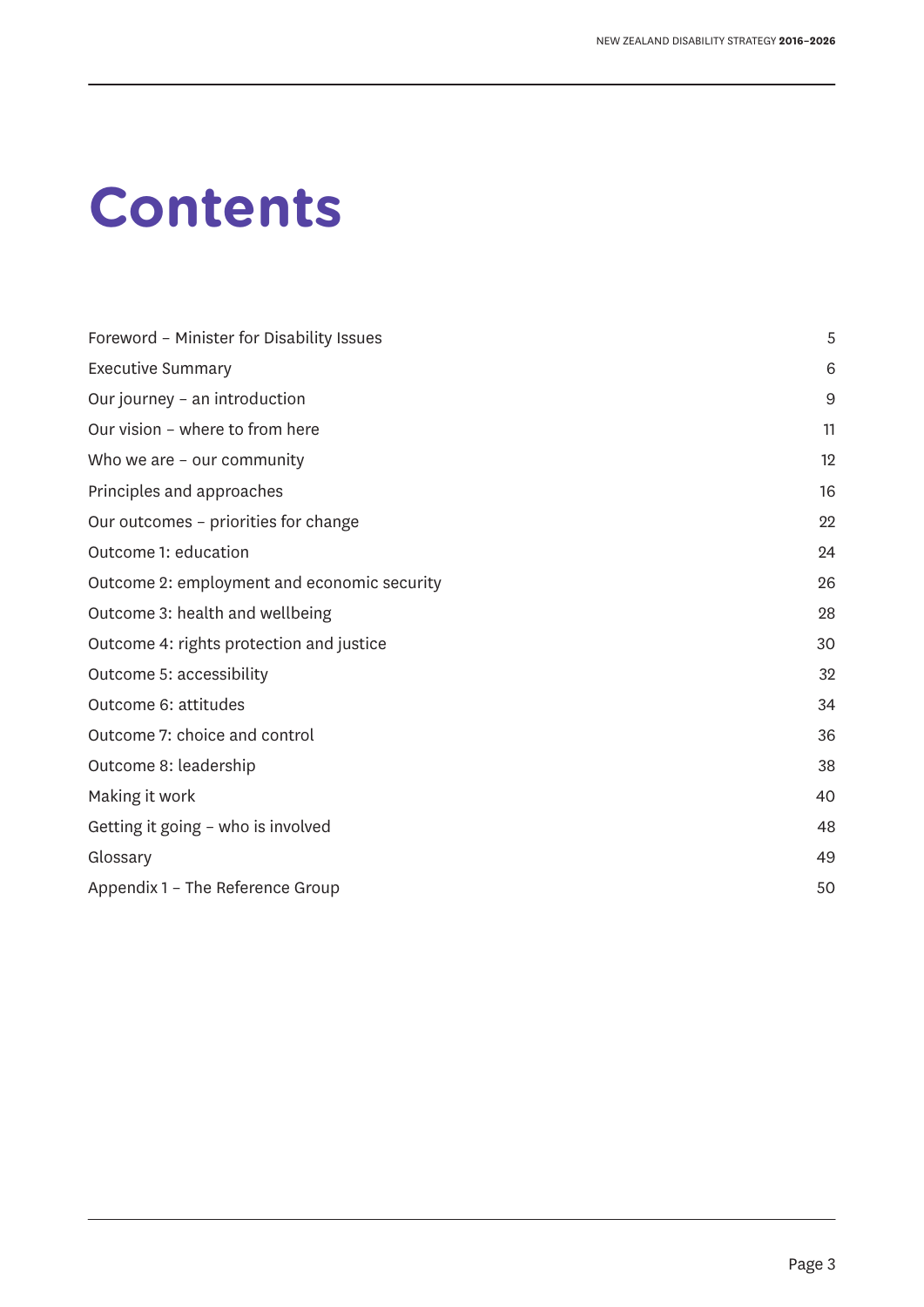## **Foreword – Minister for Disability Issues**

We have come a long way since the first New Zealand Disability Strategy was agreed in 2001. The aim of the strategy was to eliminate barriers to enable disabled people to reach their potential and participate fully in the community.

The progress that we have made in partnership with disabled people is something that we can all be proud of.

Our journey since 2001 has seen the development of initiatives that will oversee the transformation of the disability support system, an increased focus on supporting disabled people into employment, improvements in inclusive education opportunities for disabled children, and New Zealand Sign Language becoming one of our official languages.

There is much to celebrate.

Together, this work has helped New Zealand take a lead role in the negotiation on the United Nations Convention on the Rights of Persons with Disabilities.

Since ratifying the Convention in 2008, we have established a unique mechanism for independent monitoring, actively considered and responded to recommendations from the Committee on the Rights of Persons with Disabilities, and supported Robert Martin in his successful candidacy for the Committee.

We have reaffirmed our lead role internationally on the rights of disabled people.

The development of the New Zealand Disability Strategy 2016–2026 has given us an opportunity to reflect not just on our progress, but also what we are still learning as a country about disability and how we can keep improving the lives of disabled people.

We must continue to acknowledge and respect the diversity within the disability community and recognise the value it adds to the community.

People can experience disability in different ways depending upon age, gender, ethnicity, impairment and many other factors.

For example, during the consultation to develop this Strategy, disabled adults shared the importance of having a meaningful job and being able to support their families. Disabled children talked about wanting to fit in at school and get out and about with their friends.

Despite what we have learnt and the progress that has been made since 2001, many disabled children and adults still face some barriers that prevent them from reaching their full potential.

If these barriers are not dismantled and removed, then all of us miss out. We will not prosper if disabled people are not able to participate in and contribute to our communities on an equal basis with others.

The United Nations Convention on the Rights of Persons with Disabilities has reinforced that disabled people have the same rights as others. It is about making sure everyone is treated with dignity and respect at all times, and that no one is left behind.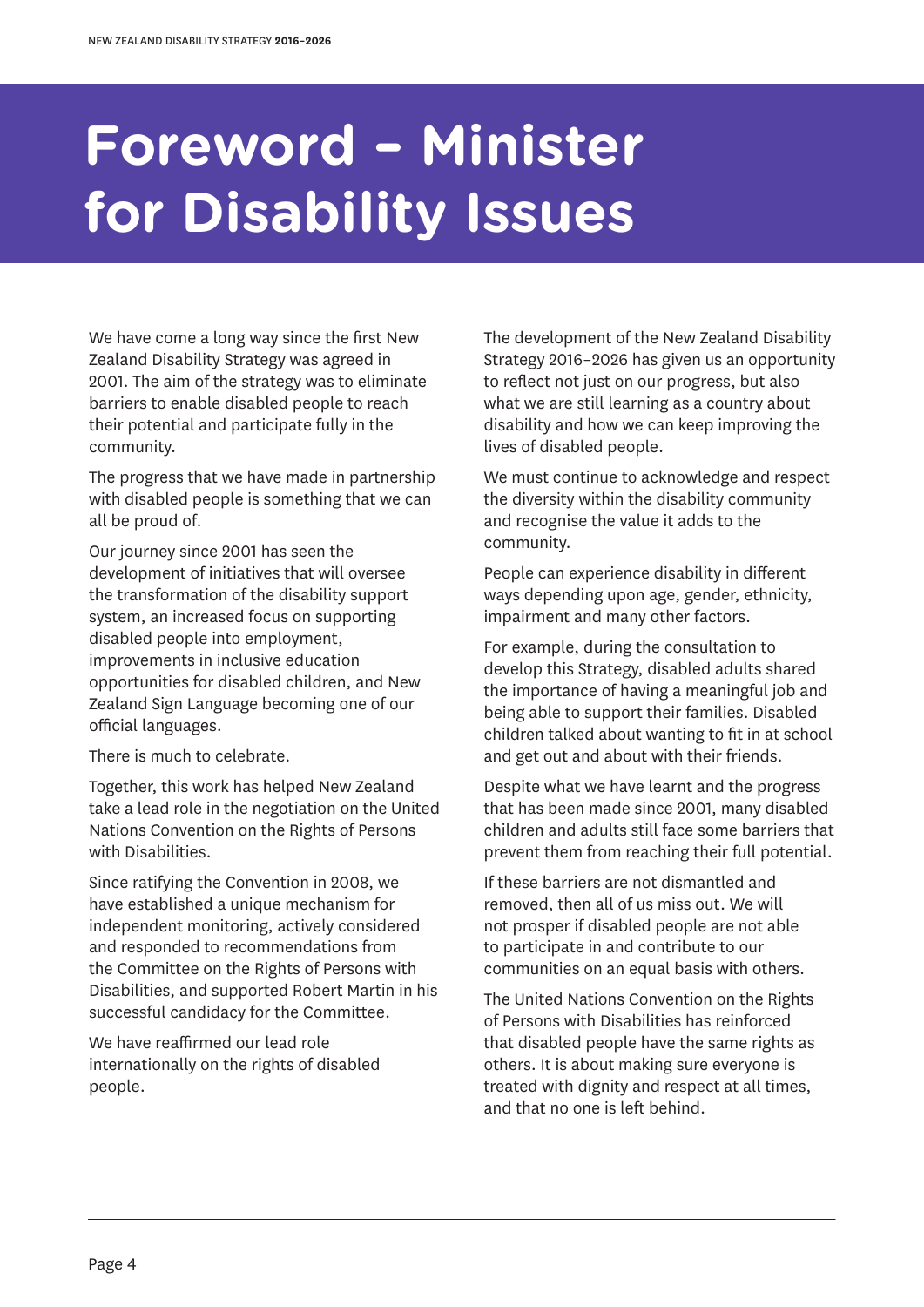Our government is committed to continuing to improve the lives of disabled people and the New Zealand Disability Strategy will guide the government to achieve this over the next 10 years.

The direction and priorities outlined in the Strategy are based on what disabled people have said is most important to them.

During the two-stage consultation process, more than 1130 people attended the workshops we held throughout the country. We also received around 770 submissions from individuals and organisations via our 'Join the Conversation' website.

It is this strong foundation that gives us confidence in this Strategy guiding the work of government agencies for the next 10 years. After all, disabled people are experts in their own lives.

The Strategy will be critical in ensuring we are all working together towards achieving the same vision. There is much to be done and it is vital that we have a consistent framework from which to make decisions on where to focus our efforts.

We would like to acknowledge and thank members of the New Zealand Disability Strategy Revision Reference Group. Their expertise and advice proved invaluable in shaping this Strategy into something we are very proud of.

We want to thank the disabled people who participated in and supported the consultation to develop the New Zealand Disability Strategy. You shared your hopes and dreams through this process with honesty and integrity. Your experience matters and your voices have been heard; it has become the foundation upon which this new Strategy has been built.

Finally, thank you to all the families, whānau and others who were involved in this process, particularly when disabled children or adults were not able to speak up for themselves.

We all have roles and responsibilities for achieving the vision of a non-disabling society. The Government will lead by example and we encourage others to join us too.

Muky Wagner

**Hon Nicky Wagner**  Minister for Disability Issues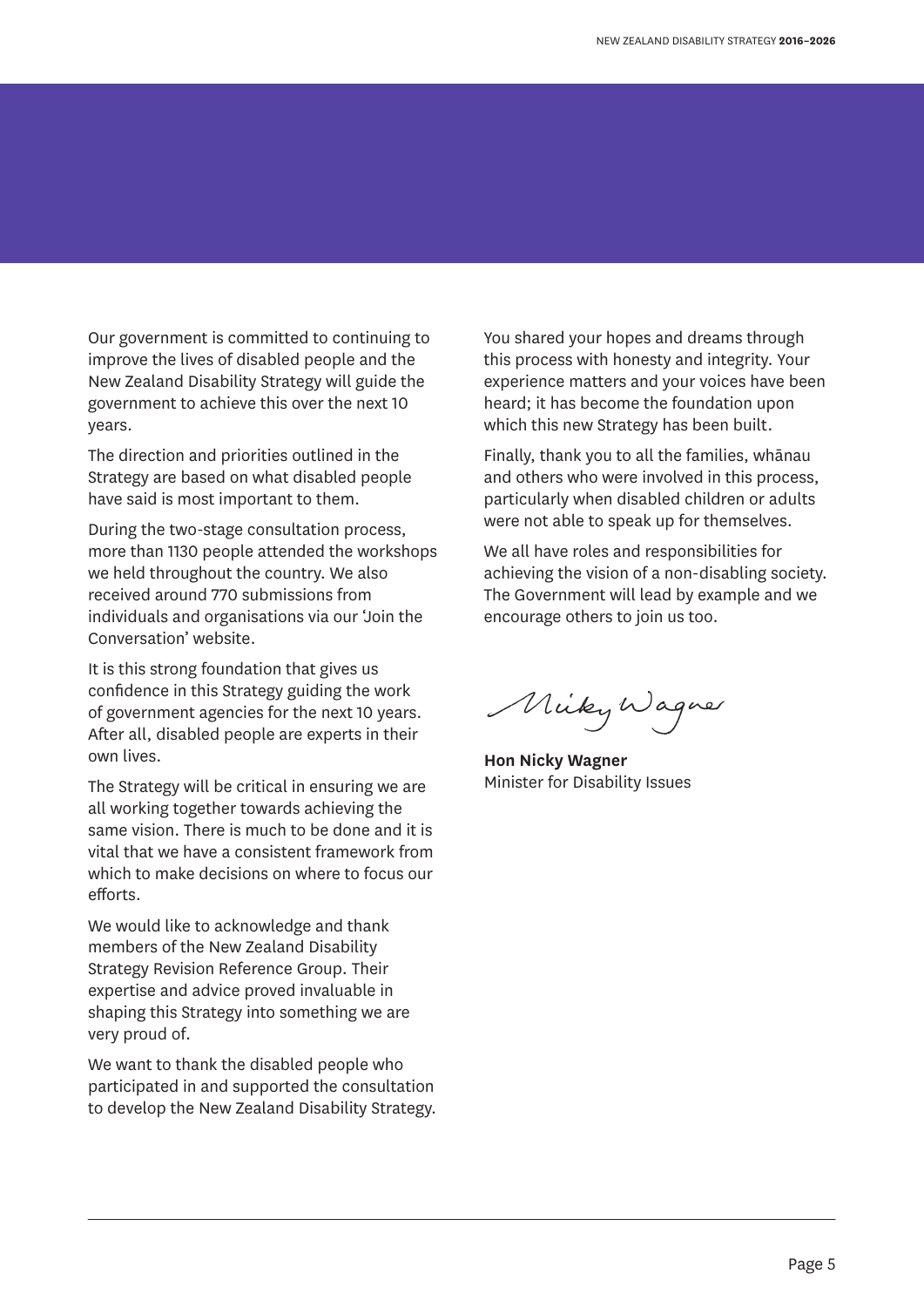## **Executive Summary**

**The New Zealand Disability Strategy (the Strategy) will guide the work of government agencies on disability issues from 2016 to 2026.**

#### **The vision of this Strategy is:**

**•** New Zealand is a non-disabling society – a place where disabled people have an equal opportunity to achieve their goals and aspirations, and all of New Zealand works together to make this happen.

#### **Three sets of principles and two approaches will help implement the Strategy**

The principles and approaches will help make sure the disabled community is visible, acknowledged and respected on an equal basis with others, and that disabled people can live a life with dignity and feel valued.

The three principles are: Te Tiriti o Waitangi, the Convention on the Rights of Persons with Disabilities, and ensuring disabled people are involved in decision-making that impacts them. The two approaches are: Investing in our whole lives – a long-term approach, and Specific and mainstream services – a twin-track approach.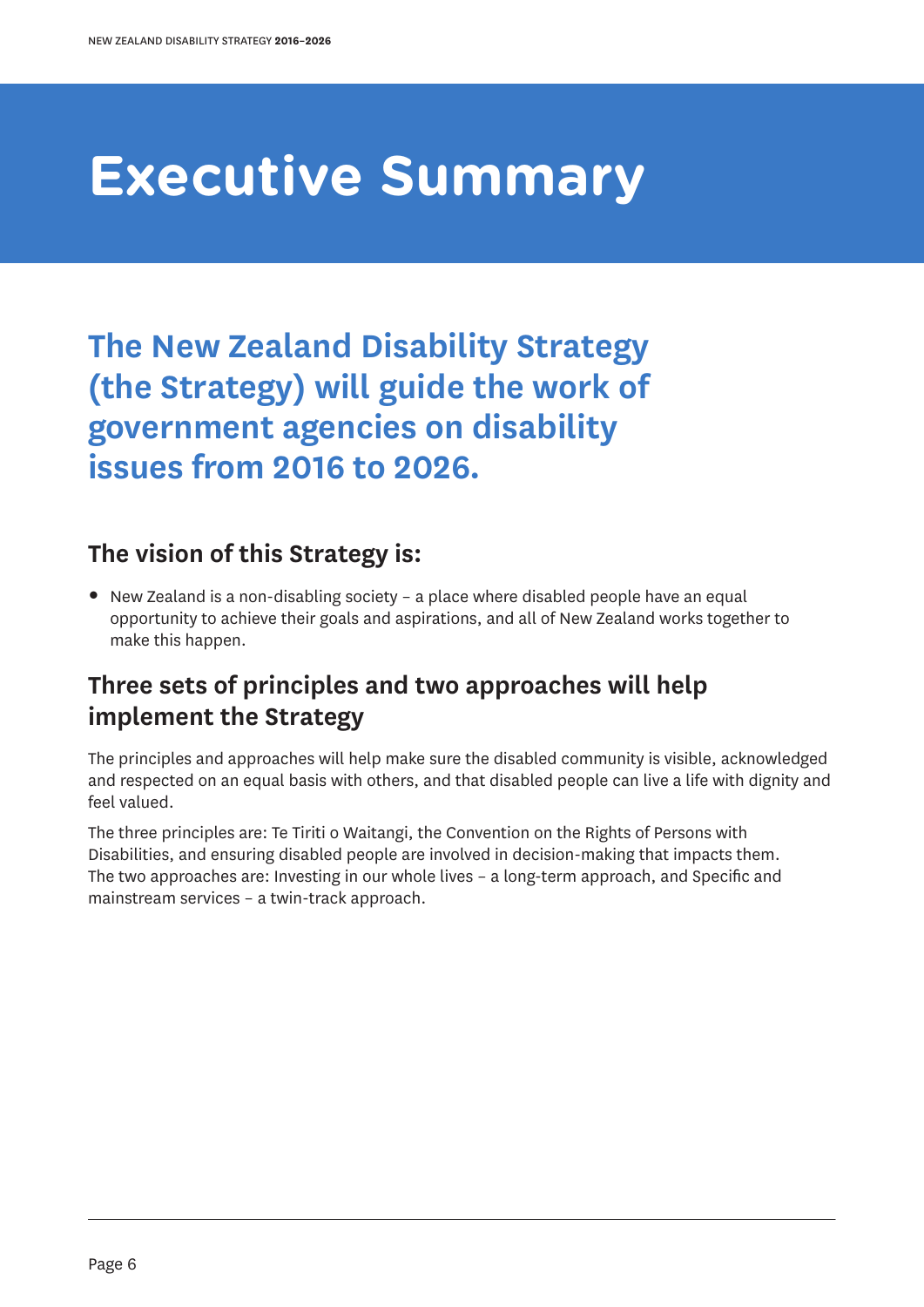#### **The Strategy identifies eight outcome areas**

The outcome areas that will contribute to achieving the vision of the Strategy are:



#### **Outcome 1 – education**

We get an excellent education and achieve our potential throughout our lives



**Outcome 2 – employment and economic security** We have security in our economic situation and can achieve our full potential



**Outcome 3 – health and wellbeing** We have the highest attainable standards of health and wellbeing



**Outcome 4 – rights protection and justice** Our rights are protected, we feel safe, understood and are treated fairly and equitably by the justice system



**Outcome 5 – accessibility** We access all places, services and information with ease and dignity



**Outcome 6 – attitudes** We are treated with dignity and respect



**Outcome 7 – choice and control** We have choice and control over our lives



#### **Outcome 8 – leadership**

We have great opportunities to demonstrate our leadership.

#### **Targets will be developed, measures will be in place, and actions will be undertaken to implement the Strategy**

An Outcomes Framework will be developed in 2017 which will set targets and measures for the Strategy. Annual reporting against the Outcomes Framework will be published on the Office for Disability Issues website. The Disability Action Plan will be the primary vehicle for implementing the Strategy. Figure 1 on the following page outlines the Strategy's framework.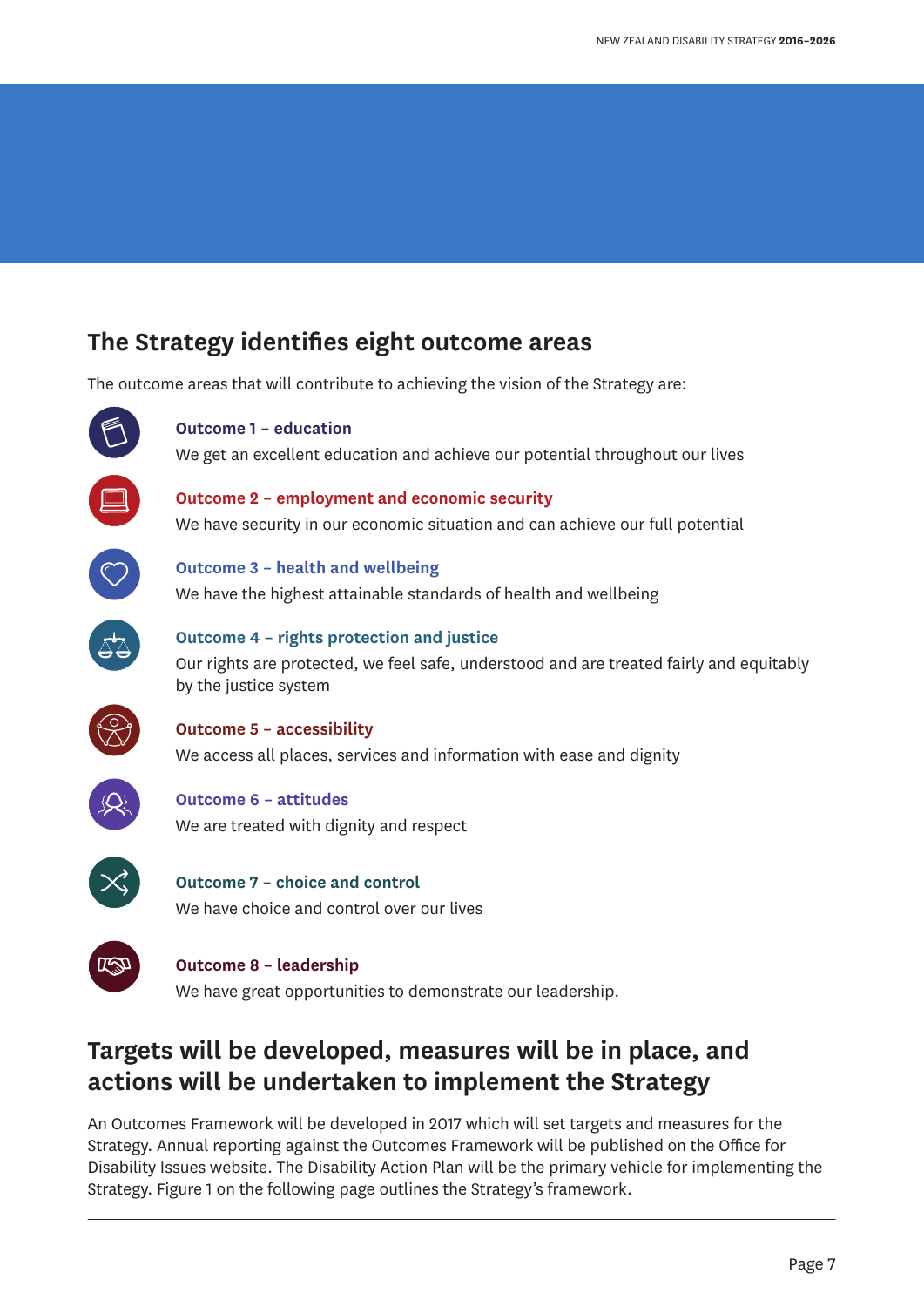#### **Figure 1 | Disability Strategy Framework**

#### **Convention on the Rights of Persons with Disabilities**

#### **New Zealand Disability Strategy**

#### **Principles and Approaches**

#### **Vision**

New Zealand is a non-disabling society – a place where disabled people have an equal opportunity to achieve their goals and aspirations, and all of New Zealand works together to make this happen.



#### **Strategy Outcomes Framework** Indicators and measures

**Disability Action Plan** Implementing the Strategy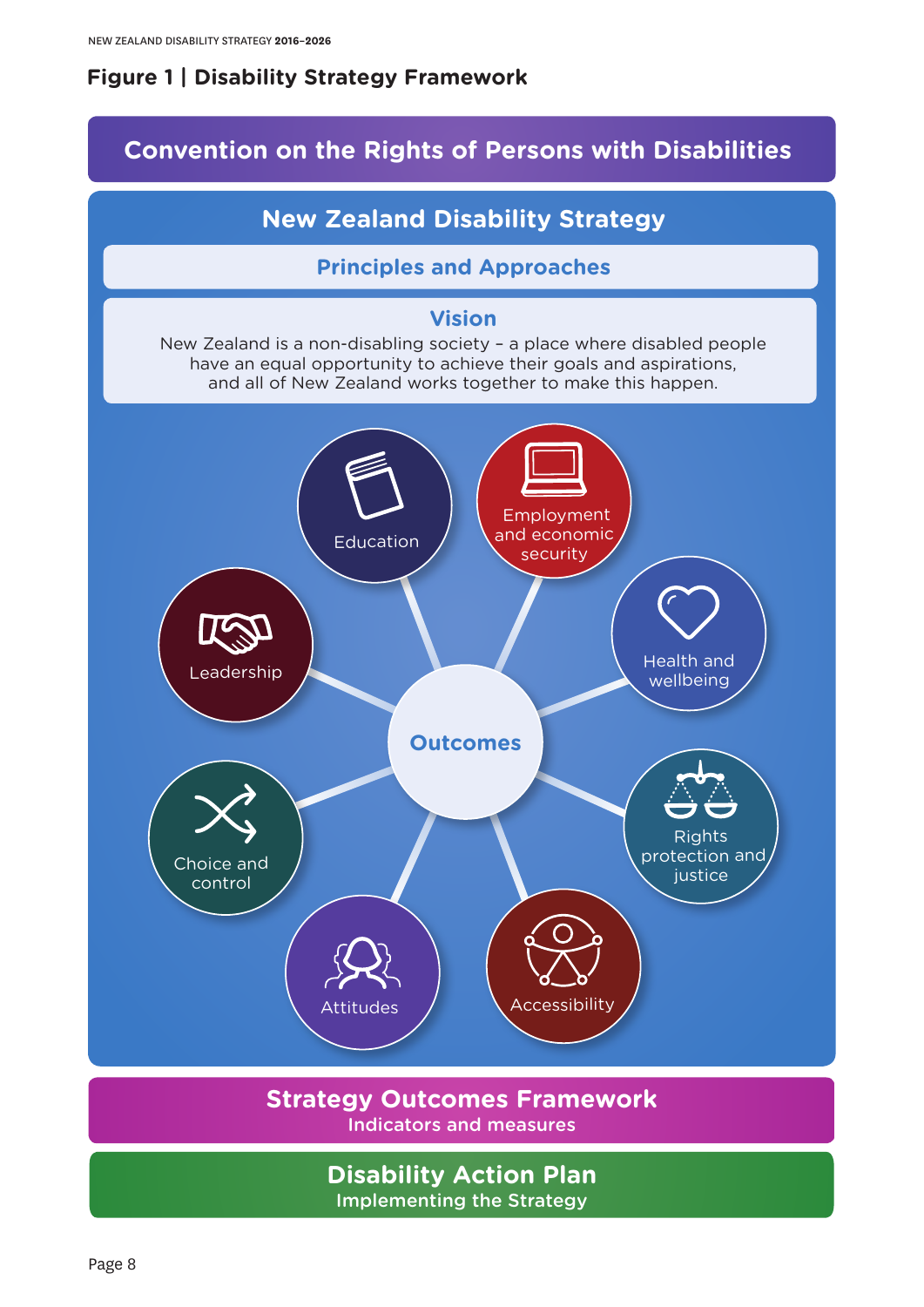## **Our journey – an introduction**

### **He aha te mea nui o te ao? He tangata! He tangata! He tangata!**

What is the most important thing in the world? It is people! It is people! It is people!

#### **The New Zealand Disability Strategy – A map to guide our way**

The New Zealand Disability Strategy (the Strategy) will guide the work of government agencies on disability issues from 2016 to 2026.

It can also be used by any individual or organisation who wants to learn more about, and make the best decisions on, things that are important to disabled people.

The Strategy realises the rights of disabled people and supports implementation of the United Nations Convention on the Rights of Persons with Disabilities (the Convention) in New Zealand.

#### **The way we look at disability in New Zealand has changed**

Since the first New Zealand Disability Strategy was developed in 2001 there has been real progress in the lives of many disabled people and their families and whānau. A significant milestone was the development of the Convention, which New Zealand ratified in 2008.

Disabled children are growing up wanting the same things as non-disabled children and the expectations of disabled adults have changed and grown. There is also a growing recognition that disabled people are experts in their own lives, and ensuring their right to be involved in the decisions that impact on them will lead to better outcomes.

#### **There is still more work to be done**

Even though there has been progress since 2001, this revised Strategy is needed because disabled people remain worse off than non-disabled people across all social and economic outcomes. $^{\rm 1}$  This persistent gap has a flow-on effect. When disabled people are not able to participate in society, the entire country misses out on their contribution.

Statistics New Zealand (2014) Disability Survey: 2013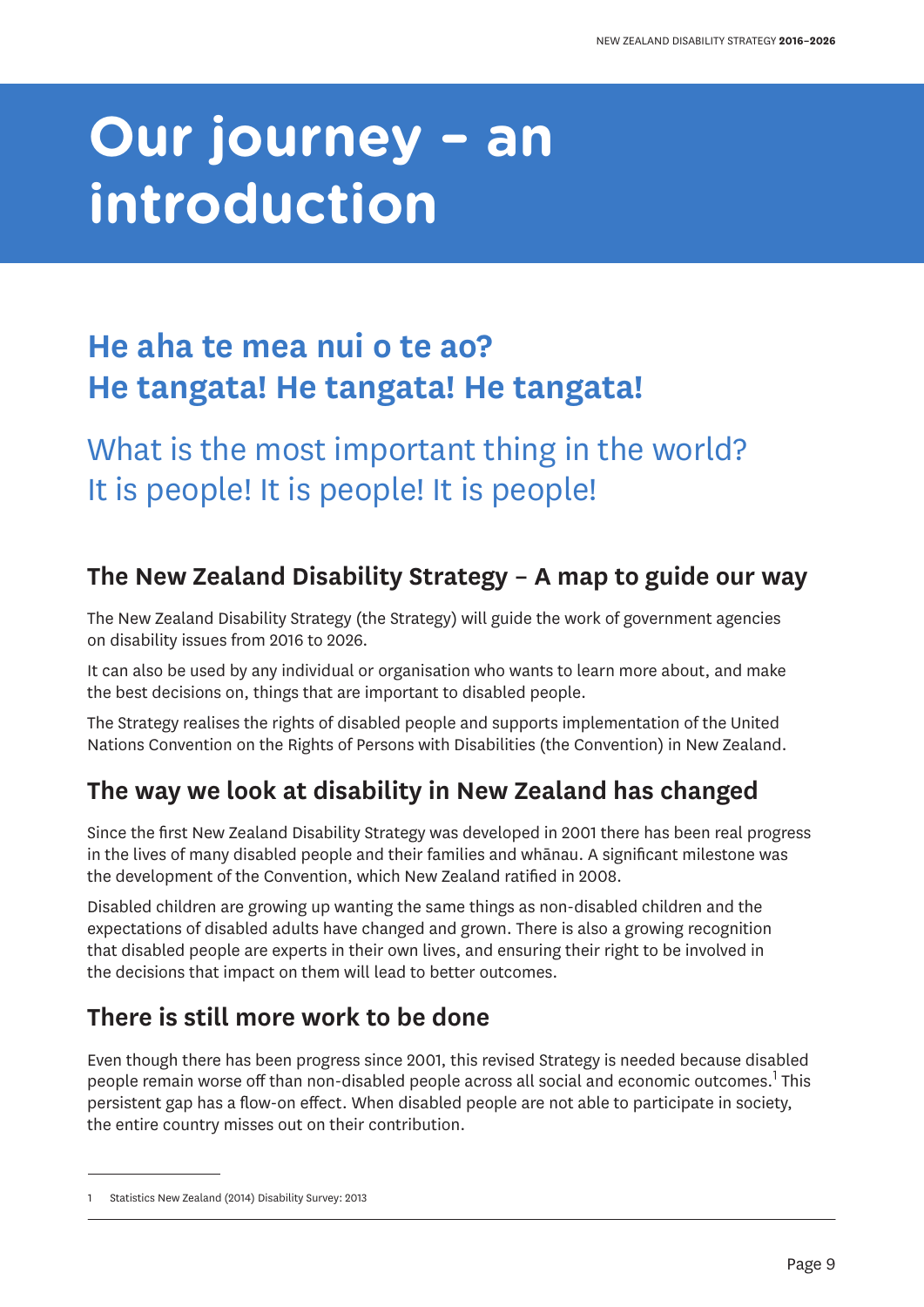#### **Written from the perspective of disabled people**

The development of this Strategy was supported by the New Zealand Disability Strategy Revision Reference Group, of whom the majority of members identify as disabled people.<sup>2</sup> It is also based on what disabled people said was most important to them during public consultation in 2016.

In order to remain true to the vision and priorities of the people at the centre of this Strategy, the Who we are, Principles and Approaches and Outcomes sections have been written from the perspective of disabled people.

Some words and terms can be understood by different people in different ways. Wherever possible, an explanation of how a word or term has been used in this Strategy has been included. A Glossary is available on page 49.

<sup>2</sup> The New Zealand Disability Strategy Revision Reference Group members are listed in Appendix 1 on page 50.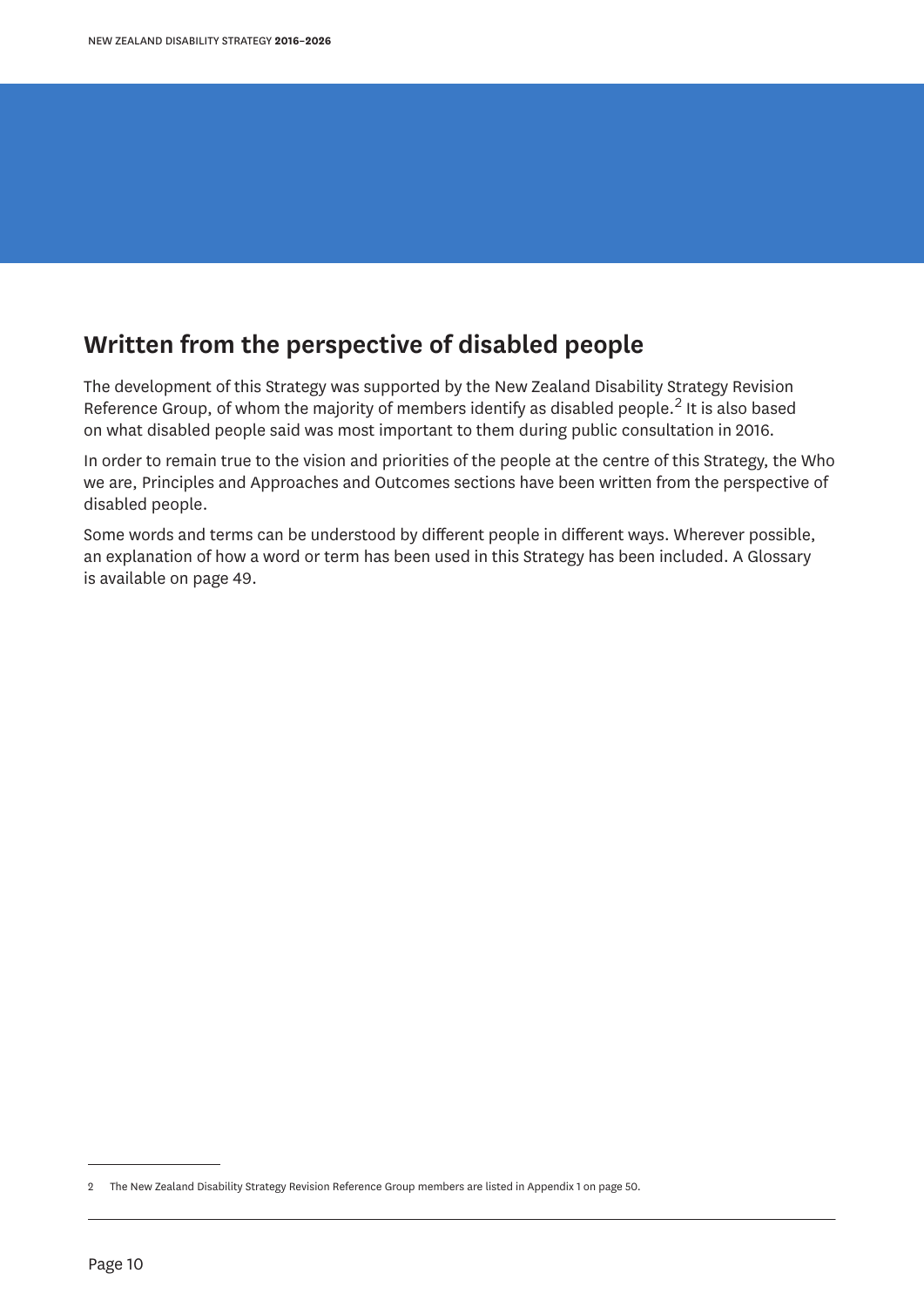## **Our vision – where to from here**

New Zealand is a non-disabling society – a place where disabled people have an equal opportunity to achieve their goals and aspirations, and all of New Zealand works together to make this happen.

The Strategy's Vision

#### **A note on terms:**

Non-disabling is about removing the barriers in society that disable people with impairments. We consider this to be stronger and more meaningful than 'enabling', which will only help disabled people get around barriers rather than remove them completely.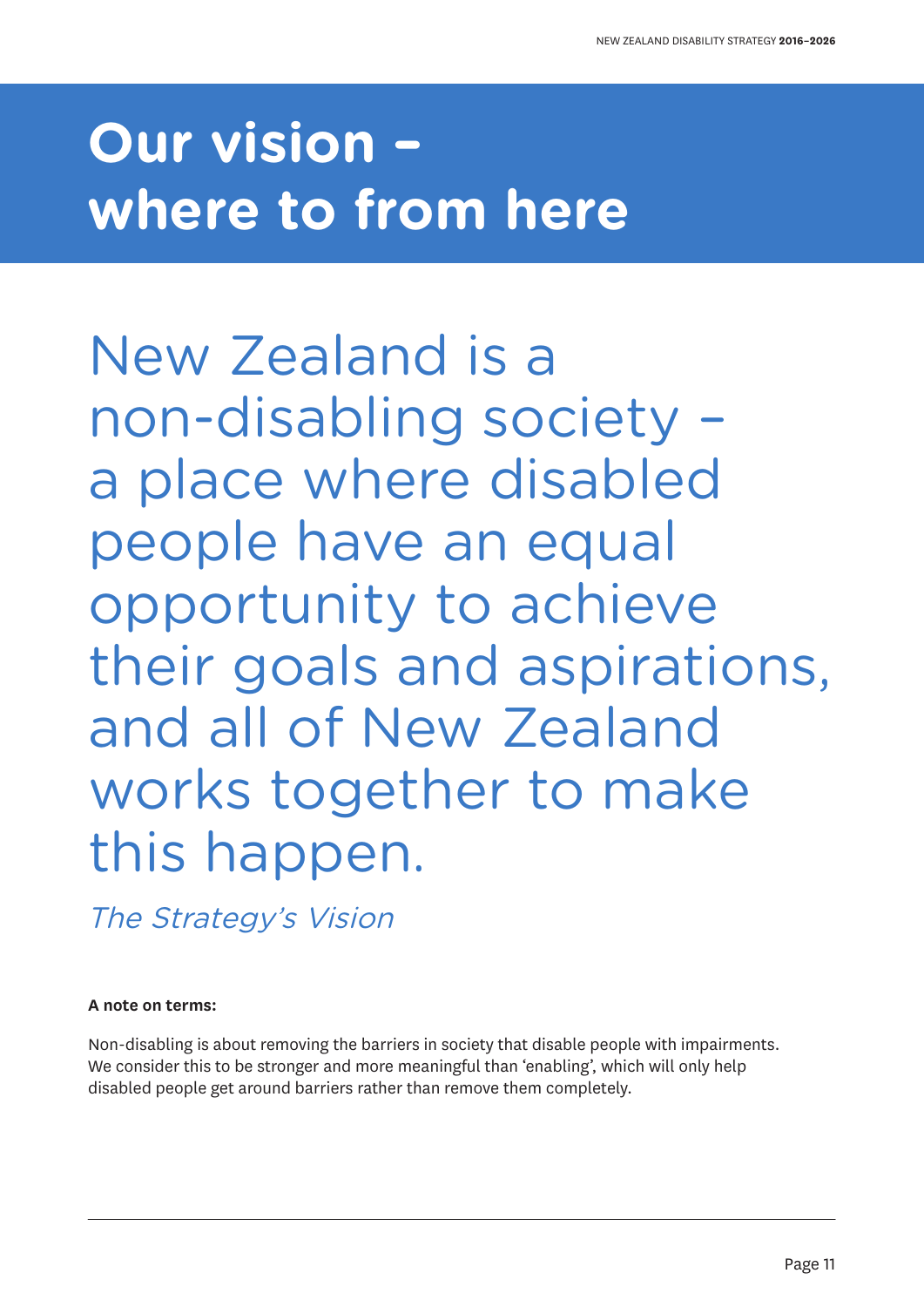## **Who we are – our community**

**We are children, young people and adults, we are parents and grandparents. We are also friends, family and whānau. What we want is no different to anyone else in New Zealand; we want to belong, contribute to our families and whānau and participate in our communities.**

We are 1.1 million New Zealanders and we represent almost a quarter (24 percent) of New Zealand's population.

#### **What disability means to us**

Disability is something that happens when people with impairments face barriers in society; it is society that disables us, not our impairments, this is the thing all disabled people have in common. It is something that happens when the world we live in has been designed by people who assume that everyone is the same. That is why a non-disabling society is core to the vision of this Strategy.

Every human being is a unique individual. Even if we have the same impairment as someone else, we will experience different opportunities and barriers because of where we live and how we are treated by those around us. The time and context in our lives when we may acquire our impairment(s) also informs what barriers or opportunities we may experience.

This is the social model of disability and it is how we understood disability in the first Strategy in 2001. It still holds true today. It is also the same understanding of disability that is embodied in the Convention. The Convention says that disabled people include:

*"…those who have long-term physical, mental, intellectual or sensory impairments which in interaction with various barriers may hinder their full and effective participation in society on an equal basis with others…" (Article 1).*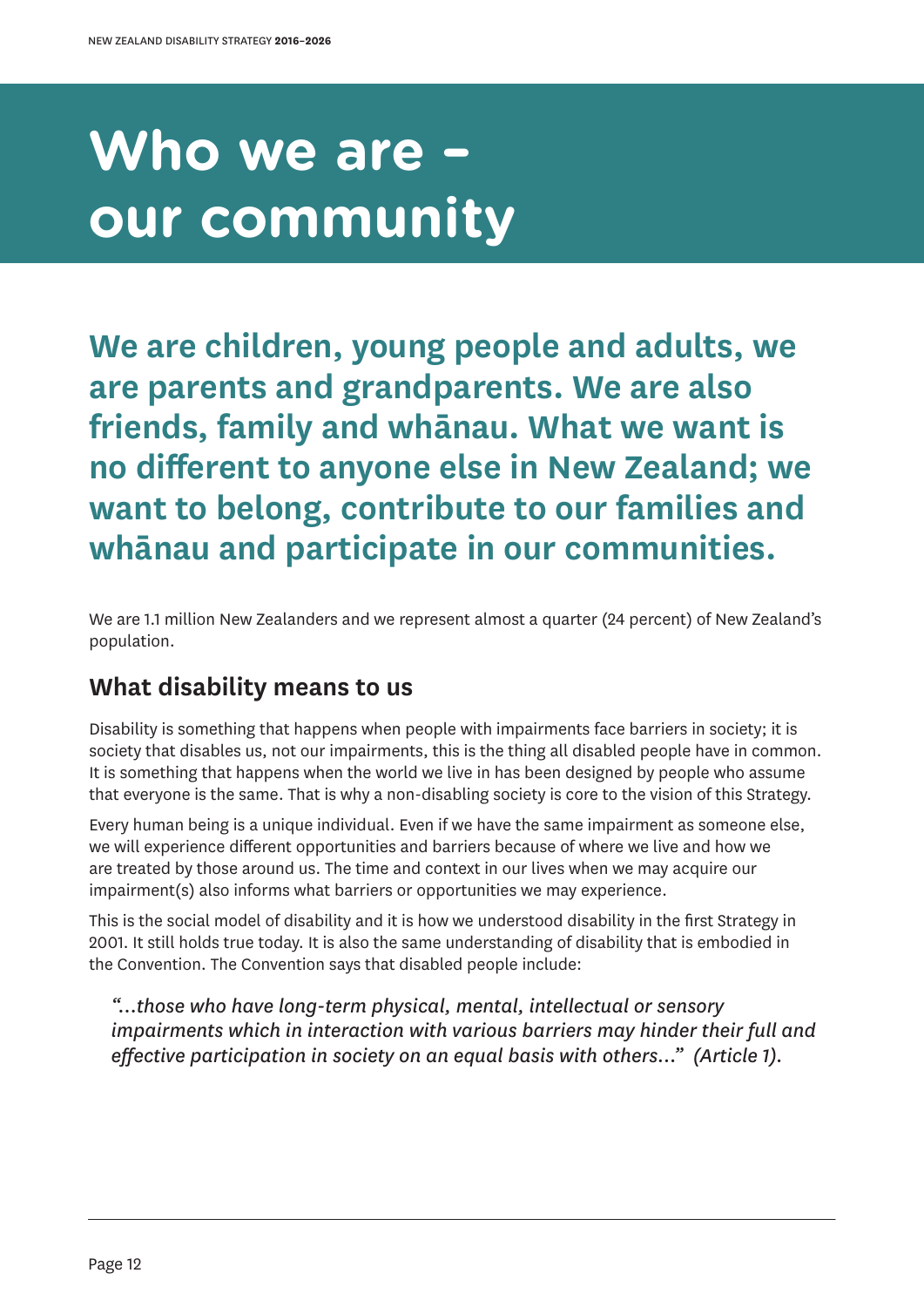#### **The language about disability is really important**

There are many words and terms that are used to identify disability. The way these are understood differs and this was apparent during consultation to support the development of this Strategy. For some of us, the term 'disabled people' is a source of pride, identity and recognition that disabling barriers exist within society and not with us as individuals.

For others, the term 'people with disability' has the same meaning and is important to those who want to be recognised as a person before their disability.

This Strategy uses the term 'disabled people'. This is based on advice from the New Zealand Disability Strategy Revision Reference Group and in recognition of the history of the term in the 2001 Strategy. In future, it is possible that our community reaches a consensus on a different way to describe us. If this happens, the language in this Strategy can be changed to reflect this.

Not all members of our community identify with disability-focused language. For example, older people and their families and whānau sometimes think that disability is a normal part of the ageing process. People with invisible impairments such as mental health issues can sometimes identify as part of the mental health community, and not the disability community. Deaf people identify as part of the Deaf community with its own unique language and culture, and do not always identify as being disabled. Most Māori disabled people identify as Māori first. The importance of their cultural identity, which encompasses language, whānau, cultural principles, practices and linkages to the land through genealogy, is paramount to how they live their day to day lives in both Te Ao Māori and Te Ao Pakeha.

It is also important to recognise that Te Reo Māori and New Zealand Sign Language are both official languages of New Zealand. Their place in our society needs to be acknowledged, respected and supported in the implementation of this Strategy.

We know that non-disabled people are sometimes not sure which words or terms to use in order to be respectful. Our advice is to listen to how we refer to ourselves and use the same language. If you are still not sure, then just ask us what language we prefer.

#### **We are part of diversity and we are diverse ourselves**

Disabled people are part of the vast and diverse human experience. Just as we accept and respect differences like gender, ethnicity, language or belief, the difference and diversity of disabled people need to be understood, acknowledged and celebrated.

Just like other communities, the disability community has different groups of people who experience life in different ways. We think it is important to acknowledge the diversity of our community, both because we are proud of it and also because we want to make sure that no one is left behind. The Strategy is for all of us.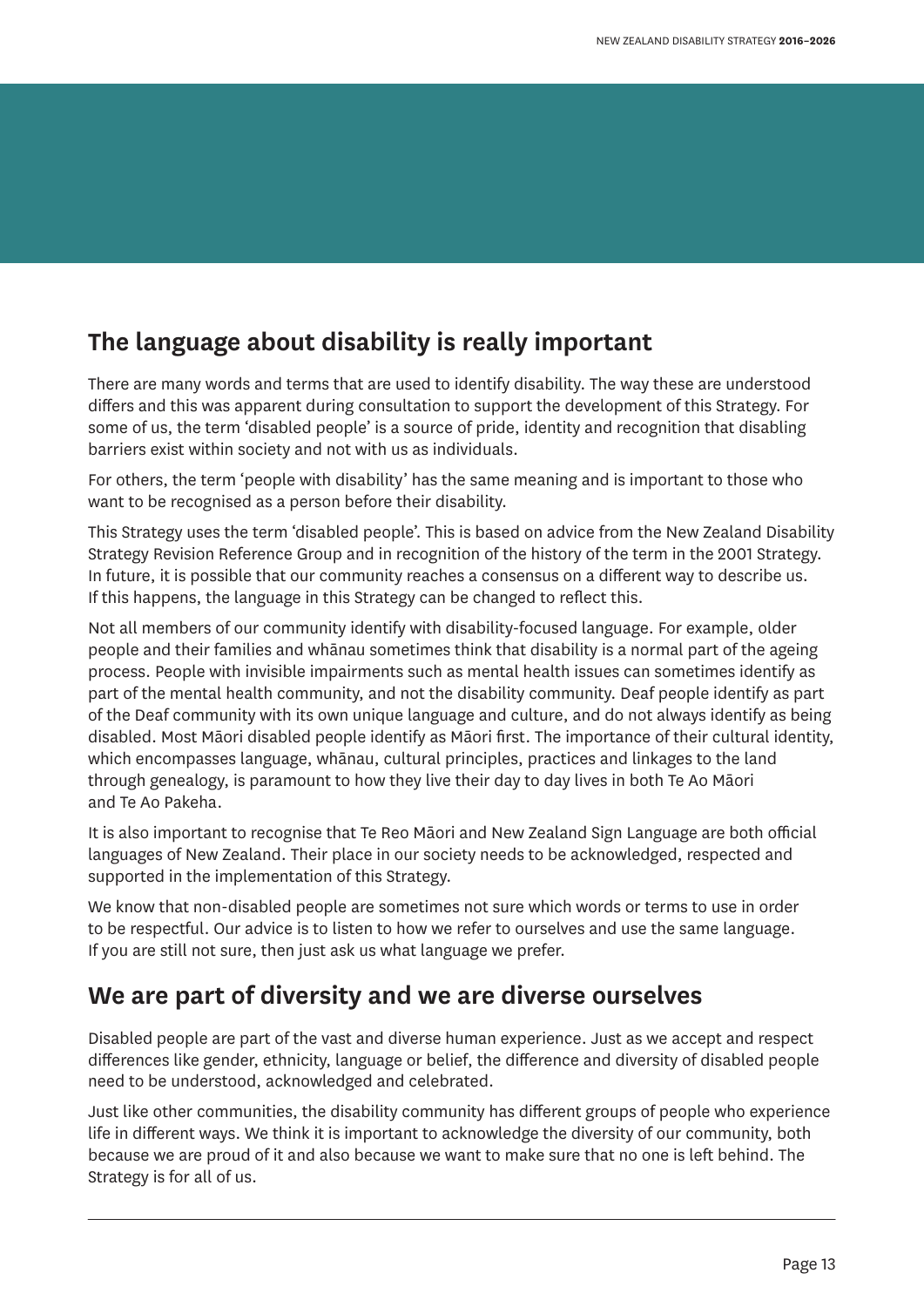The points below describe some of the rich diversity within our community:

- **•** Māori are the tangata whenua of New Zealand and as the indigenous people they have a special relationship with the Crown. This relationship is recorded in the founding document of Aotearoa New Zealand, Te Tiriti o Waitangi.
- **•** Addressing the inequality that Māori disabled people face is important; 26 percent of Māori identified as disabled in 2013. When adjusted for age, the Māori disability rate is 32 percent.<sup>3</sup> A Māori world view needs to be woven into the implementation of this Strategy. This includes the cultural importance of whānau and a whānau-centred approach which differs from Western concepts of family and disability.
- **•** New Zealand Sign Language (NZSL) is an official language of New Zealand used by some 20,000 New Zealanders<sup>4</sup>, approximately 4,000 of whom are Deaf people who use NZSL as their first or preferred language<sup>5</sup>.
- **•** The demography of our country is changing, and we are increasingly becoming a multicultural society. This is important to the disability community, as people from different ethnic and cultural backgrounds can sometimes understand and experience disability in different ways to others.
- **•** Pacific peoples make up a growing proportion of our country and of the disability community (19 percent of Pacific people identified as disabled in 2013), as do people from Asian backgrounds (13 percent in 2013). Twenty-eight percent of people from Middle Eastern, Latin American and African backgrounds identified as disabled in 2013. Over the coming decades, we will see more cultural and ethnic diversity in the disability community.
- **•** New Zealand has an ageing population which will result over time in an increasing proportion of people experiencing disability. In 2013, 59 percent of people over the age of 65 identified as disabled<sup>6</sup>. Disabled people are also living longer, and there will be an increasing number of people with age-related impairments. This is a global trend and one that is drawing greater attention to disability. Meeting the needs and challenges of our ageing population is a significant issue now, and will continue to be over coming decades.
- **•** Gender norming plays out in the disability community, just like it does in society more generally. Disabled women and girls face different barriers to disabled men and boys.

<sup>3</sup> Statistics New Zealand (2015). He hauā Māori: Findings from the 2013 Disability Survey

<sup>4</sup> Statistics New Zealand Disability Survey: 2013

<sup>5</sup> From Deaf Aotearoa's Deaf Way Report, page 5: http://deaf.org.nz/resources/deaf-way-report

<sup>6</sup> Statistics New Zealand (2014) Disability Survey: 2013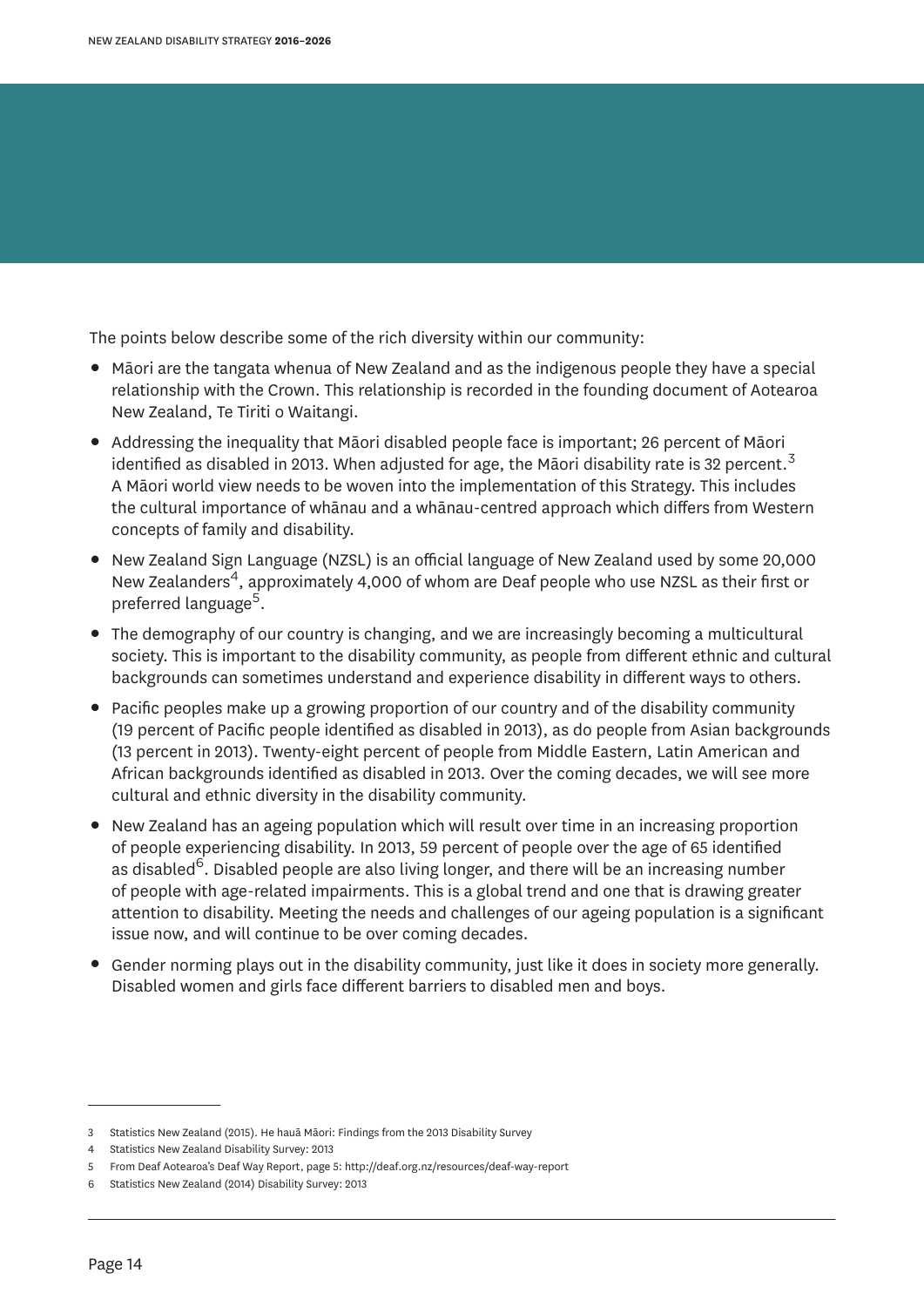- **•** Disability and sexuality is also important for our community. Some of our members do not identify as part of the gender binary (male or female) or have a predominant sexual orientation. There can also be an incorrect perception that disabled people do not have sexual needs or desires.
- **•** The international catch-cry of disabled people is 'nothing about us, without us'. For our disability community in New Zealand, this also includes those of us who find it hard to, or are not able to, speak for ourselves. We are amongst the most vulnerable and marginalised members of our disability community. While there may be different terms used for our group, such as people with 'intensive support', or 'special' needs, the thing we have in common is that we often rely on other people to support us to make decisions and to communicate.

#### **Our community will change**

This is just a snapshot of the rich diversity of the disability community. Because disability is about the way other people treat us, it is a dynamic concept that will continue to evolve as our society changes over time.

Future economic growth of the country has the potential to be constrained by skill and labour shortages. The low employment rates of disabled people represent a significant loss of potential contribution to New Zealand's economy.

#### **Disability impacts on many non-disabled people too**

Our families, whānau, friends, carers and supporters are an important part of our community. In this way, disability is something that impacts on people without impairments. The disabling society we experience affects them too.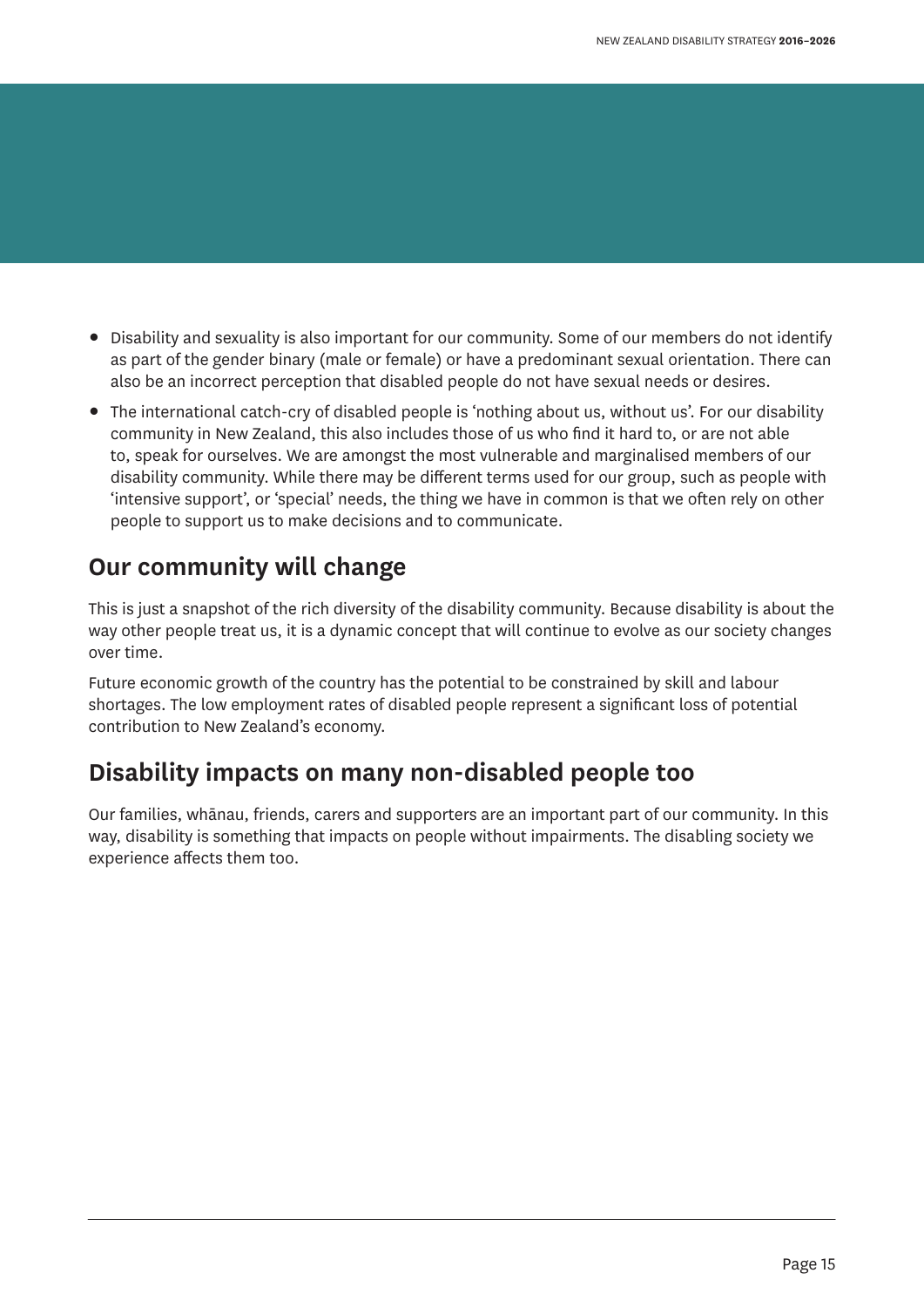## **Principles and approaches**

**Figure 2 | Principles and approaches**

## **Principles**

**Te Tiriti o Waitangi** **Convention on the Rights of Persons with Disabilities**

**Ensuring disabled people are involved in decision-making that impacts them**

**A whole-oflife and long-term approach to social investment**

**Specific and mainstream supports and services — a twin-track aproach**

### **Approaches**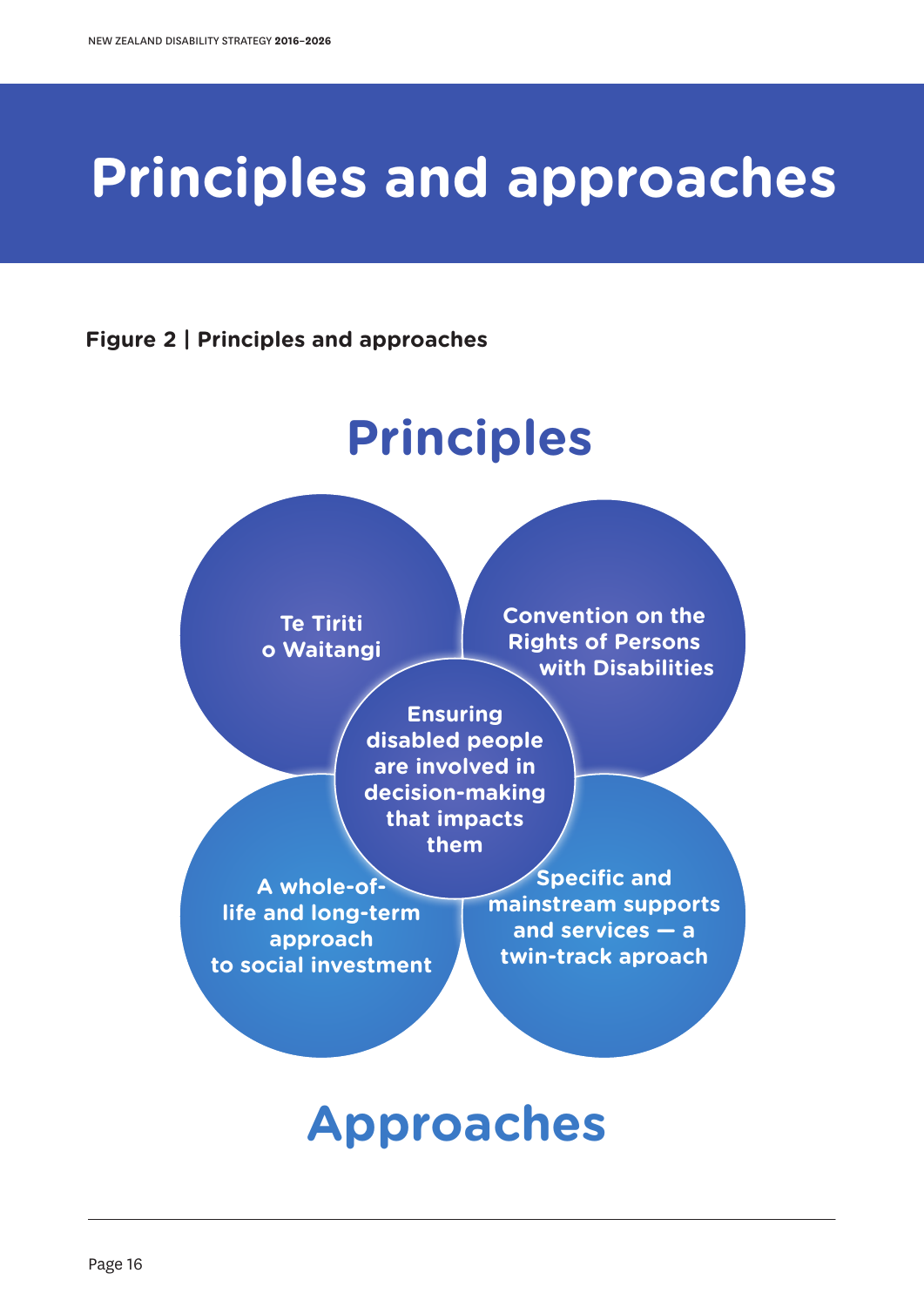### **The principles and approaches that will be used to implement the Strategy are outlined in this section; they are the 'how' to complement the outcomes (which are the 'what').**

The principles and approaches will help make sure all of our community is visible, acknowledged and respected on an equal basis with others, and that we can live a life with dignity and feel valued.

This section has three sets of principles:

- 1. Principles of Te Tiriti o Waitangi
- 2. Principles of the Convention on the Rights of Persons with Disabilities
- 3. Ensuring disabled people are involved in decision-making that impacts them.

It also has two approaches:

- 1. Investing in our whole lives a long-term approach
- 2. Specific and mainstream services a twin-track approach.

Figure 2 on the previous page illustrates the connection between the principles and approaches.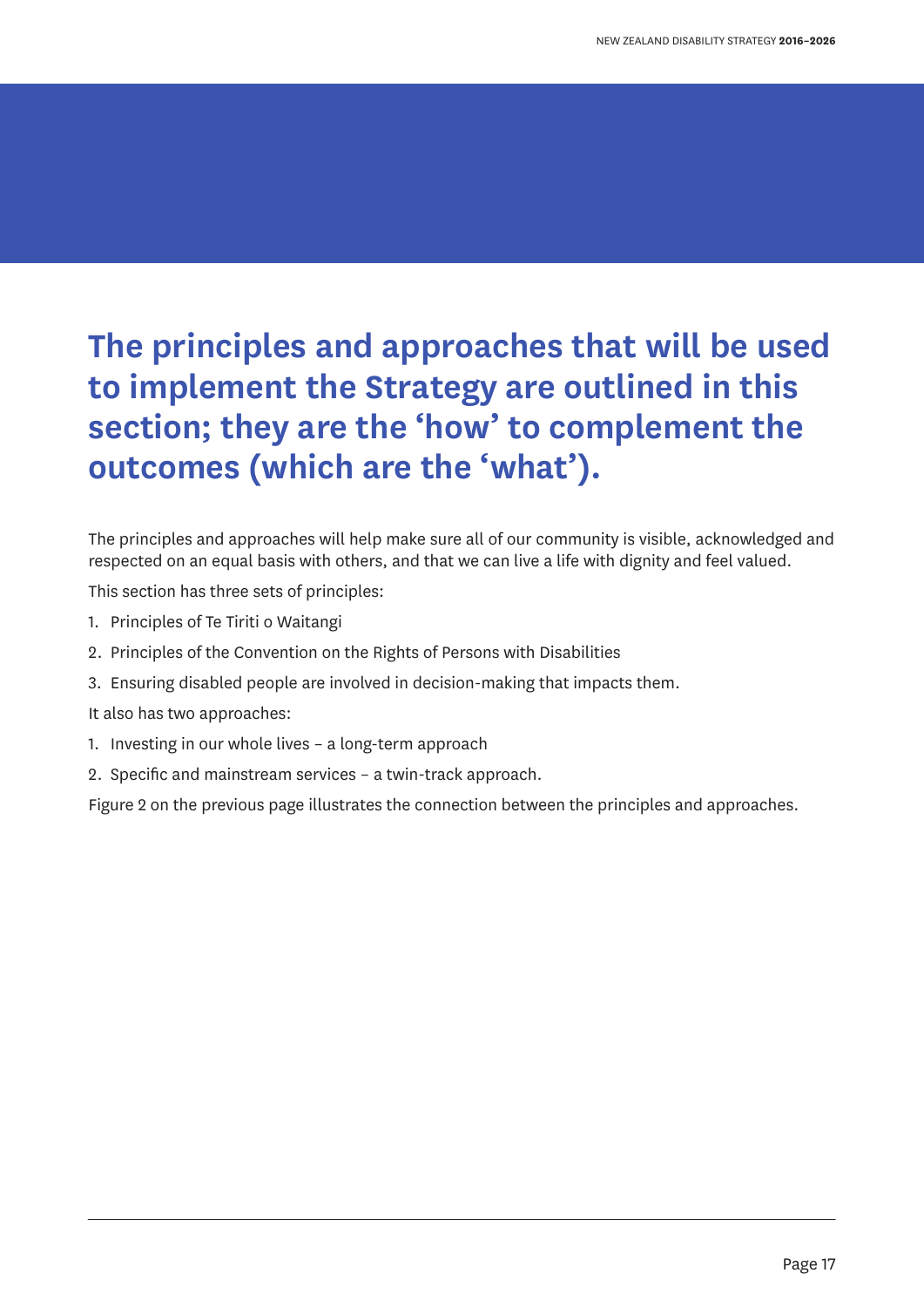#### **Principles**

The principles of both Te Tiriti o Waitangi and the Convention will be reflected in the way this Strategy is implemented; they are for everyone and apply to Māori and non-Māori, disabled people and nondisabled people. The principles are a framework for building a positive relationship between disabled people and the Government.

#### **1. Principles of Te Tiriti o Waitangi**

The Strategy will be guided by the principles of Te Tiriti o Waitangi as the founding document of our country.

The principles of the Treaty are:

- **• Partnership:** Māori and the Crown have a relationship of good faith, mutual respect and understanding, and shared decision-making.
- **• Participation:** the Crown and Māori will work together to ensure Māori (including whānau, hapū, iwi and communities) participate at all levels of decision-making. This includes the right to seek opportunities for self-determination and self-management.
- **• Protection:** the Crown actively contributes to improving the wellbeing of Māori, including support for independent living and the protection of Māori property and identity, in accordance with Māori values. Māori have the same rights and privileges as other citizens.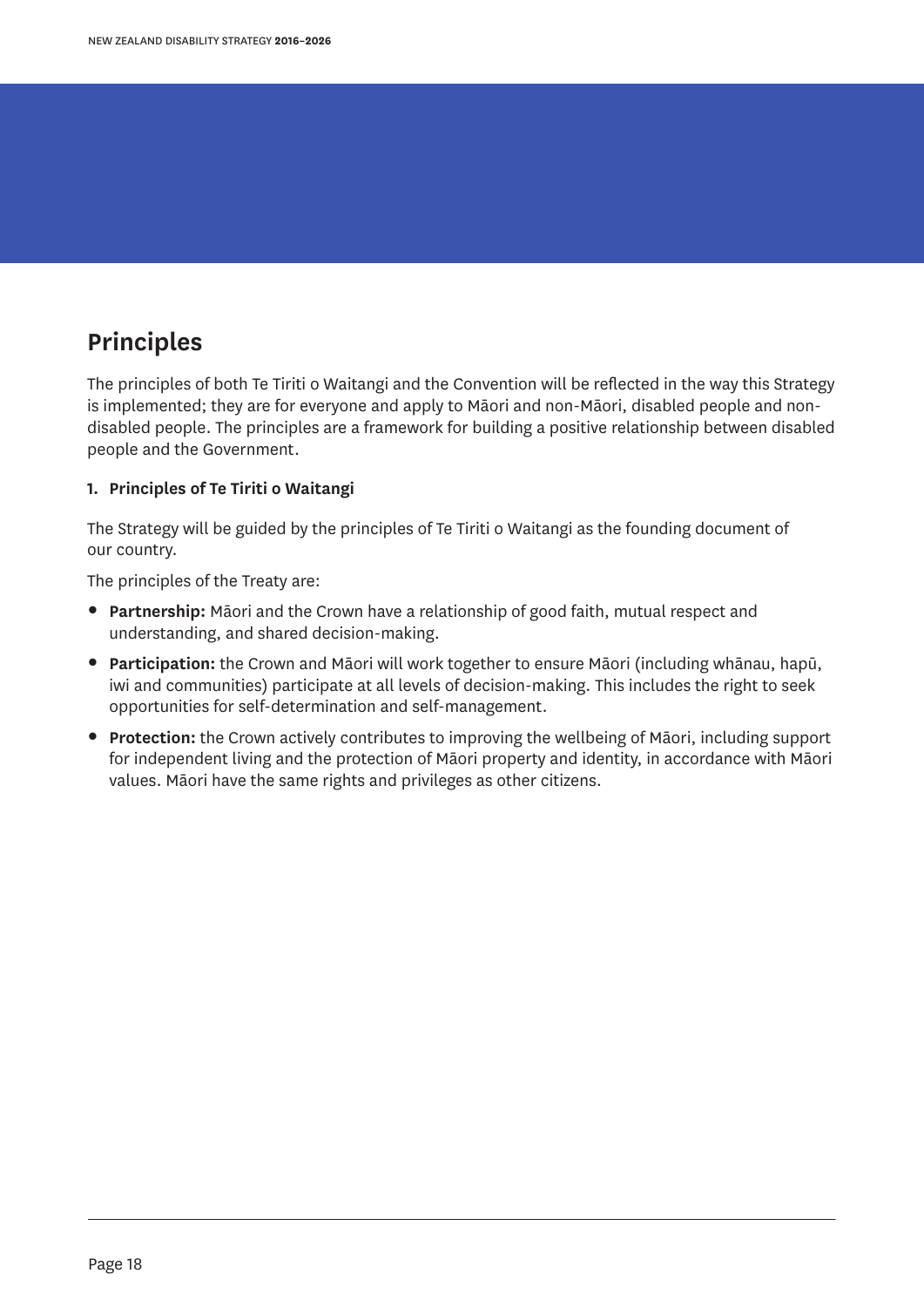#### **2. Principles of the Convention on the Rights of Persons with Disabilities**

The principles of the Convention are:

- **•** Respect for inherent dignity, individual autonomy including the freedom to make one's own choices, and independence of persons
- **•** Non-discrimination
- **•** Full and effective participation and inclusion in society
- **•** Respect for difference and acceptance of disabled people as part of human diversity and humanity
- **•** Equality of opportunity
- **•** Accessibility
- **•** Equality between men and women
- **•** Respect for the evolving capacities of disabled children and respect for the right of disabled children to preserve their identities.

#### **3. Ensuring disabled people are involved in decision-making that impacts them**

We are experts in our own lives and making sure we are involved in decision-making on issues that impact us leads to better quality results. The Convention also has a specific obligation on this (Article 4.3):

*"In the development and implementation of legislation and policies to implement the present Convention, and in other decision-making processes concerning issues relating to persons with disabilities, States Parties shall closely consult with and actively involve persons with disabilities, including children with disabilities, through their representative organisations".*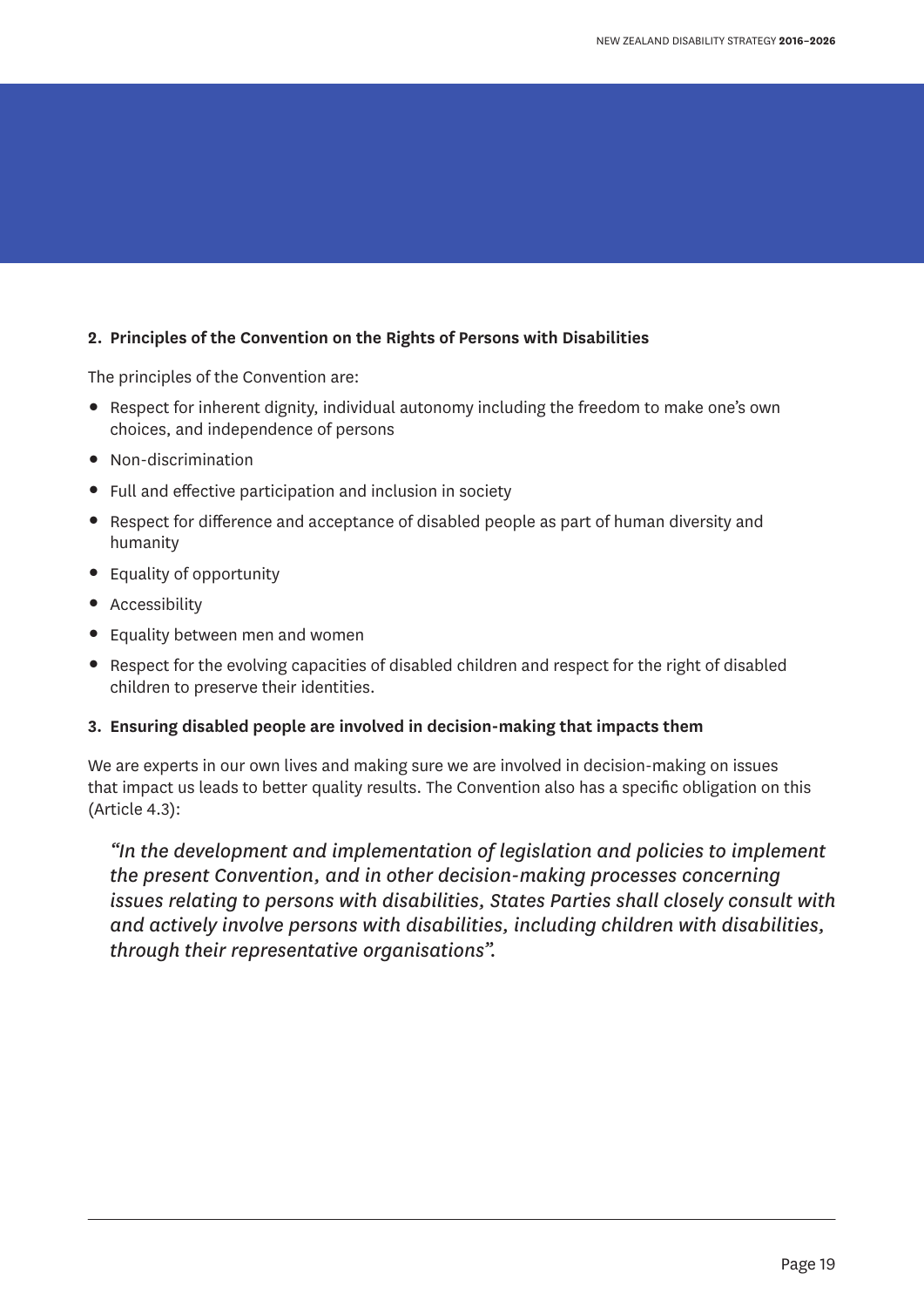#### **Approaches**

#### **1. A whole-of-life and long-term approach to social investment**

It is important that both whole-of-life and long-term approaches are considered when social investment decisions are being made by the Government on things that impact on us. This will help ensure that we are more independent, are able to participate as much as we choose to, and that we are able to contribute to our communities and reach our potential.

Such an approach will help ensure that:

- **•** the silos between different supports and services are removed to provide a coordinated approach to enable us to achieve our potential
- **•** we receive the right supports and services throughout our lives. Early and proactive support, particularly after an impairment has been diagnosed or it changes, will help set us up for a better future
- **•** the contribution we make to our families, whānau and communities is recognised across a broad range of areas including economic, community and social participation
- **•** our families, whānau and carers are also able to access the right supports and services in order to help us reach our potential.

Making sure there is the right evidence at the right time to inform investment decisions is critical. All too often we have been invisible because disability has not been counted, recognised or understood, and therefore our needs have not been considered.

Evidence is both quantitative (data) and qualitative (lived experience, or stories, directly from us and those who care for us). We know that both are equally important and need to be valued alike to ensure there is a good understanding of the problem (before deciding on solutions); what interventions work best for us; and to be able to measure results against the outcomes we are seeking.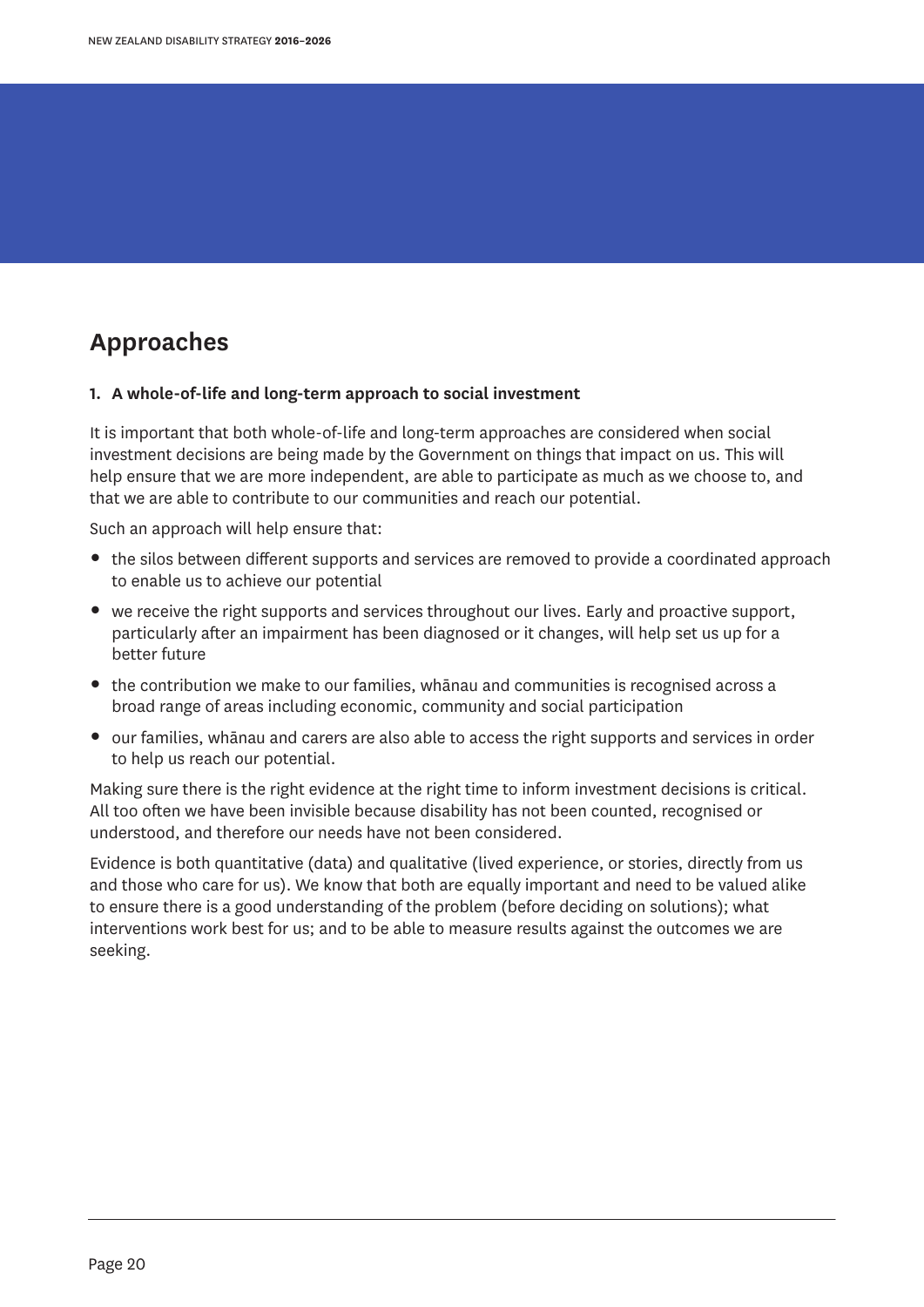#### **2. Specific and mainstream supports and services – a twin-track approach**

A twin-track approach is about making sure mainstream services and supports are inclusive of, and accessible to, us and that services and supports that are specific to us as disabled people are also available. This approach is not about having to choose between the specific or mainstream option; rather it is about having the right access to the right high quality support or service, at the right time and in the right place.

Some of us do not need any specialised supports or services, whereas some of us do so that we can access mainstream opportunities. Our needs for either or both can change over time too.

Ensuring that mainstream services and supports are inclusive of us requires the provision of reasonable accommodation and incorporation of universal design.

- **•** Reasonable accommodation is defined in the Convention as:
	- "…necessary and appropriate modification and adjustments not imposing a disproportionate or undue burden, where needed in a particular case, to ensure to persons with disabilities the enjoyment or exercise on an equal basis with others of all human rights and fundamental freedoms" (Article 2).
	- Reasonable accommodation can often cost very little or nothing at all. Because it is specific to a situation, what it looks like in practice can vary significantly.
- **•** Universal design is good design that works for everyone.
	- It is about making sure everything is accessible to, understood by and used to the greatest extent possible by everyone, without adaptation or requiring little adaptation. Incorporating universal design early on is cost-effective.
	- Universal design is often referred to in relation to the built environment, but it applies to services, supports, the curriculum and technologies as well.
	- Universal design is distinct from accessible design. Accessible design represents the minimum accessibility requirements in built design, whereas universal design seeks accessible design outcomes that work for everyone.

#### **A note on terms:**

Mainstream refers to services or supports that are not designed to be specific to or only for disabled people. It includes things that are open for everyone to use or participate in (such as public transport) and also things that may still be targeted towards a particular group (such as maternal health services).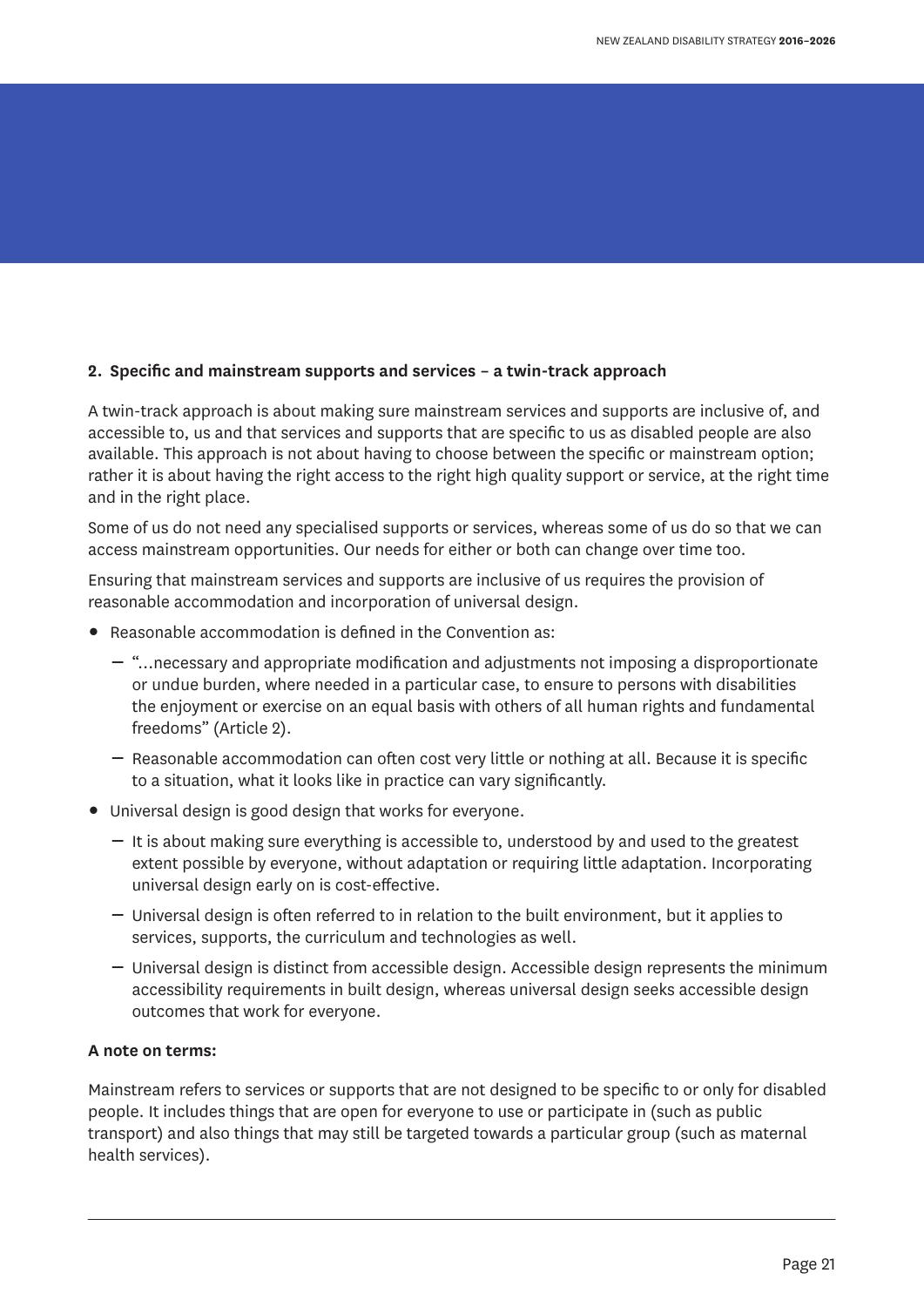## **Our outcomes – priorities for change**

#### **Figure 3 | Interconnections of outcomes**

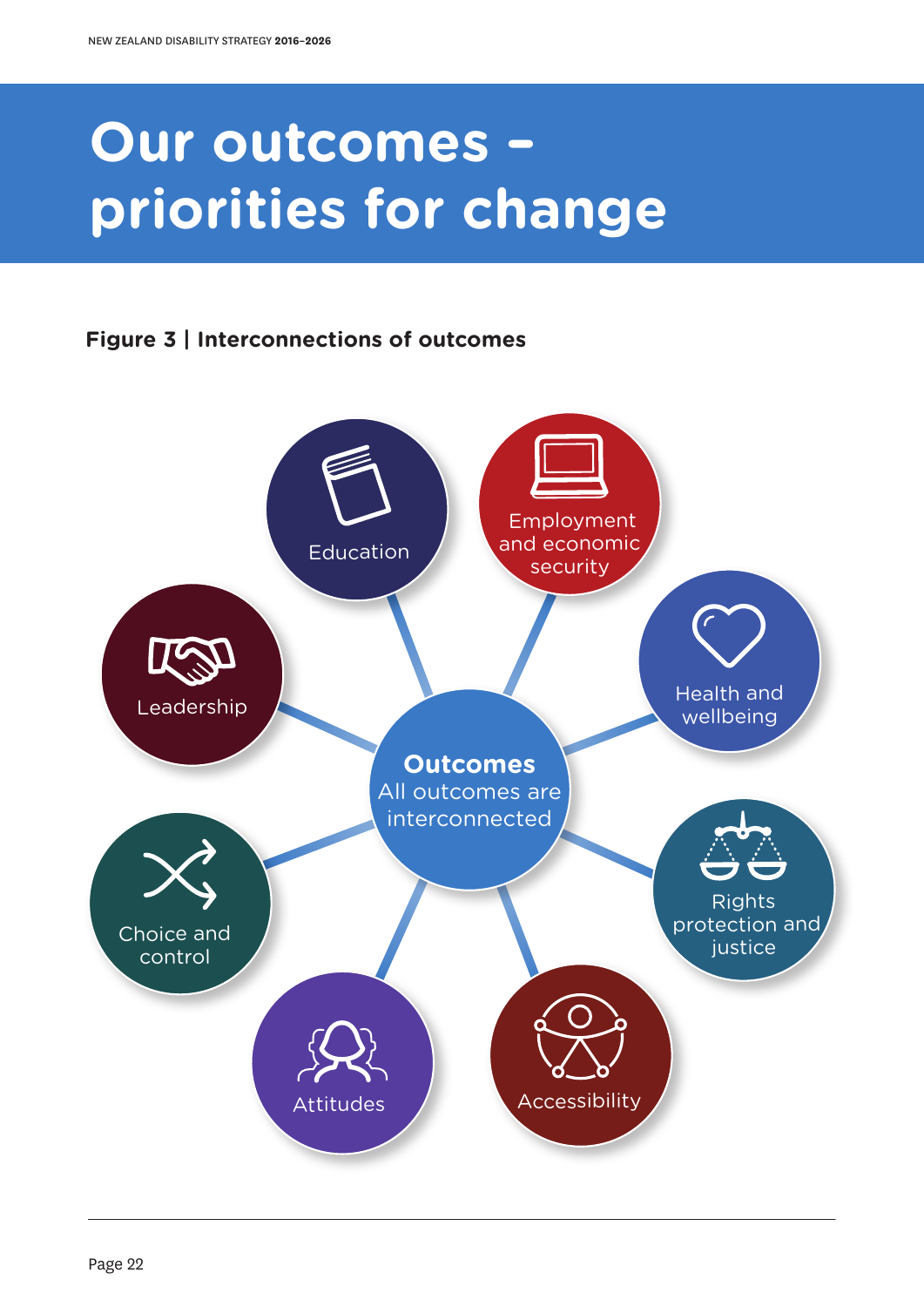### **The eight outcomes that will contribute towards achieving the vision of the Strategy are outlined in this section.**

Each outcome has two parts to it:

- 1. A description of what our future looks like this is an aspirational description of what things should look like for disabled people in the future. This will help make sure that everyone has the same understanding about what the future should look like and that all actions are consistent with this.
- 2. What this means this describes at a high level what needs to happen to achieve the aspirational description. It also gives direction to what needs to happen in implementation.
	- **•** For each outcome, the first bullet point states that disabled people are consulted on and actively involved in the development and implementation of legislation and policies concerning the outcome area.
	- **•** This language is taken directly from the Convention.

Specific actions to implement the outcomes will be determined through the Disability Action Plan. You can read more about this in the Making it work section from page 40.

All outcomes are interconnected and should not be read in isolation. For example, achieving the employment outcome is dependent upon the education outcome. The outcome on attitudes is also relevant to all other outcomes. Figure 3 on the previous page shows this interconnection.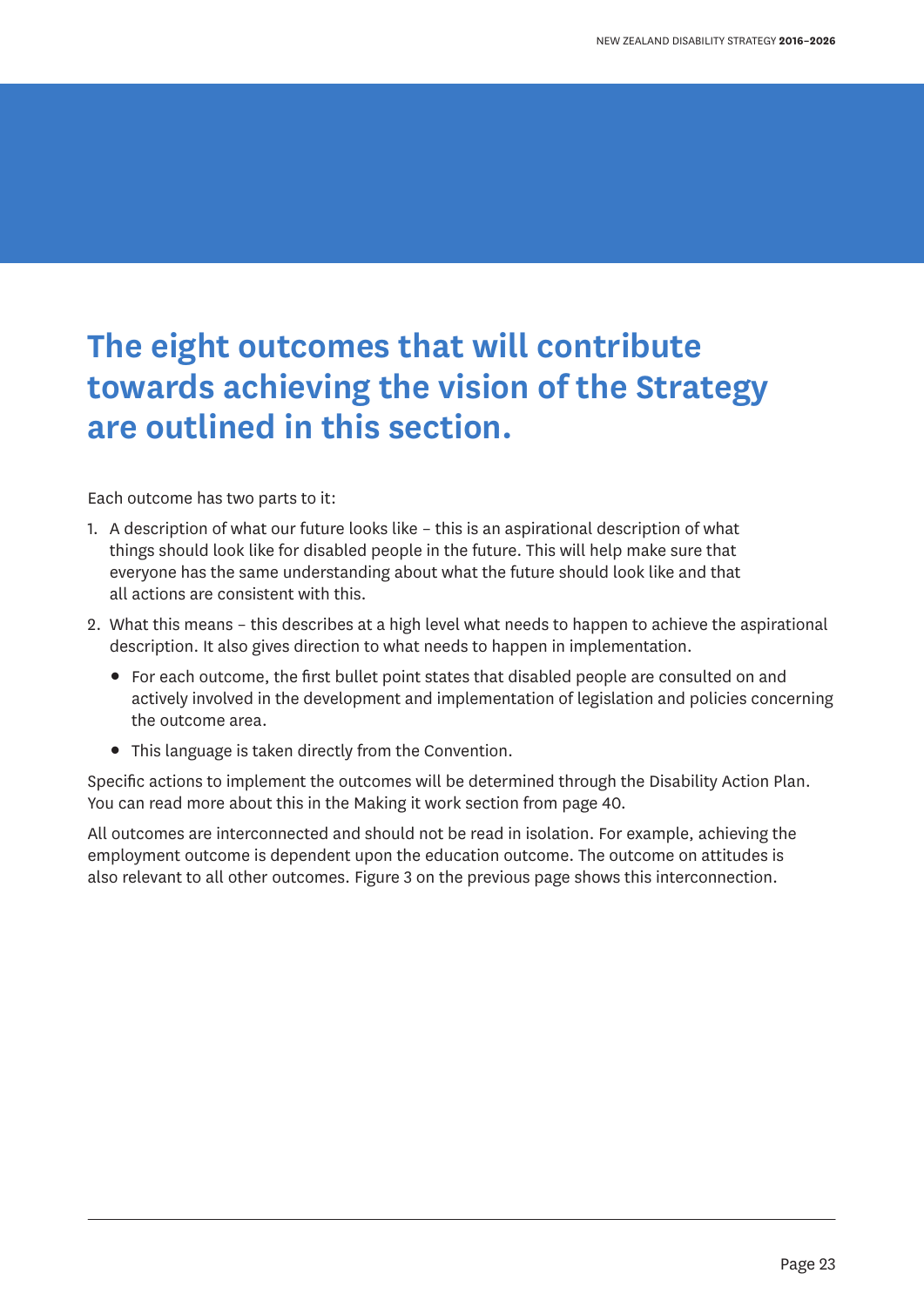

### **We get an excellent education and achieve our potential throughout our lives**

#### **What our future looks like**

Our learning pathway supports us to develop friendships and social skills, as well as resilience, determination and confidence. It gives us a sense of belonging, builds our identity and language skills and prepares us for life beyond compulsory education.

All local schools and education services (including early childhood, primary secondary, tertiary, kohanga reo and kura kaupapa Māori) are welcoming and provide a great inclusive education for us. We have trained teachers and educators who support and believe in our progress and achievement, and value our contribution to the learning environment.

Education is provided in a way that supports our personal, academic and social development, both in and out of the formal schooling system. This includes making sure that those of us who use different languages (in particular New Zealand Sign Language), and other modes or means of communication, have ready access to them to achieve and progress. Information will be made available at the right time to those who support us, both when we are young or for those of us who need on-going support. This will help us succeed – whatever our individual education pathway may look like.

We are treated with respect and dignity by those around us in the education system, including our peers and those who teach and support us. The love and expertise of our families and whānau and their wish to see us succeed in education will be honoured without question.

As we move on to tertiary and life-long learning, the transition periods are smooth, with the right information and supports available at the right time – particularly when our needs or situations change.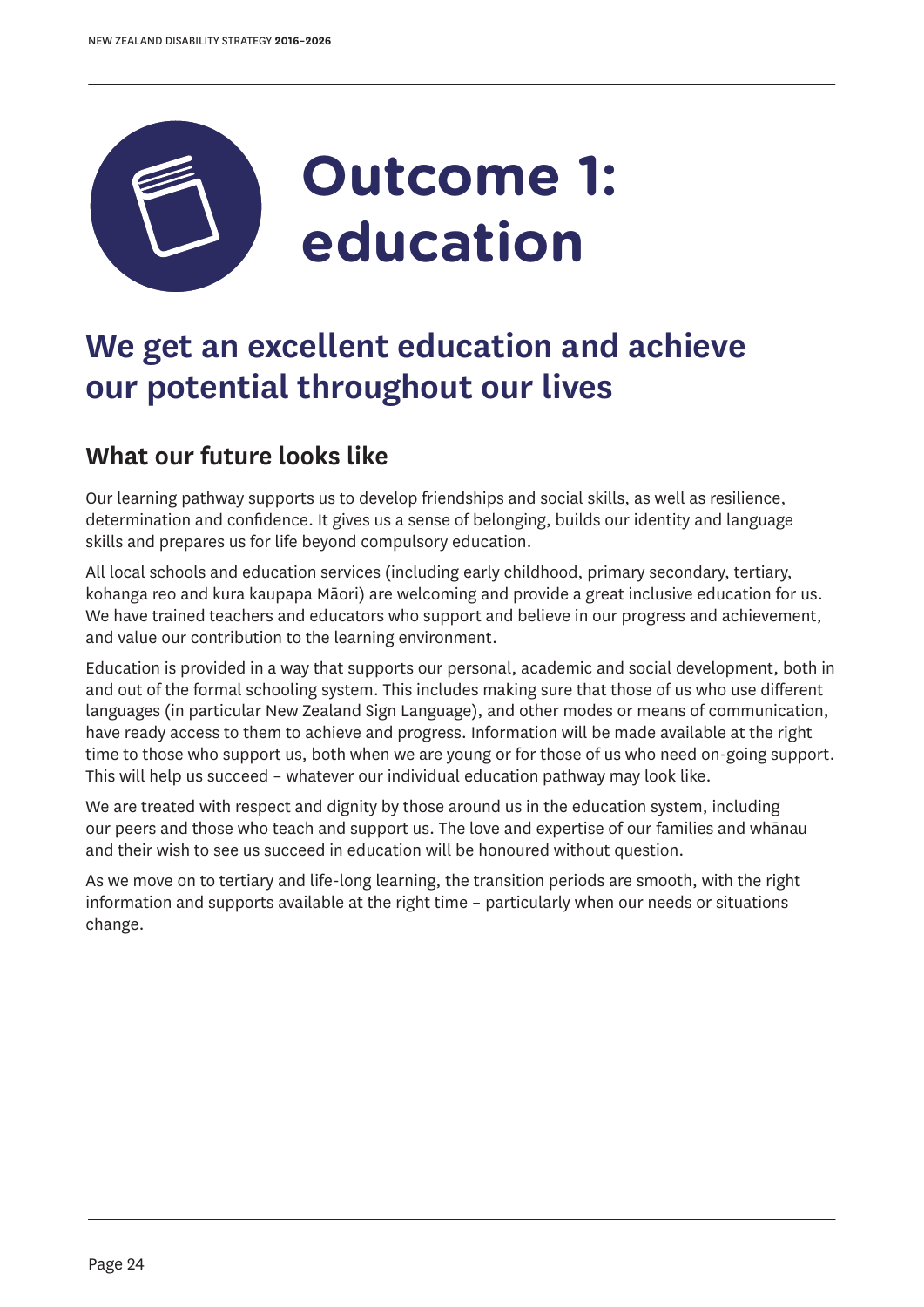#### **What this means:**

- **•** Disabled people are consulted on and actively involved in the development and implementation of legislation and policies concerning education, including early childhood, primary, secondary and tertiary education.
- **•** Access to mainstream education is inclusive (including policy, practice and pedagogy).
- **•** Services that are specific to disabled people are high quality, available and accessible.
- **•** Inclusive education is a core competency for all teachers and educators.
- **•** Decision-making on issues regarding education of disabled people is informed by robust data and evidence.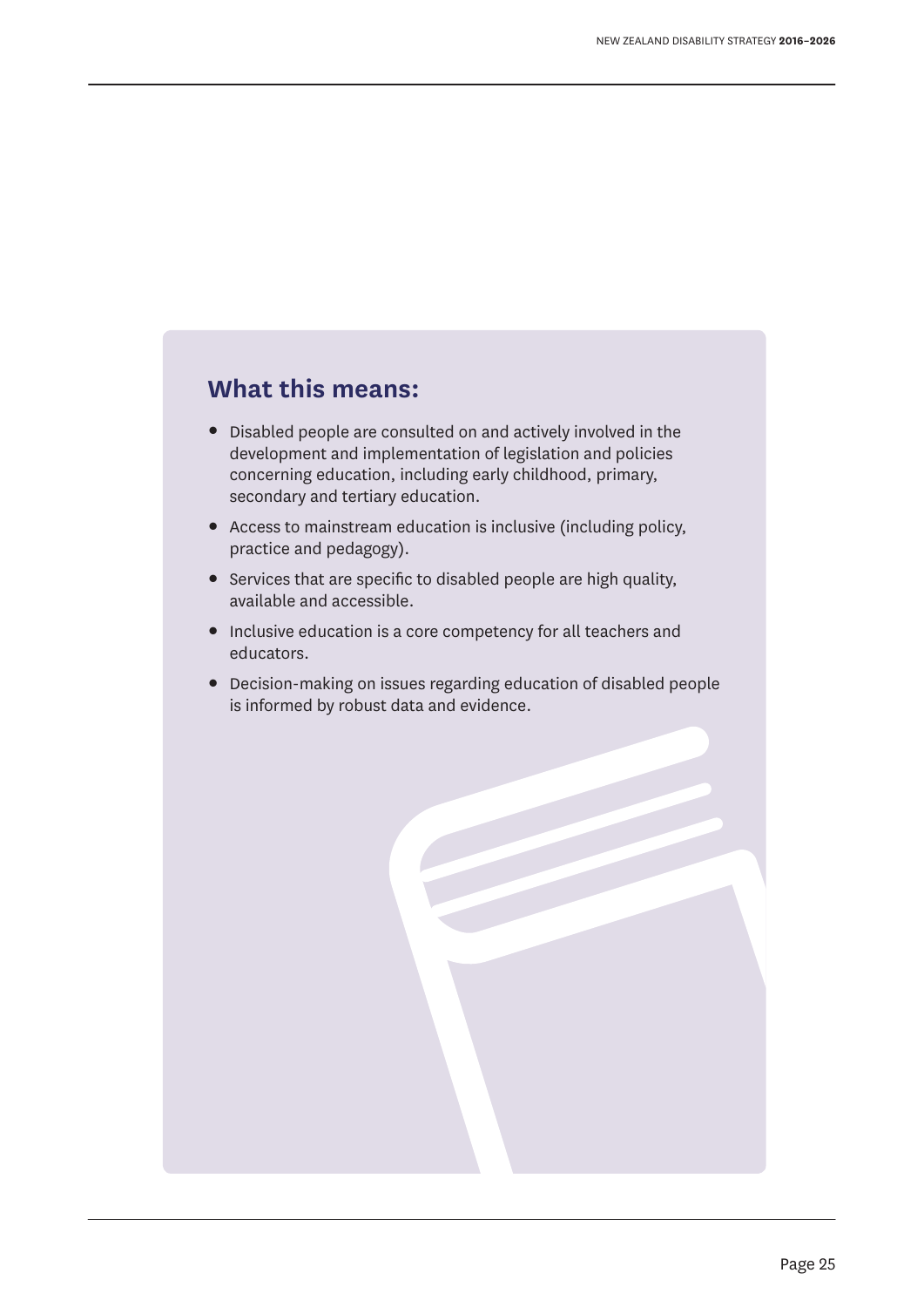## **Outcome 2: employment and economic security**

### **We have security in our economic situation and can achieve our potential**

#### **What our future looks like**

We take pride in the meaningful paid and voluntary work we do, knowing that we are contributing to our families and whānau, communities and the country as a whole.

We are proportionately represented at all levels of employment, we are self-employed, we own businesses, and we are employers, managers and employees. Career progression is an important part of our working life.

Employers are confident and willing to employ us in meaningful jobs that utilise our strengths and make the best use of what we have to offer. They also have access to on-going support, guidance and tools to help support them in their role as a fair and equitable employer. When we apply for jobs, we do not face any barriers in the application process.

We are treated with respect and dignity by our non-disabled peers and we feel that the work we do is meaningful, valued and real.

Those of us who need specialised supports and services have ready access to them to secure and sustain employment. Reasonable accommodation is understood and provided by our employers. We will have the same opportunities to progress our careers as our non-disabled peers. The additional costs of disability are met, so that we are able to enjoy the same standard of living as other workers.

We have an adequate standard of living that enables us to fully participate in society, where necessary through the provision of income support which takes into account the additional cost of disability. This applies to everyone, including those of us who are not able to work, are retired, are unable to work full-time, or work full-time yet are still unable to afford and maintain an adequate standard of living.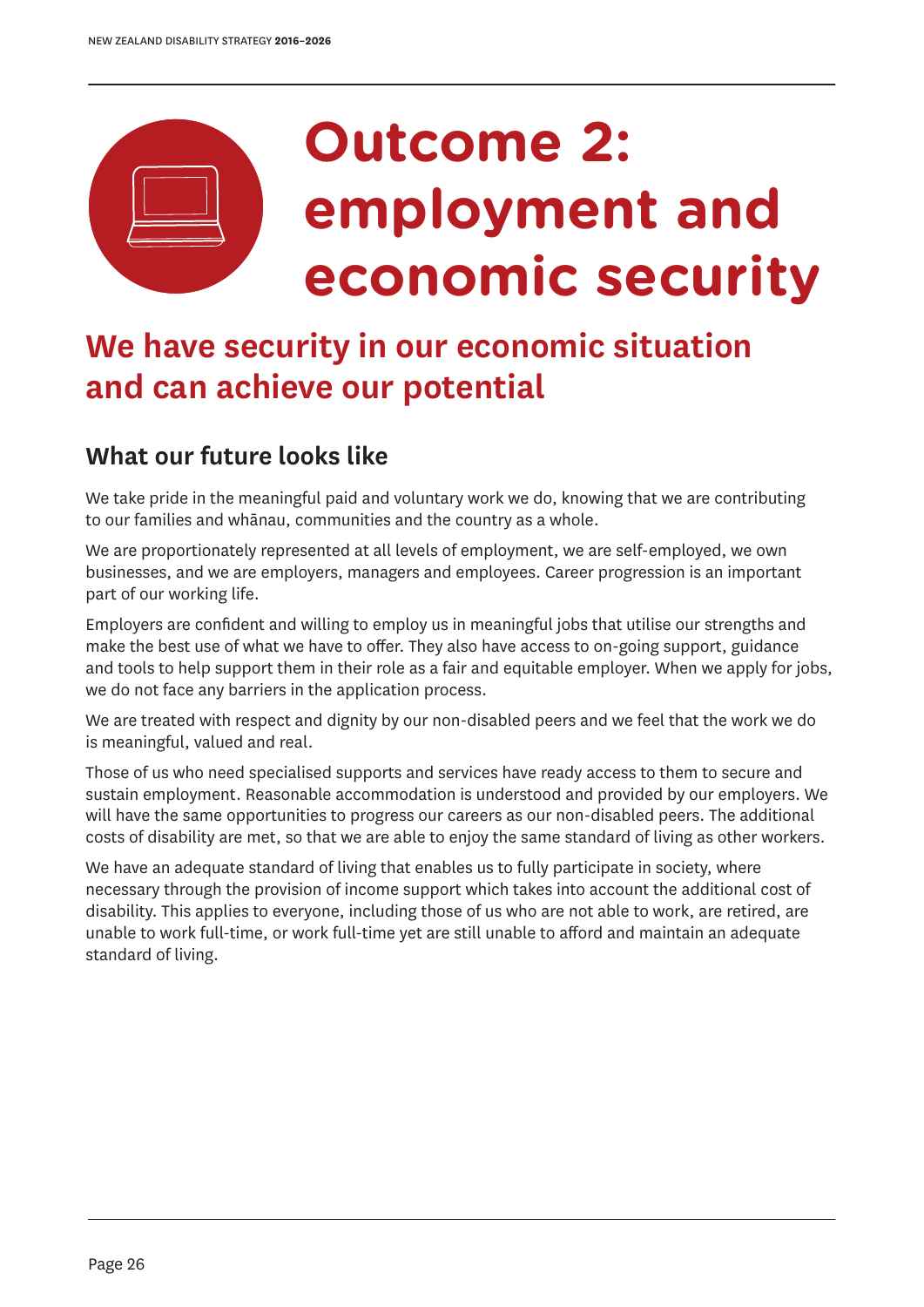#### **What this means:**

- **•** Disabled people are consulted on and actively involved in the development and implementation of legislation and policies concerning employment and income support.
- **•** Access to mainstream employment and income support services is barrier-free and inclusive.
- **•** Services that are specific to disabled people are high quality, available and accessible.
- **•** All frontline workers, including case managers and employers, treat disabled people with dignity and respect.
- **•** Decision-making on issues regarding employment and income support of disabled people is informed by robust data and evidence.

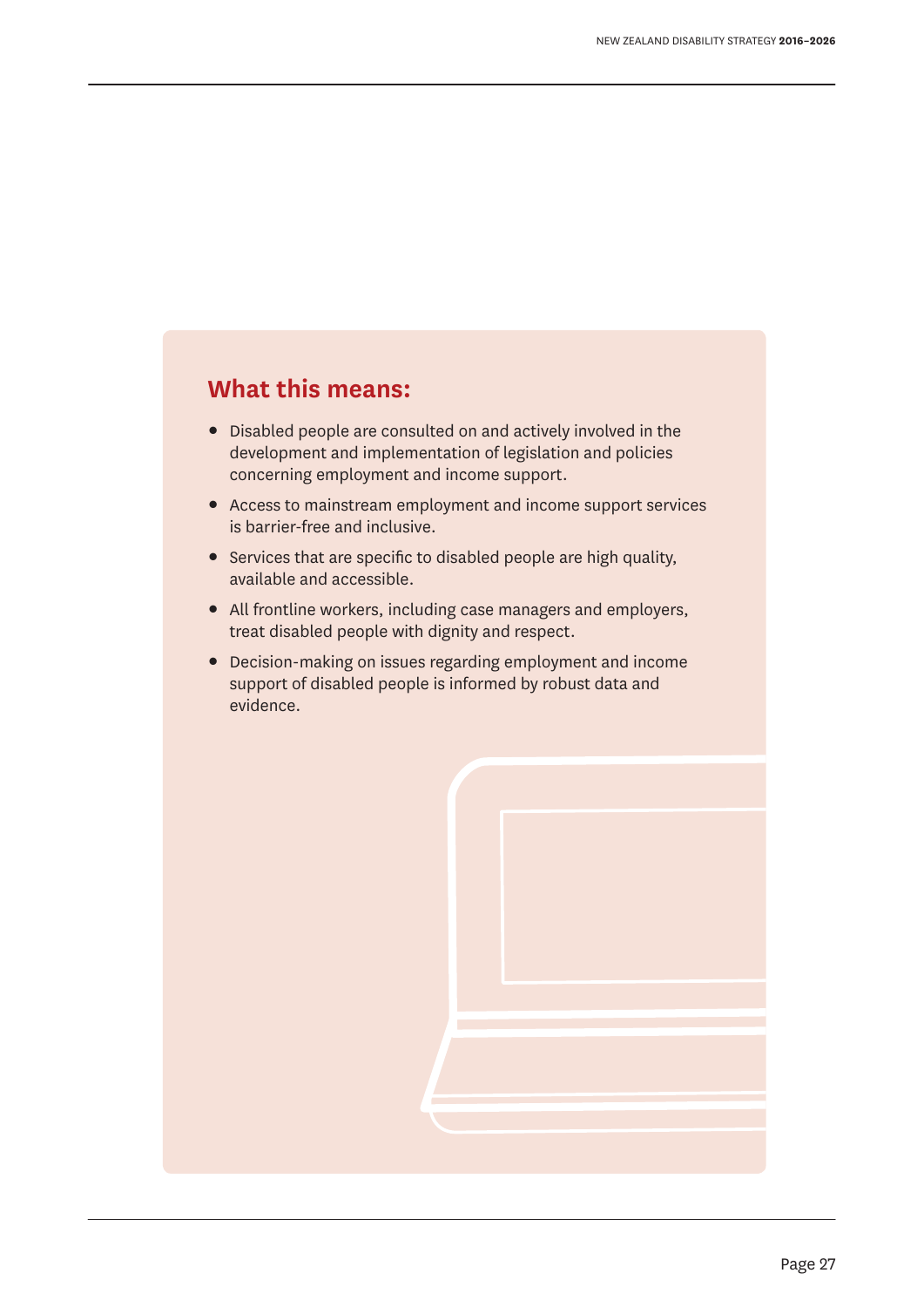## **Outcome 3: health and wellbeing**

### **We have the highest attainable standards of health and wellbeing**

#### **What our future looks like**

Healthcare professionals treat us with dignity and respect. We are seen as individuals and receive appropriate and timely support for all of our health needs, not just those related to our impairment. We do not face barriers accessing mainstream health services because of our impairments, in particular sexual and reproductive health services for disabled women and girls. When we need to, we can access services specific to our impairment (including habilitation, rehabilitation and recovery) in a way that provides early diagnosis and ensures our needs as individuals are taken into consideration.

We have choice and control over all the supports and services we receive, and information about these services is available in formats that are accessible to us. We also have access to information about us. Those of us who need support to communicate or make decisions receive it in an appropriate way at the right time, and those decisions are recognised and respected. We are not secluded within services, and not segregated from or isolated within our communities.

Issues of bio-ethics and bodily integrity are treated with sensitivity, with due regard for our rights and informed consent. This includes making sure our families, whānau and those who support us have the right access to the right information when they are involved in supporting us to make decisions. In the rare circumstances when decisions need to be made on our behalf, these are based on the best interpretation of our will and preference, as opposed to just thinking about what is in our best interests.

Access to high quality peer support enables us to recover from periods of being unwell, and flourish with the confidence that we are not alone.

Our identity as members of other communities, such as Māori or Pacific, will be respected and we will have access to services that are culturally appropriate.

The importance of belonging to and participating in our community to reduce social isolation, and increase our overall wellbeing, is recognised and supported. We get involved in sport, recreation and arts activities, and are recognised and valued for this. Those of us who identify as members of other communities do not face barriers participating in and contributing to cultural activities because of our impairments. We are supported to be healthy and well, and can participate in community activities on an equal basis with others.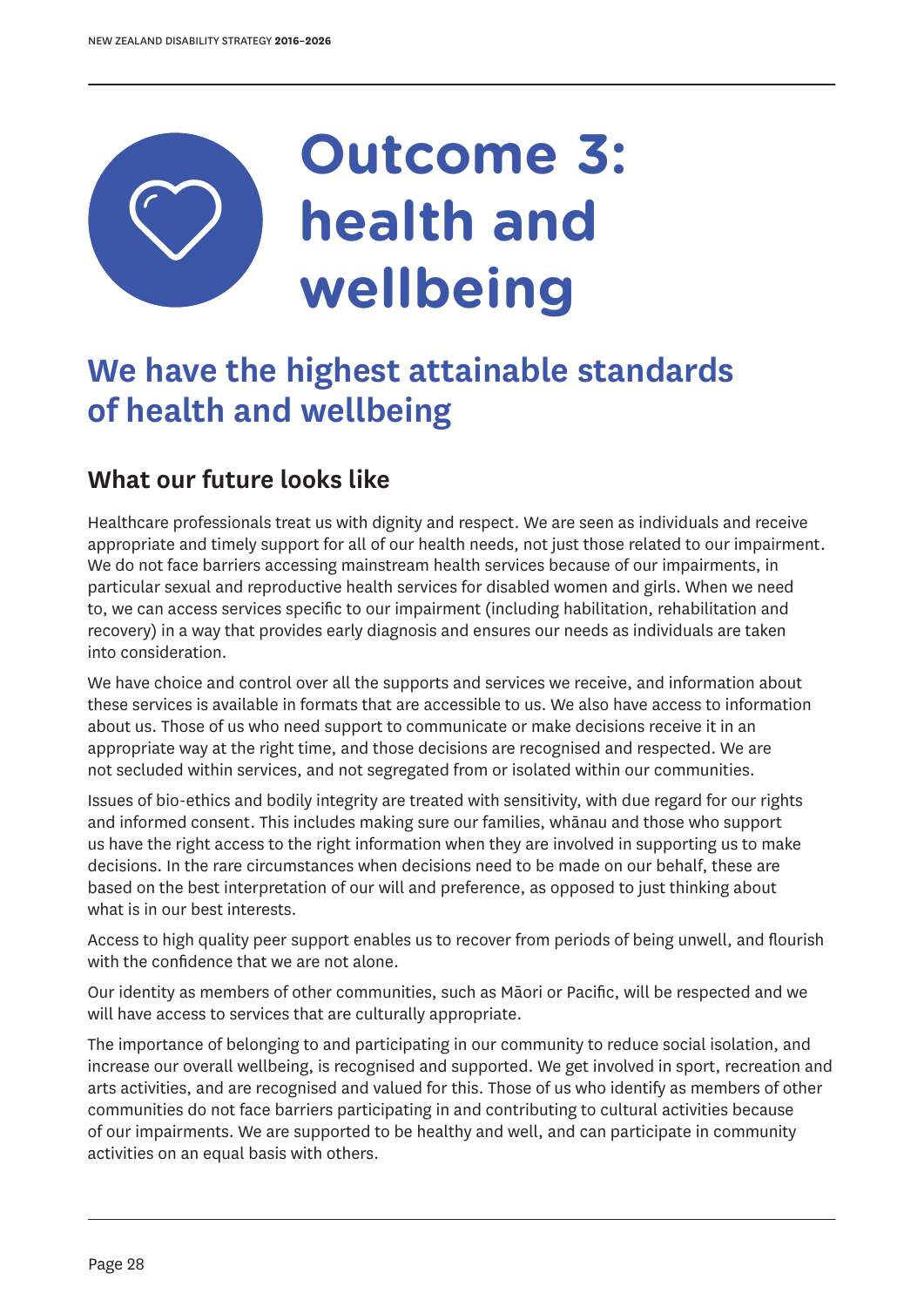#### **What this means:**

- **•** Disabled people are consulted on and actively involved in the development and implementation of legislation and policies concerning health and wellbeing, including sport, recreation, arts and culture.
- **•** Access to mainstream health services is barrier-free and inclusive.
- **•** Services that are specific to disabled people, including mental health and aged care services, are high quality, available and accessible.
- **•** All health and well-being professionals treat disabled people with dignity and respect.
- **•** Participation in community activities if we choose (for example, sport, recreation, arts and culture), or just being present and belonging to our community is supported and valued.
- **•** Decision-making on issues regarding the health and well-being of disabled people is informed by robust data and evidence.

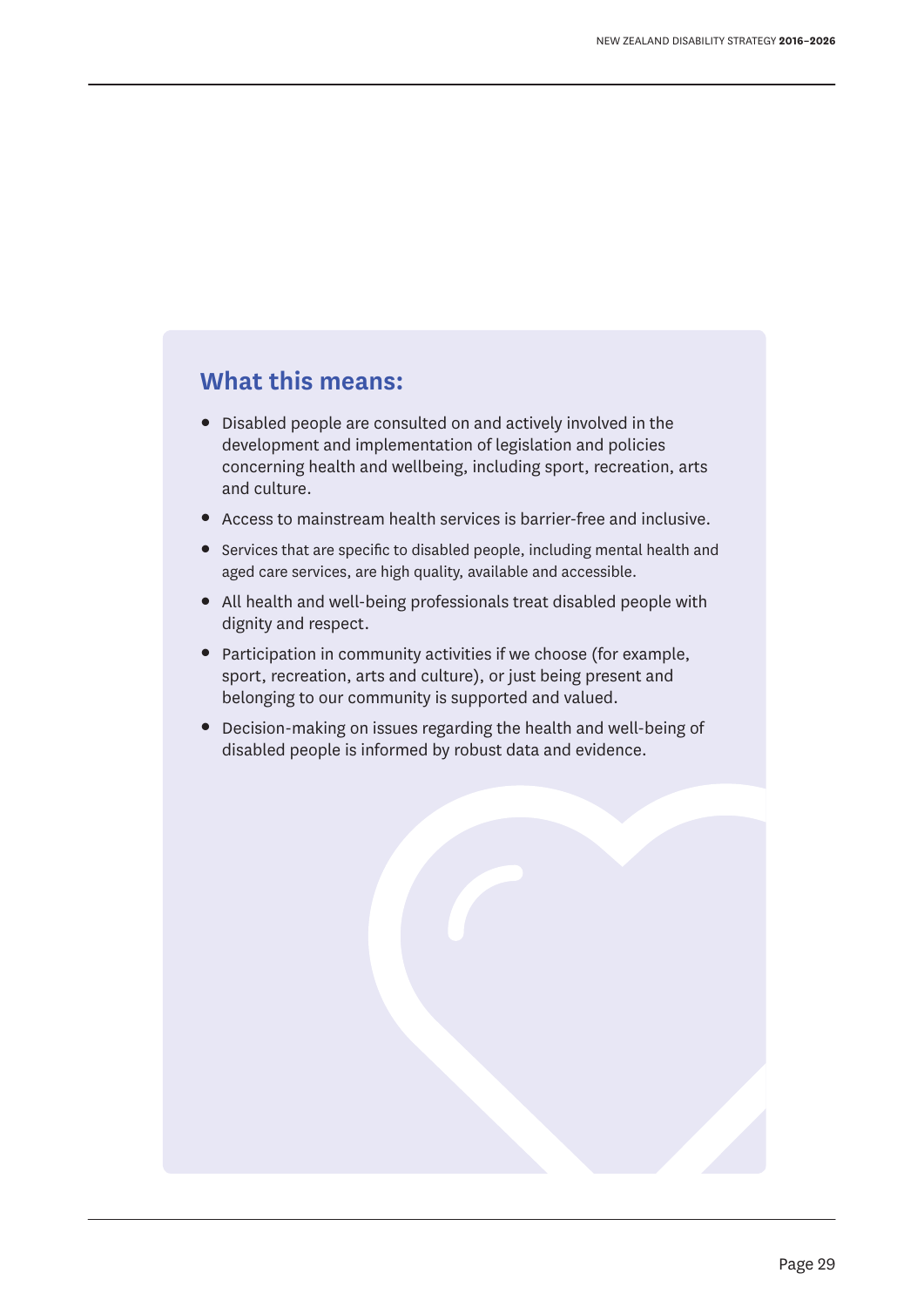## **Outcome 4: rights protection and justice**

### **Our rights are protected; we feel safe, understood and are treated fairly and equitably by the justice system**

#### **What our future looks like**

We will continue to be treated with fairness and respect at all stages of our journey through the justice system, regardless of whether we are victims, perpetrators, witnesses, or fulfilling a civic duty such as jury service.

Those of us who need services or supports specific to our impairment will receive them, wherever possible, the first time we interact with the justice system. We will continue to receive these supports in a way that does not require us to keep telling our story or risk missing out on something we need, unless our needs change. The people we interact with have a good understanding of any impact our impairment may have on our journey, and take this into account as appropriate.

Those of us who need support to communicate or make decisions receive it in an appropriate way at the right time, and those decisions are recognised and respected. We will continue to be recognised as a person before the law. We feel secure exercising our rights as there are appropriate safeguards in place, even if we need support to make decisions and understand what's happening.

For those of us who end up in the youth or adult justice system, the transition out of it is accompanied by rehabilitation services that recognise and understand our impairment, and help us to find a positive place in society.

If we feel unsafe, vulnerable to or affected by violence and abuse, we will continue to have access to support that recognises our needs and responds effectively and with sensitivity. We also feel confident in speaking up or complaining if we have been discriminated against or hurt, because we are listened to and our concerns are addressed.

Our needs and rights continue to be taken into account in any prevention and response initiatives. This includes making sure there continue to be safeguards in place for those of us who may be at risk of violence and abuse (for example, caring relationships, community awareness).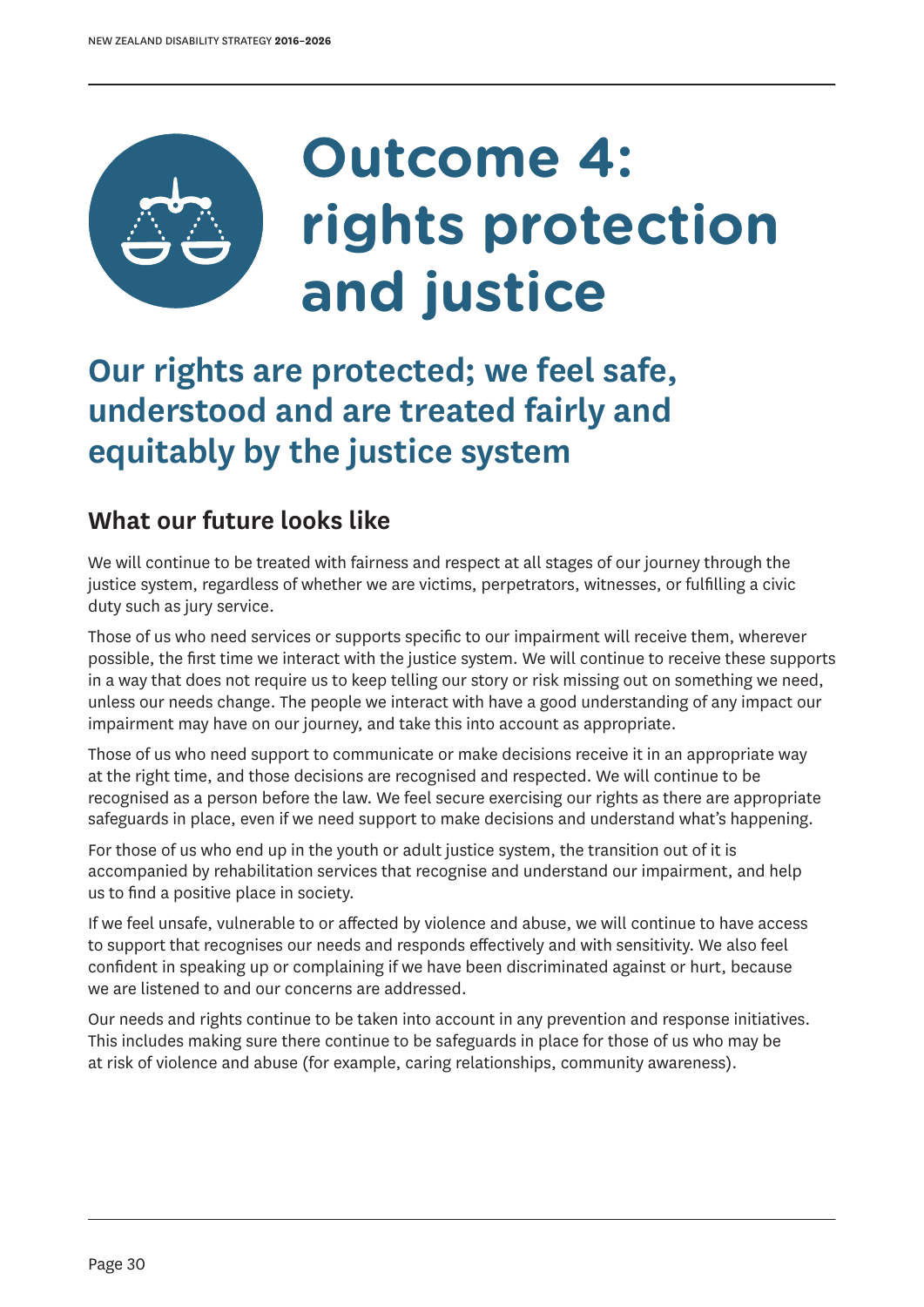#### **What this means:**

- **•** Disabled people are consulted on and actively involved in the development and implementation of legislation and policies concerning justice, violence and abuse prevention and human rights.
- **•** The justice sector is barrier-free and inclusive of disabled people with supports and services specific to a person's impairment provided readily when required.
- **•** All justice sector professionals treat disabled people with dignity and respect.
- **•** Supported decision-making will increasingly be recognised and disabled people can use it in practice.
- **•** Decision-making on issues regarding justice, violence and abuse prevention and human rights is informed by robust data and evidence.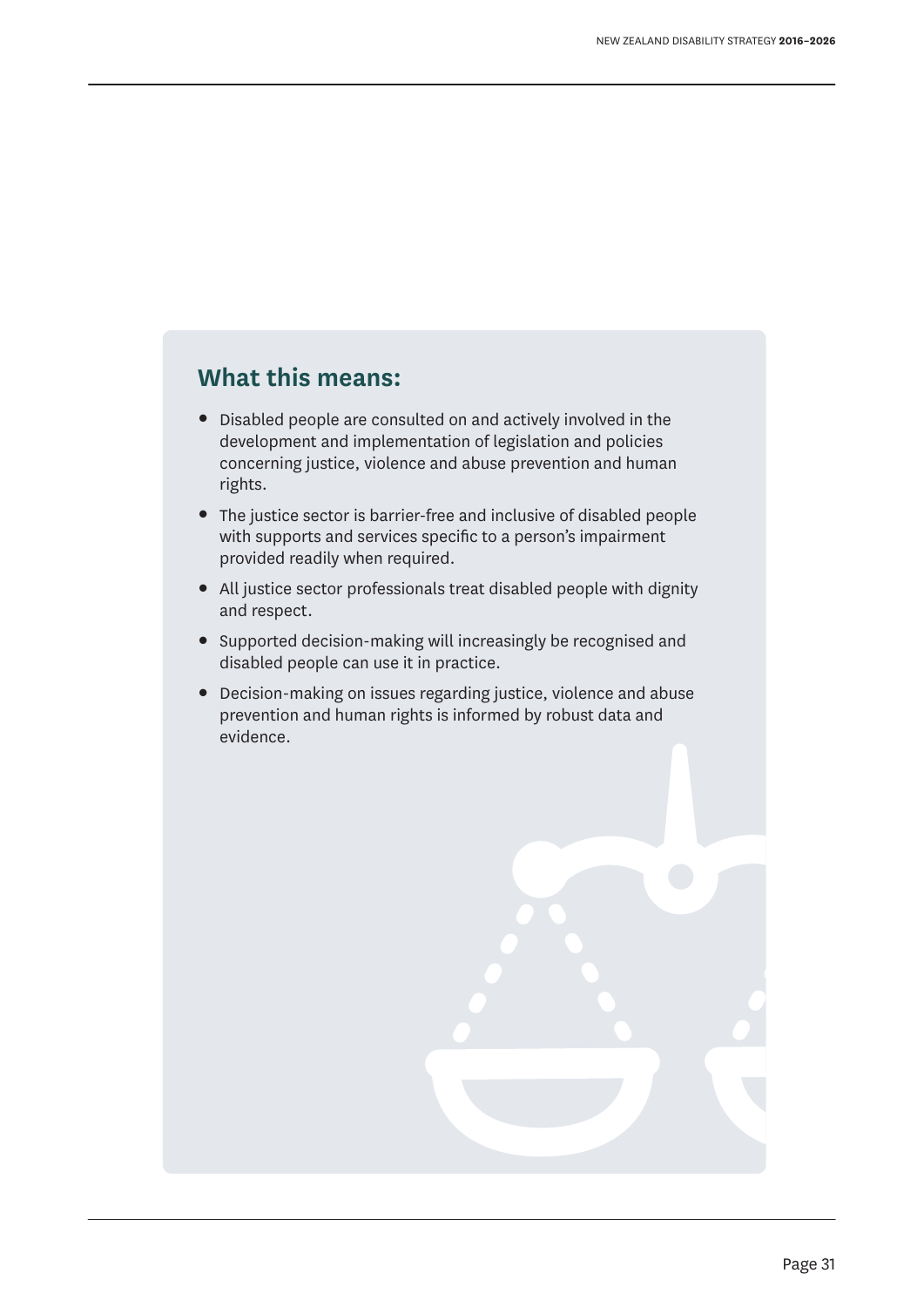

### **We access all places, services and information with ease and dignity**

#### **What our future looks like**

We have access to warm, safe and affordable housing that meets our needs and enables us to make choices about where we go to school or work and to fully participate as members of our families, whānau and communities.

We can get from one place to another easily and safely, for example from home to school, work or to a friend's house. We can also access all public buildings, spaces and facilities with dignity and on an equal basis with others.

We feel safe taking public transport to get around and are treated well when we do so. Our needs are also appropriately considered when planning for new transport services. Private transport services are responsive to and inclusive of us. For those of us who need it, there is access to specific transport options that are affordable, readily available and easy to use.

Information and communications are easy for us to access in formats and languages that are right for us, including in our country's official languages of Te Reo Māori and New Zealand Sign Language. This helps us to be independent because we do not have to rely on other people. We use technology on the same basis as everyone else; those of us who need specific technology solutions will have access to these in a way that is innovative, progressive and helps to eliminate barriers. The evolving opportunities presented by new technology helps us to achieve our goals.

Our accessible communities are free of barriers (for example, access to shops, banks, entertainment, churches, parks, and so on), which enables us to participate and contribute on an equal basis with non-disabled people.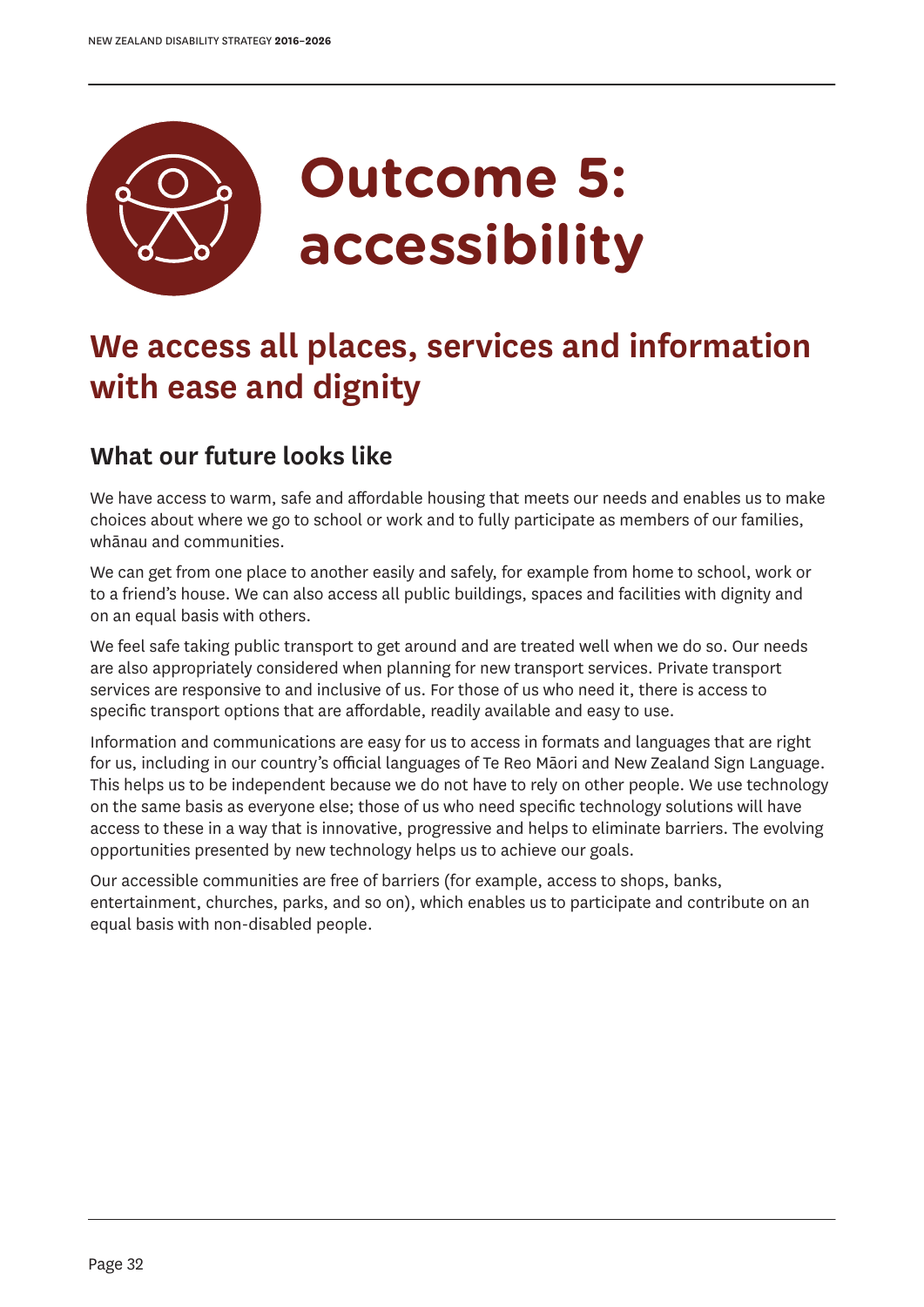#### **What this means:**

- **•** Disabled people are consulted on and actively involved in the development and implementation of legislation and policies concerning housing (home ownership, social housing and private rentals), transport (public and private), public buildings and spaces and information, communication and technology.
- **•** Universal design is understood, recognised and widely used.
- **•** All professionals involved in accessibility have a good understanding of the principles of universal design and the needs of disabled people and take these into account in their work.
- **•** We enjoy and are fully included in artistic, cultural, sporting and recreation events whether as spectators or as performers.
- **•** Decision-making on issues regarding housing, transport, public buildings and spaces and information, communication and technology are informed by robust data and evidence.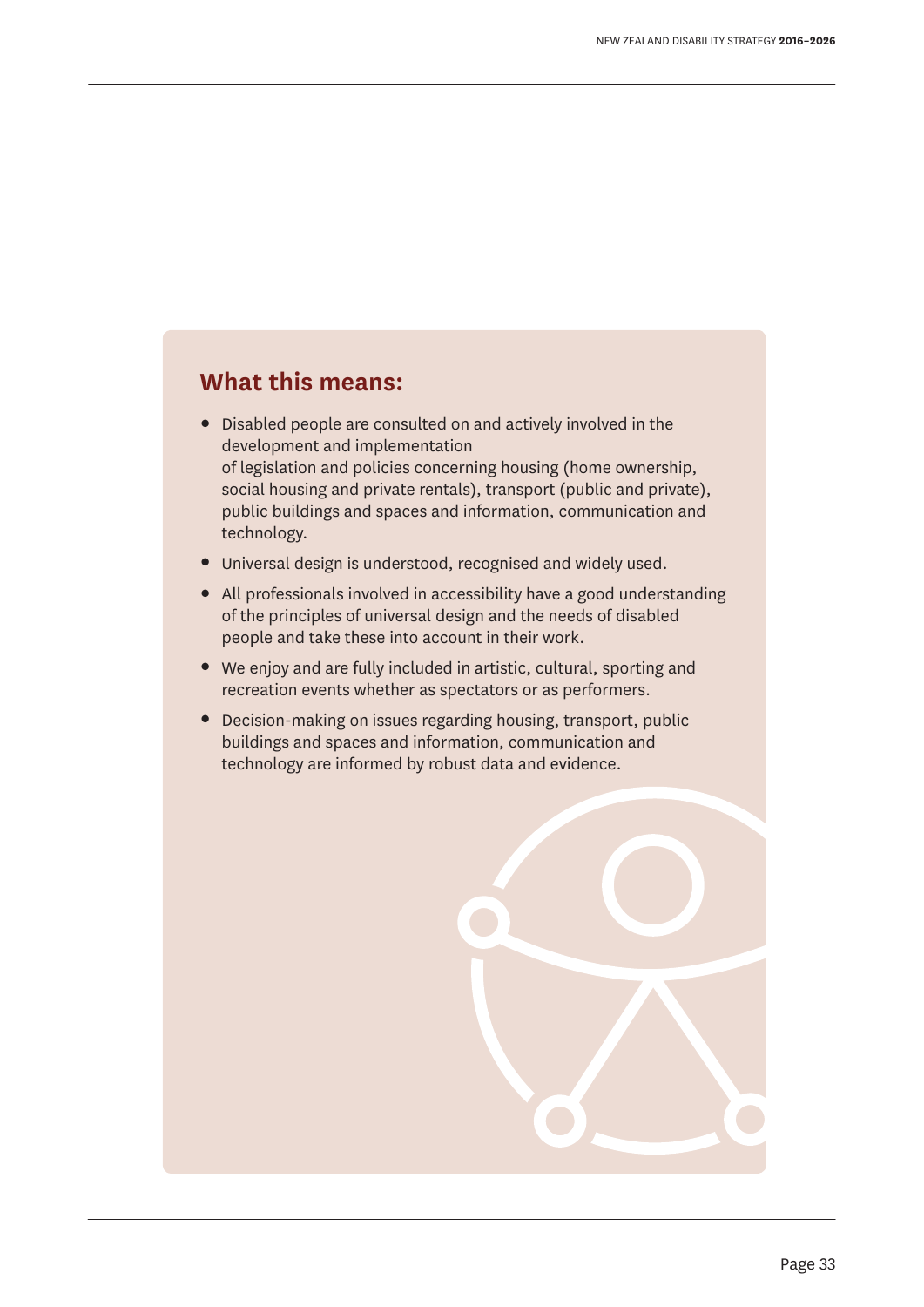

### **We are treated with dignity and respect**

#### **What our future looks like**

Disability is understood and accepted as a part of the diversity of the human experience and we are treated with dignity and respect by those around us and society more broadly.

There is a willingness to explore attitudes towards disability, in particular those that negatively stereotype, stigmatise and discriminate. There is an appetite for seeking out ways to change attitudes and ensure that basic human rights are upheld for all people. These changes are made in a way that is safe and that upholds our views and diverse voices.

We are able to choose how we want to be identified and this is acknowledged and respected by society. This is particularly important for those of us who identify first within, for example, our ethnicity or culture and not with disability.

We will be encouraged to speak out in whatever language we use, and our views will be listened to. This includes those of us who may communicate differently, use technology to communicate, and/or have support to communicate or express our preferences. As a result, we are confident demonstrating the value we bring to our families, whānau, community and the country as a whole.

Our views, either as an individual or as part of a group, will be listened to without being diminished, and society will not seek to take this away, either by accident or design.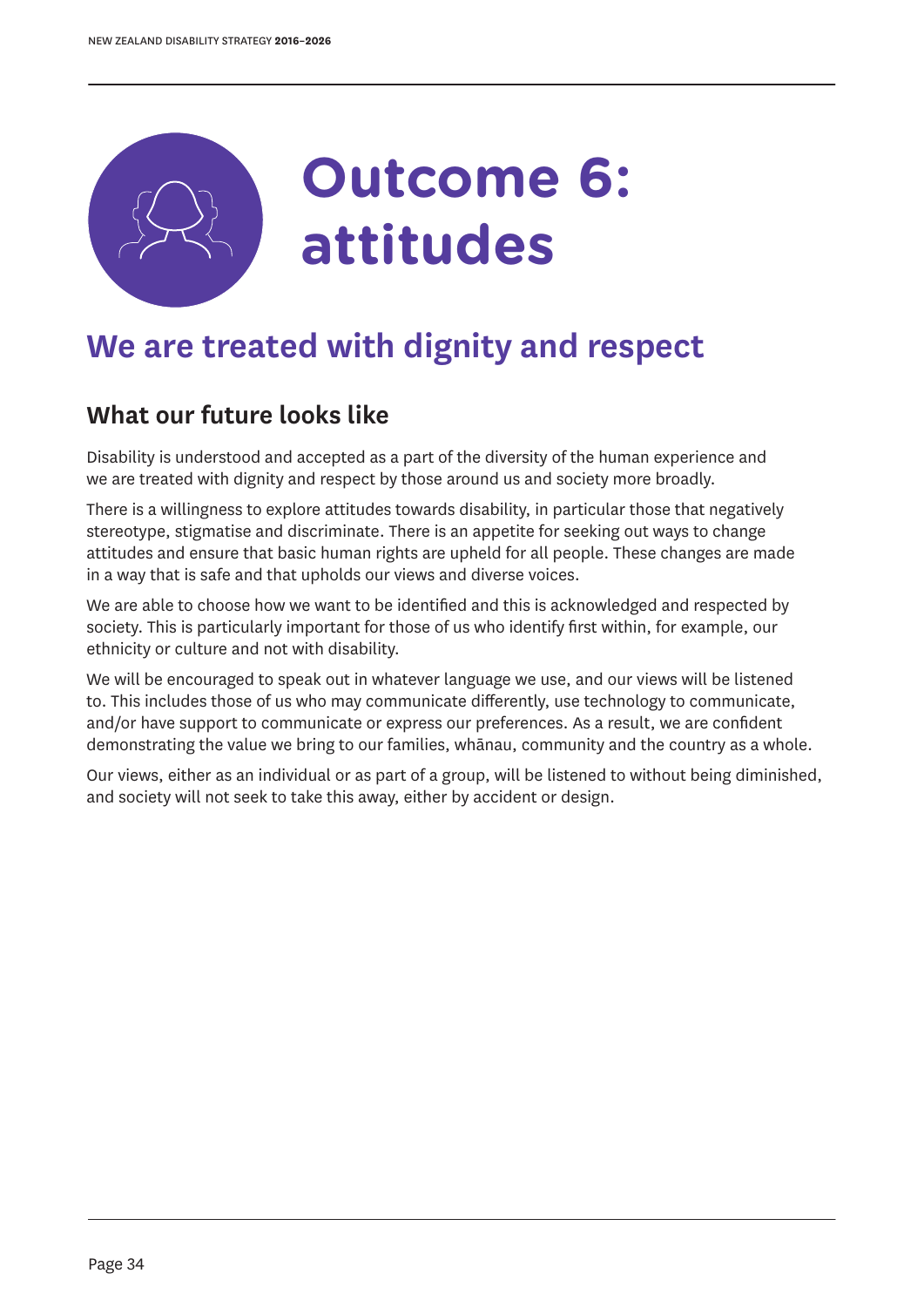#### **What this means:**

- **•** Disabled people are consulted on and actively involved in the development and implementation of legislation and policies concerning attitude change, stigma and discrimination, in particular where they are specific to disabled people.
- **•** The rich diversity of the disability community will be included and represented in initiatives to change attitudes and behaviours, which will also ensure that disabled people are seen as part of other communities or groups.
- **•** There is a particular focus on making sure all frontline service providers and professionals treat disabled people with dignity and respect.
- **•** Decision-making on issues regarding attitude change, stigma and discrimination, is informed by robust data and evidence.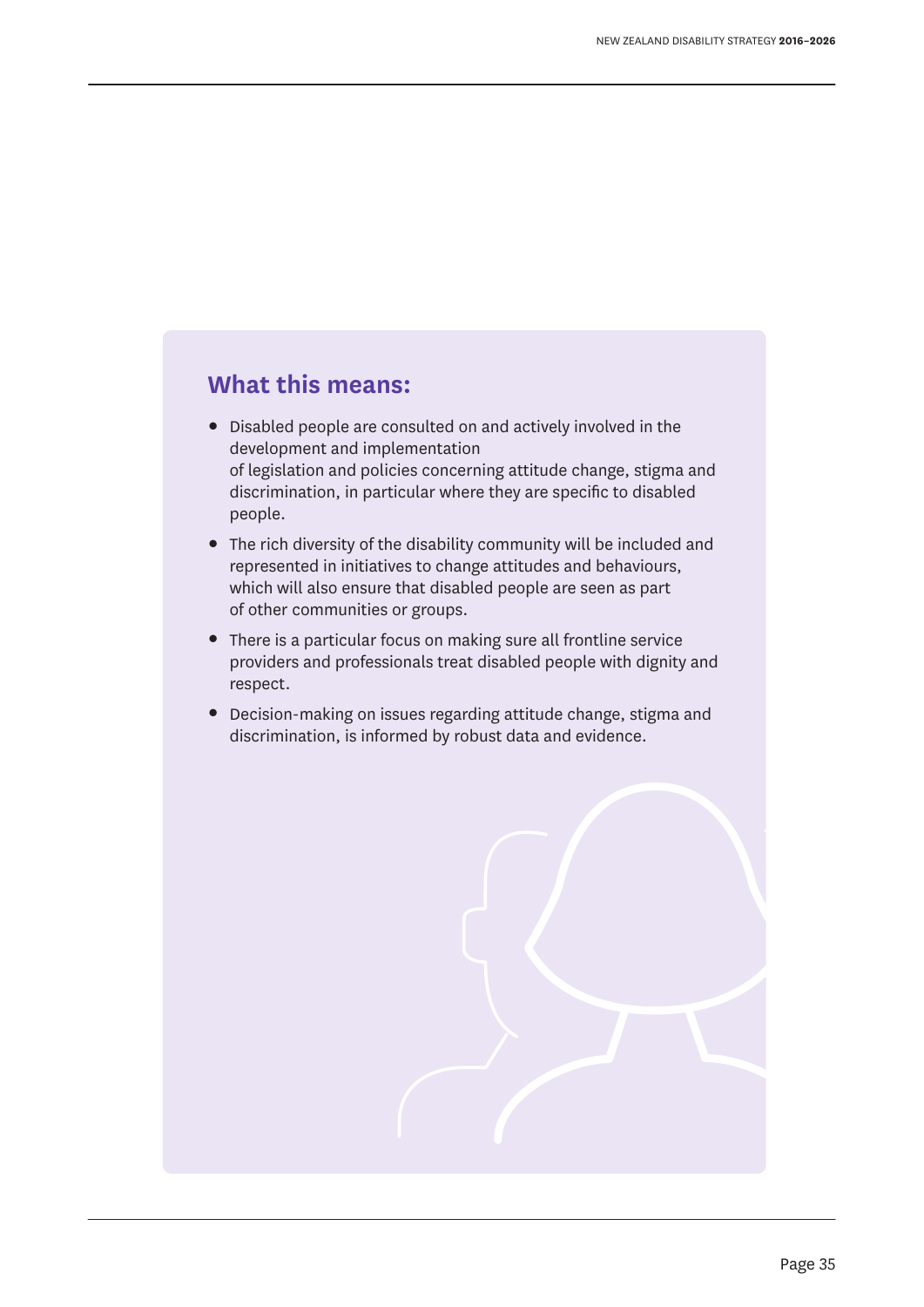

### **We have choice and control over our lives**

#### **What our future looks like**

When we are young, our families, whānau and carers will be supported to help us grow up. Our views as children and those of our families, whānau and carers will be considered when choices are made about what supports and services we receive and what things work best for us. There will also be respect for the evolving capacities of disabled children, and ensuring their input into decisions that affect them.

As we get older we will make our own choices and decisions on things that affect how we live our lives, including where we live. Some of us may need support some of the time or all of the time. Plans or decisions that affect, or have implications for us, will not be developed without our involvement or consent. We have access to information in ways that help us understand what is happening so that we give consent in an informed way.

Those of us who need support to communicate or make decisions receive it in an appropriate way at the right time and those decisions are recognised and respected. The way this support is provided will be empowering and will help build our confidence. In the rare circumstances when decisions need to be made on our behalf, they are based on the best interpretation of our will and preferences, as opposed to just thinking about what is in our best interests. Needing support does not diminish our independence or our ability to have choice and control over our lives.

We will make informed choices based on what is available, rather than settling for a less desirable option because that is all that is offered to us. We are able to change our mind about our decisions.

Sometimes the decisions we take may expose us to risk. Taking risks is part of the human experience, and it is our right to take risks, learn from our mistakes and live our lives as we see fit. If we need support to understand risks and make decisions, this will be provided in a way that helps us understand all the options and consequences. The times when we are prevented from taking risks will be the exception rather than the rule.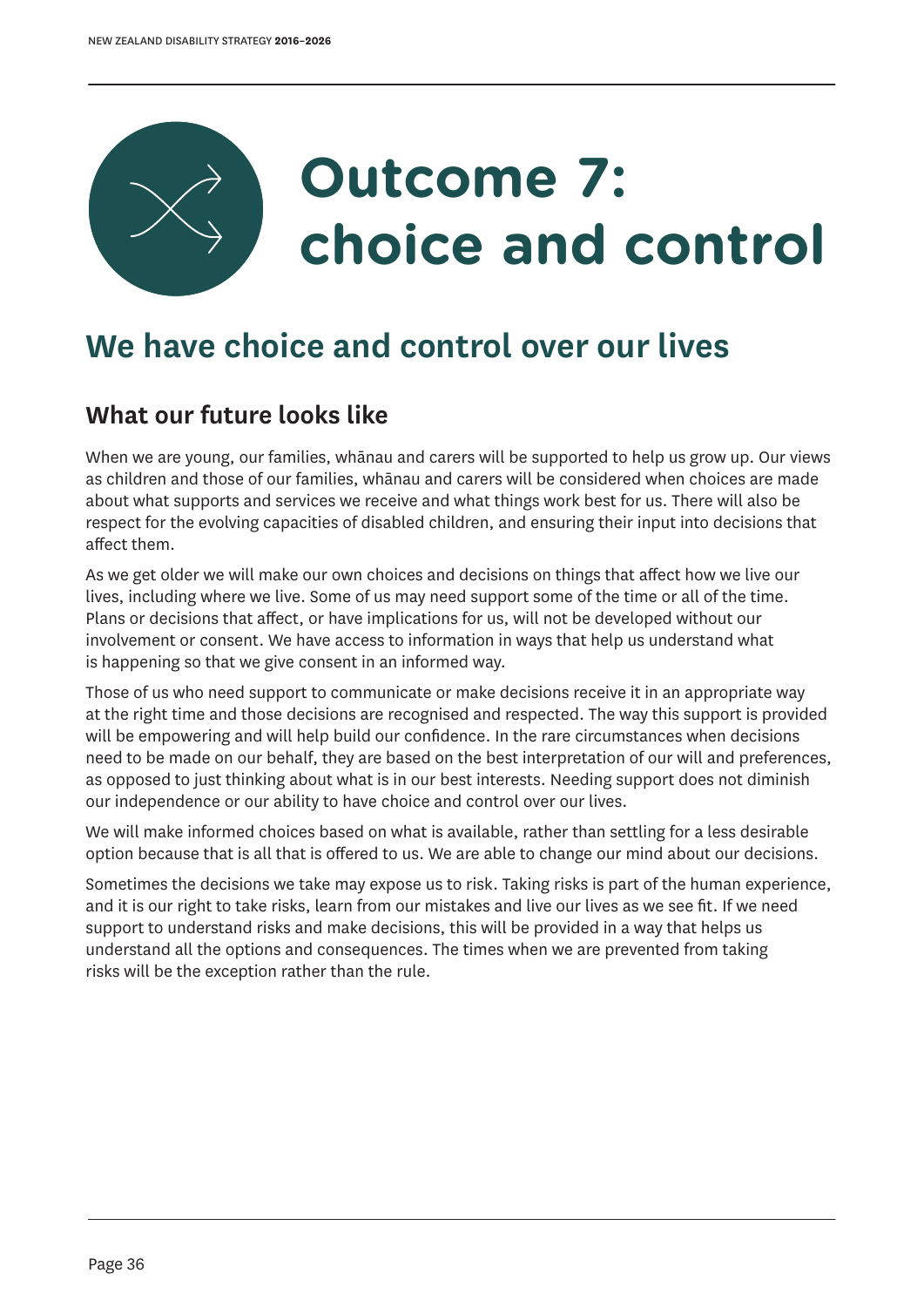#### **What this means:**

- **•** Disabled people are consulted on and actively involved in the development and implementation of legislation and policies concerning supports and services that are both specific to them and for the mainstream.
- **•** Those who support disabled people to make choices or decisions will have a good understanding of their role and access to information and support to help them do this in an informed way.
- **•** Decision-making on issues regarding choice and control over supports and services, in particular those specific to disabled people, is informed by robust data and evidence.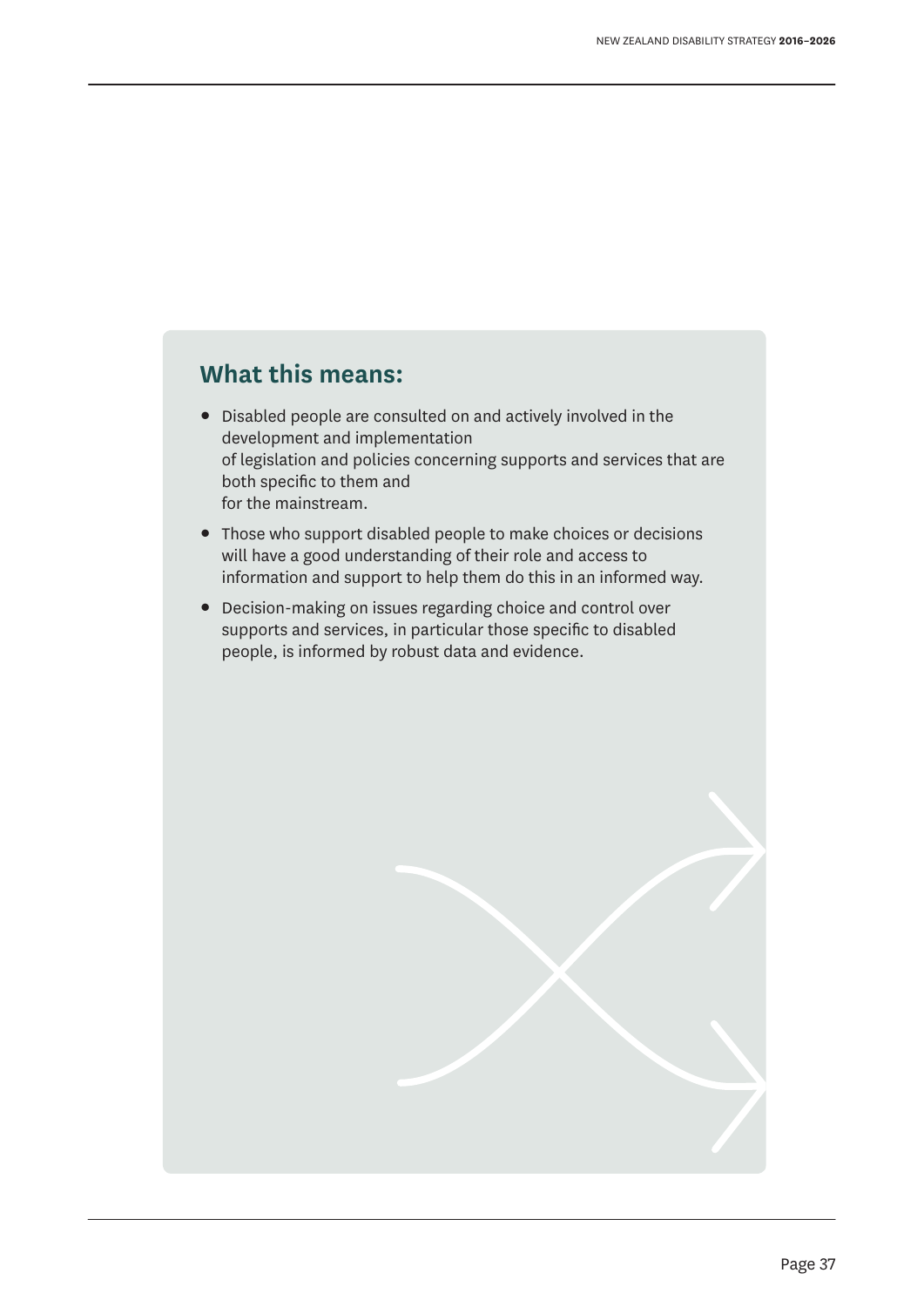

### **We have great opportunities to demonstrate our leadership**

#### **What our future looks like**

We have opportunities and are supported to be leaders or role models in whatever field or level we may choose. Leadership for us includes doing great things on behalf of our country or at a national level, and also doing everyday ordinary things for ourselves, our families, whānau or communities. For example, we can be leaders in employment, through voluntary work or at a political level, both locally and nationally.

We are on a level playing field with others and are recognised for our skills, talents and leadership potential. We are supported to develop our leadership potential, and take responsibility for the pursuit and achievement of our goals. When we are young or have an emerging leadership role, we are supported and mentored.

When there are discussions and decisions on things that are important to disabled people, we have strong leaders who represent our views around the table. Our experience of disability is recognised as expertise, and we are acknowledged as experts in our own lives. This representation includes the diversity of the disability community, including the groups within our community who often have not had a voice.

When there are non-disabled people in leadership roles that are important to our community, in the public, private and not-for-profit sectors, they will act as our allies and work closely with us. In this way they can use their influence to help break down the barriers that we experience and that disable us.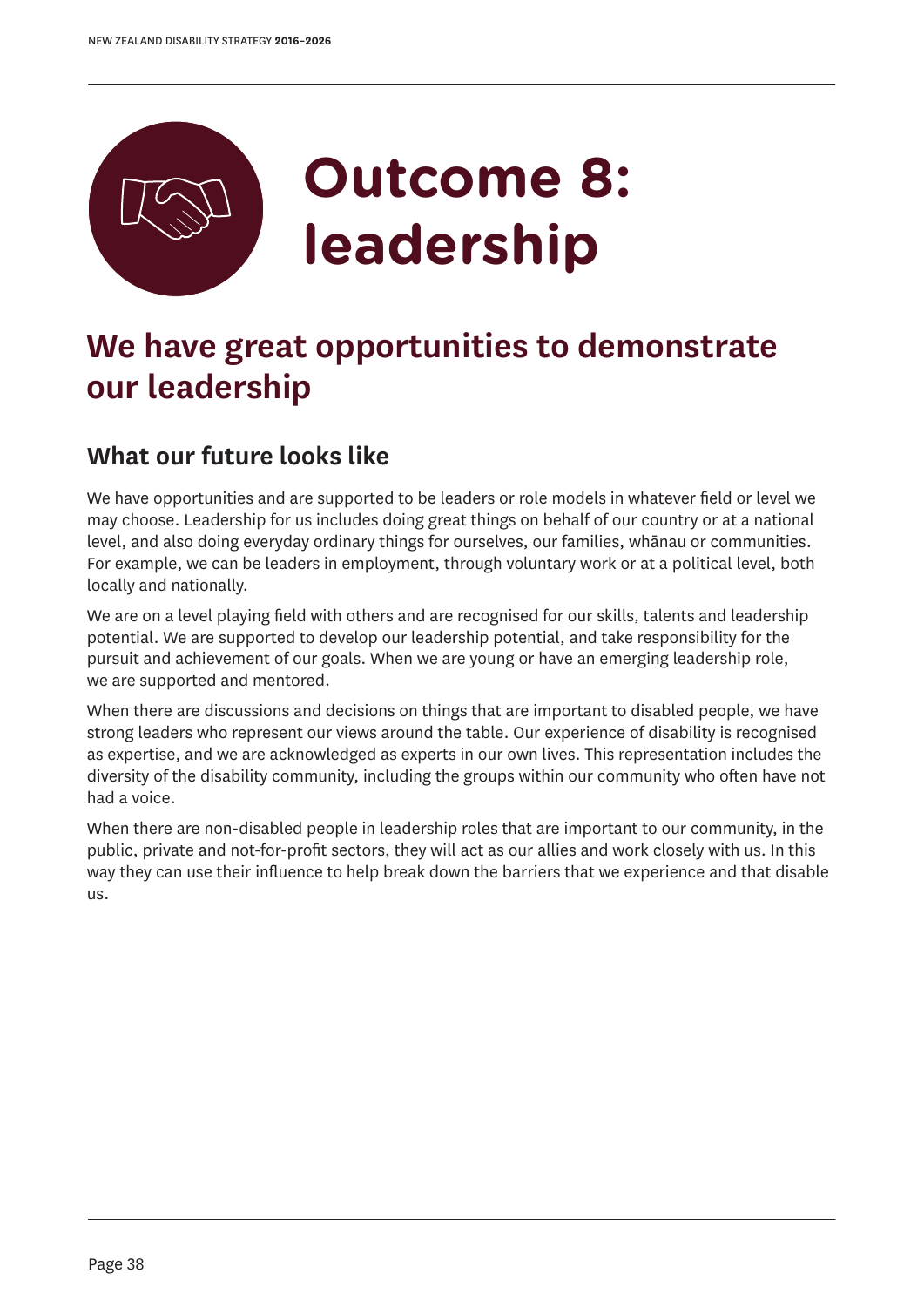#### **What this means:**

- **•** Disabled people are consulted on and actively involved in the development and implementation of legislation and policies concerning leadership, in particular where this is specific to them.
- **•** Disabled people are recognised as experts in their own lives.
- **•** People in leadership roles in the public, private and not-forprofit sectors will be supported to see themselves as allies to the disability community. They will work in partnership with disabled people on things that are important to them.
- **•** Decision-making on issues regarding leadership, in particular those specific to disabled people, is informed by robust data and evidence.

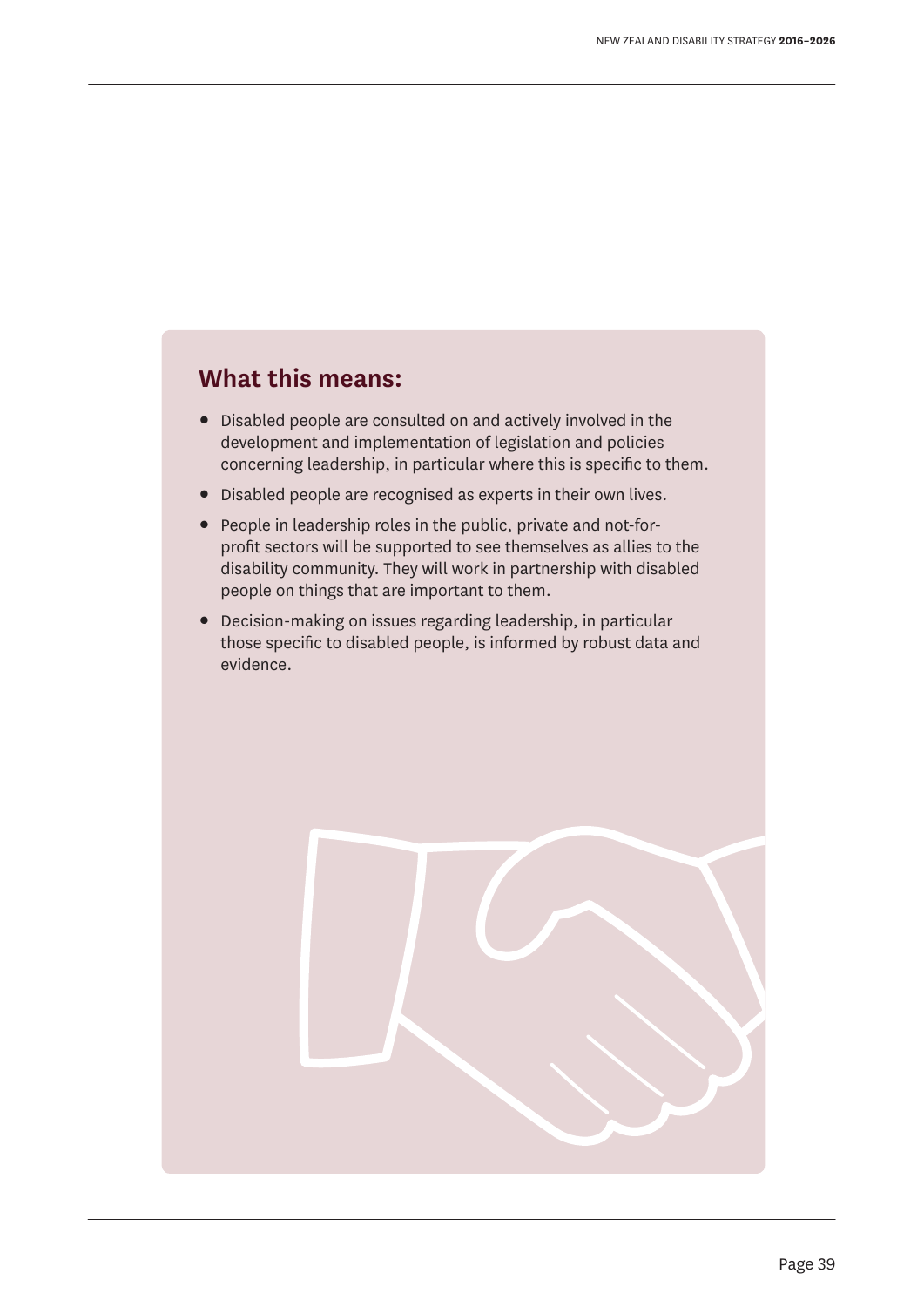## **Making it work**

#### **Figure 4 Governance and Monitoring**

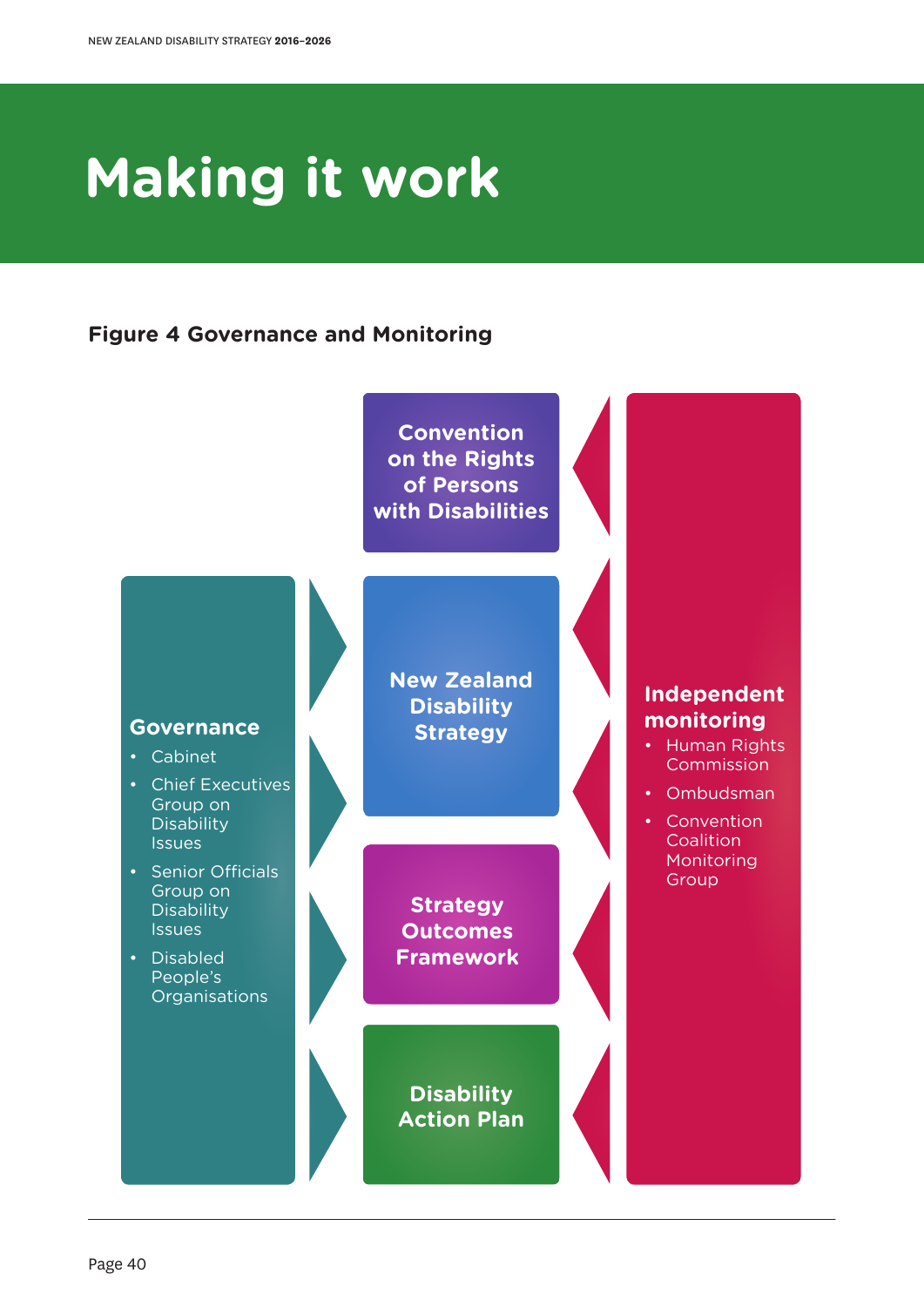### **This section outlines how the Strategy will be implemented.**

It has two parts:

- 1. Keeping on track with progress
- 2. Achieving practical action
	- **•** Disability Action Plan
	- **•** Governance
	- **•** Monitoring implementation
	- **•** Convention on the Rights of Persons with Disabilities making rights a reality
	- **•** Making sure the priorities are right how consultation will work.

An area of strength for the disability community and sector is that it is diverse, with a range of perspectives. This includes different experiences, areas of expertise and representation (either being representative of a particular group or more formally representing an organisation/group) and advocacy. This is sometimes referred to as wearing many different 'hats'. We are also recognised as experts in our own lives and making sure we are involved in decision-making on issues that impact on us leads to better quality results.

All of these perspectives are important in different ways for the governance and independent monitoring mechanisms, as well as the consultation processes that will support the effective implementation of this Strategy. These mechanisms and processes should aim to reflect the diversity and the changing nature of the disability community.

Figure 4 on the previous page reflects the governance and monitoring of the Strategy.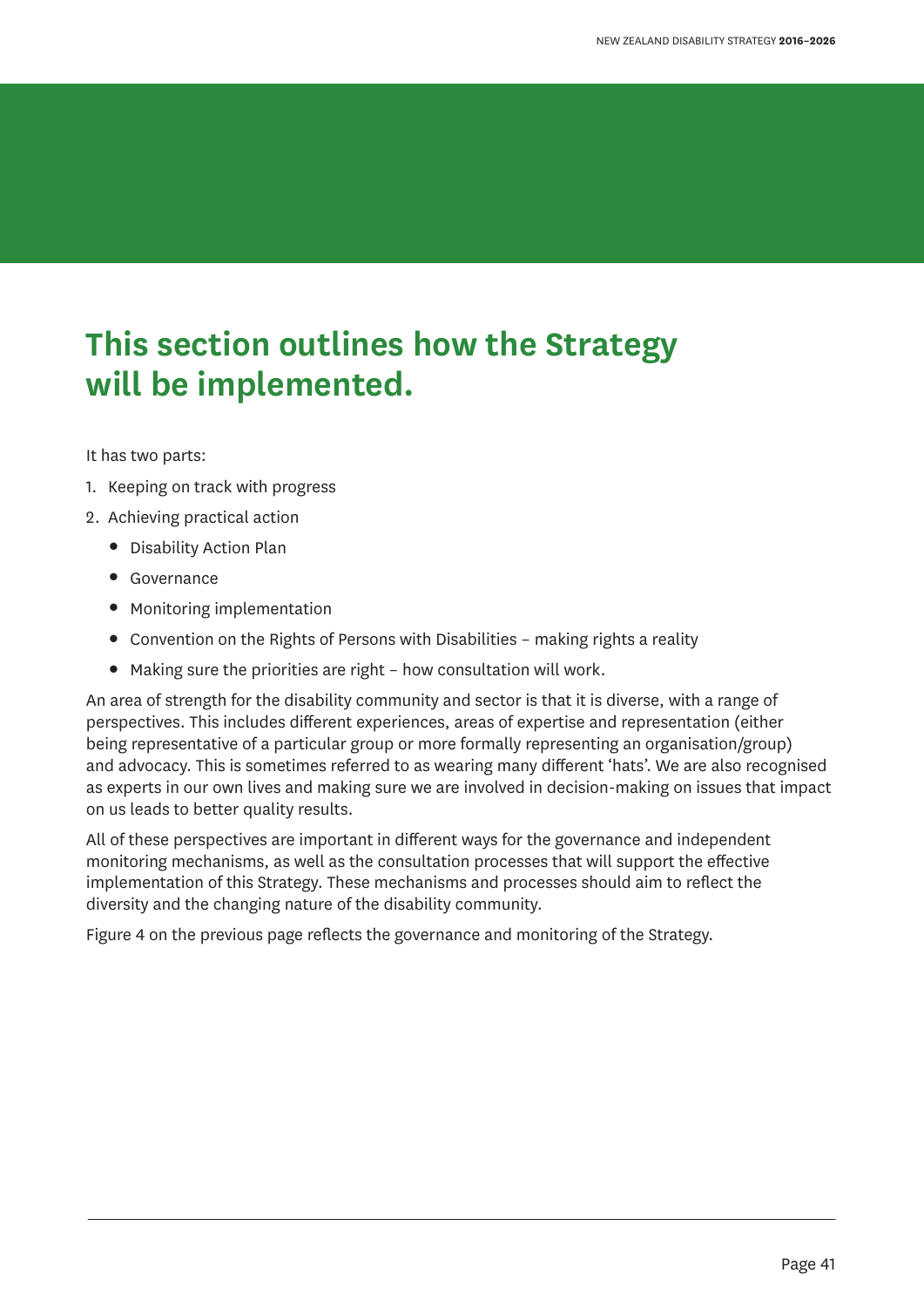#### **Keeping on track with progress**

It is a priority for the Government that progress toward implementing the Strategy remains on track. To monitor this, an Outcomes Framework will be developed with public consultation in 2017. The Outcomes Framework will outline how we will monitor progress against the Strategy. The framework will specify:

- **•** the targets and indicators (including for each outcome and the principles and approaches where appropriate)
- **•** where the information comes from
- **•** how often it will be collected
- **•** who is responsible for collecting it
- **•** where proxies are needed and how information gaps will be addressed. (Note: 'proxy' or 'proxies' means 'something similar'. Proxy indicators are used when the required data is not available, so a similar indicator is used instead.)

The Outcomes Framework will also help make sure there is continuous learning and improvement prior to a final evaluation of the Strategy in 2026.

Every year, the Minister for Disability Issues will report publicly to Parliament on the progress made to implement the Strategy against the Outcomes Framework. This will meet the requirement for the Minister to report under the New Zealand Public Health and Disability Act 2000. The reports will also be submitted to Cabinet to ensure they inform the development and update of Disability Action Plans.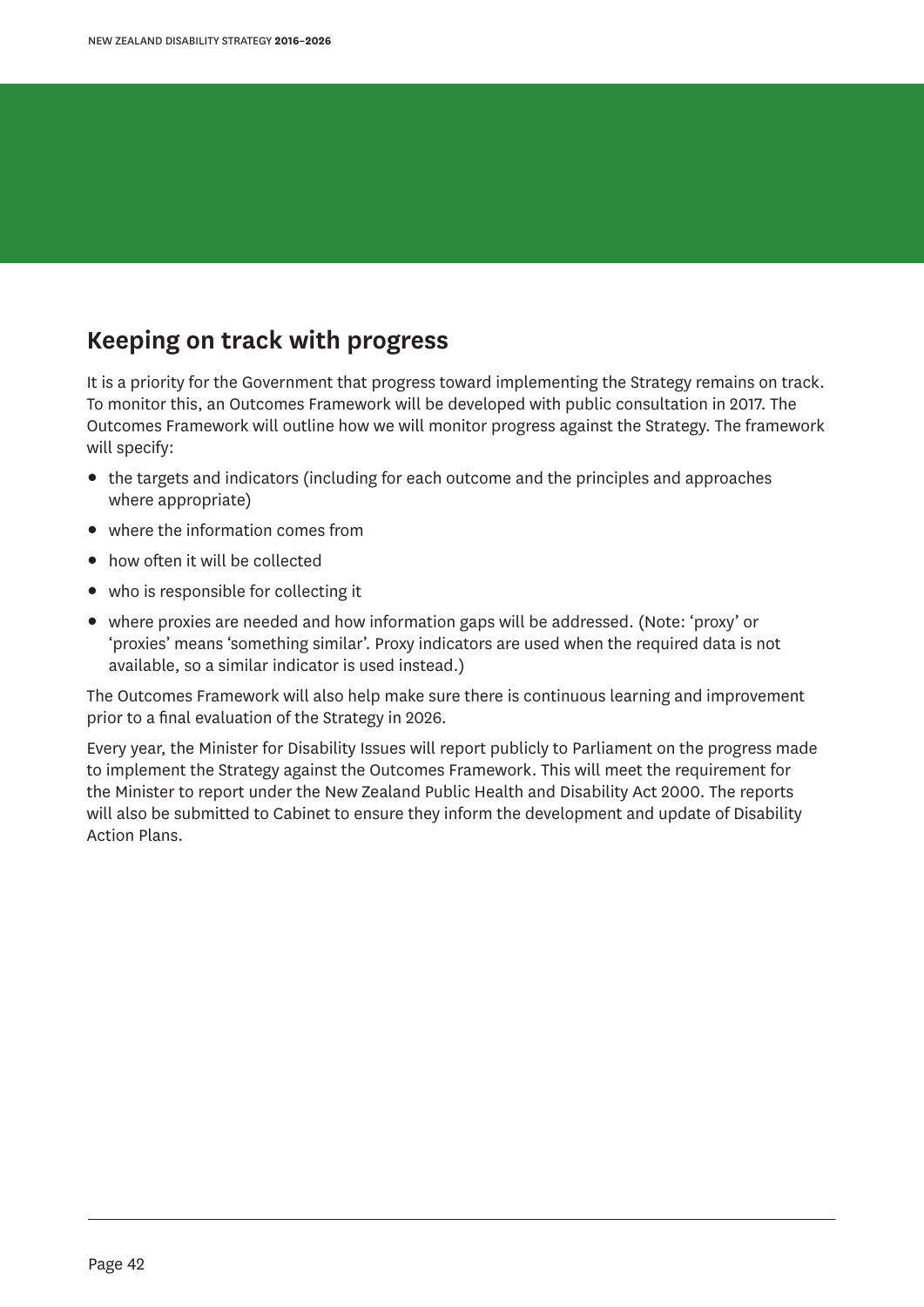#### **Achieving practical action**

#### **Disability Action Plan**

The Disability Action Plan (the Plan) will be the primary vehicle for implementation of this Strategy. Future plans will:

- **•** focus on high priority and significant actions for one or more government agencies (this will help make sure the Plan is manageable and easy to understand)
- **•** present a complete picture of the priorities in implementing the Strategy
- **•** support effective learning across government agencies, particularly in the application of the principles and approaches that are applied throughout the Strategy.

Future Plans will continue to cover a four-year period and they will be updated at the mid-point to ensure priorities remain relevant (that is after two years). Issues like funding or legislation need to be considered in the context of actions in the Plans rather than in this Strategy.

There are other strategies and plans that are also relevant to the Disability Strategy. A description of some of these links can be found on the Office for Disability Issues website.

#### **Governance**

As a Government Strategy, decisions on implementation will be made by Cabinet.

These will be informed by the existing governance mechanisms for the Disability Action Plan: the Chief Executives' Group on Disability Issues (and associated Senior Officials Group) and Disabled People's Organisations.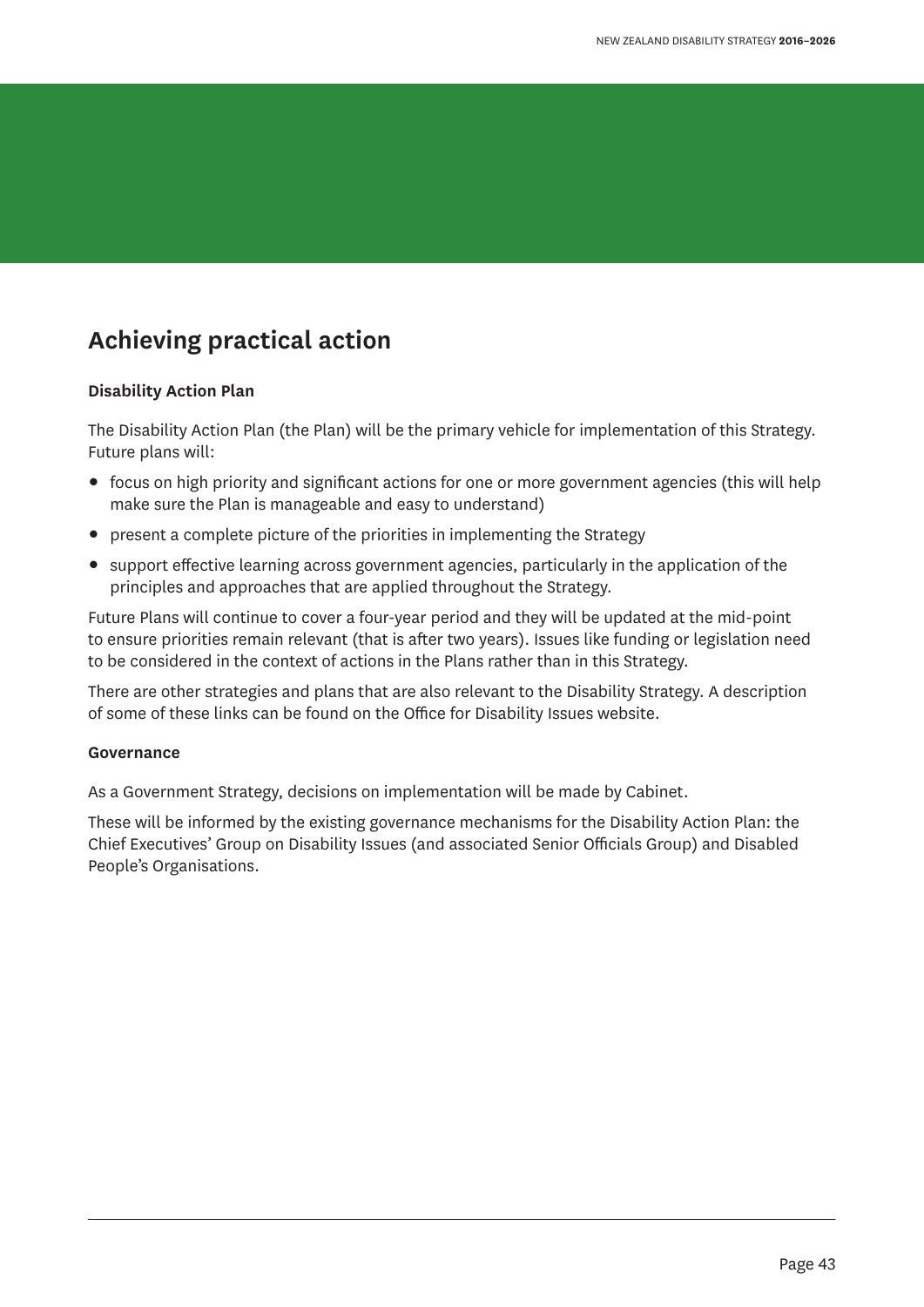#### **Monitoring implementation**

The Independent Monitoring Mechanism (IMM) will help provide an independent perspective on progress toward achieving the outcomes and goals of the Disability Strategy.

The IMM was established by the Government in 2011. It fulfils an obligation for the Government under the Convention to have an independent mechanism to promote, protect and monitor implementation under Article 33 of the Convention. It is made up of the Human Rights Commission, Office of the Ombudsman and the Convention Coalition Monitoring Group (a group of Disabled People's Organisations).

The Strategy is the primary vehicle for progressive realisation of the Convention. Therefore it is appropriate for the IMM to provide an independent perspective on implementation of the Strategy. This will not however, be seen to limit in any way, the IMM's mandate to monitor the Convention.

#### **Convention on the Rights of Persons with Disabilities – making rights a reality**

Every four years, the Government reports to and receives Concluding Observations from the United Nations Committee on the Rights of Persons with Disabilities. Concluding Observations recognise areas of good progress but also include recommendations on things that need to be improved.

The Concluding Observations will be included as part of the public consultation process to develop and update the Disability Action Plans. Recommendations from the IMM will also be considered as part of this consultation alongside those from the Committee.

Making the Concluding Observations and recommendations an integral part of implementation of the Disability Strategy will help make the rights of disabled people a reality.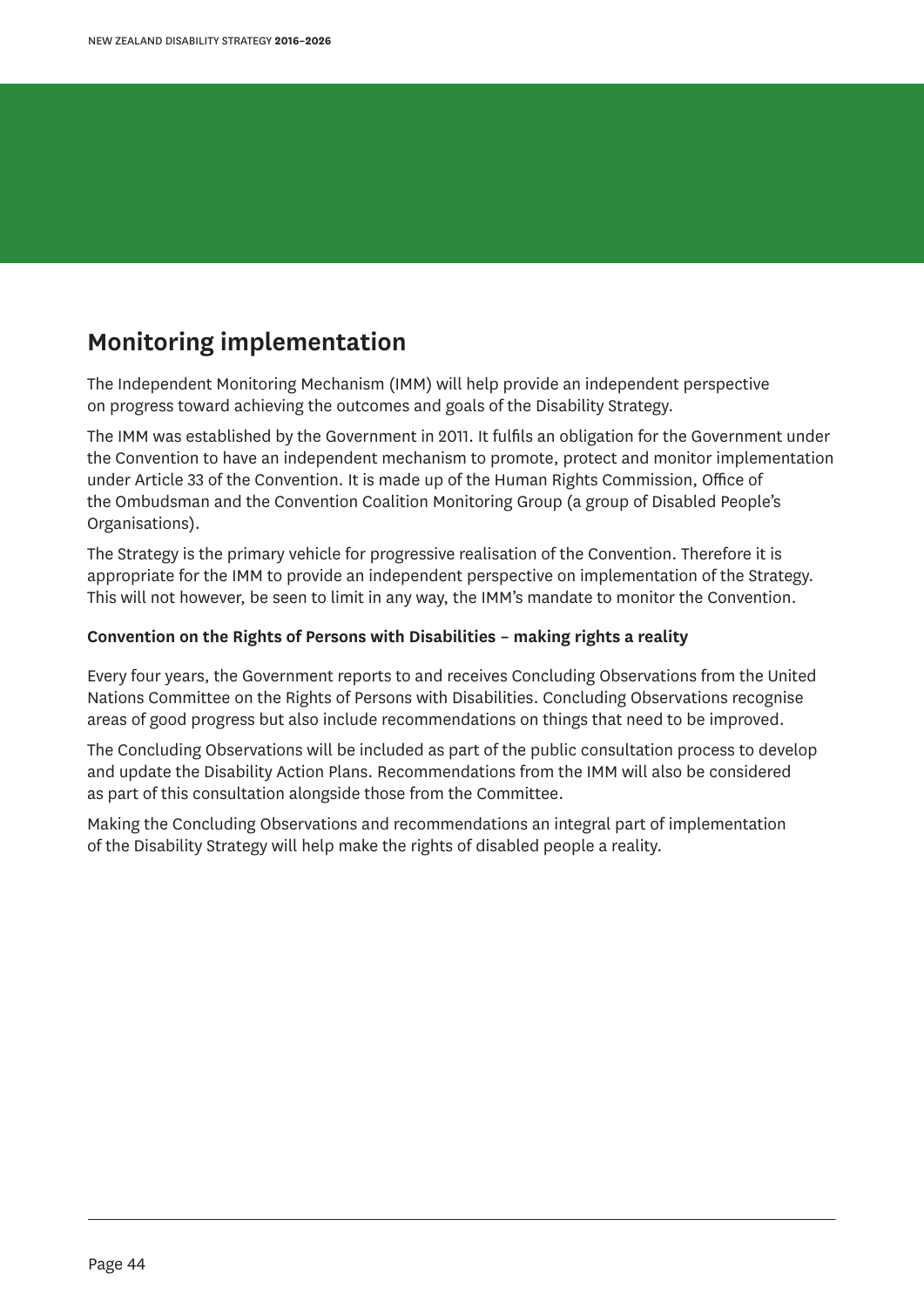#### **Consultation**

Every two years there will be public consultation to inform the development or update of the Disability Action Plans. There is a lot that needs to be done to make this Strategy work, and it is important that priorities for action are informed by what disabled people and the community says is most important to them.

The process for public consultation will reflect the diversity of the disability community as well as the principles of Te Tiriti o Waitangi and the Convention (including Articles 4.3).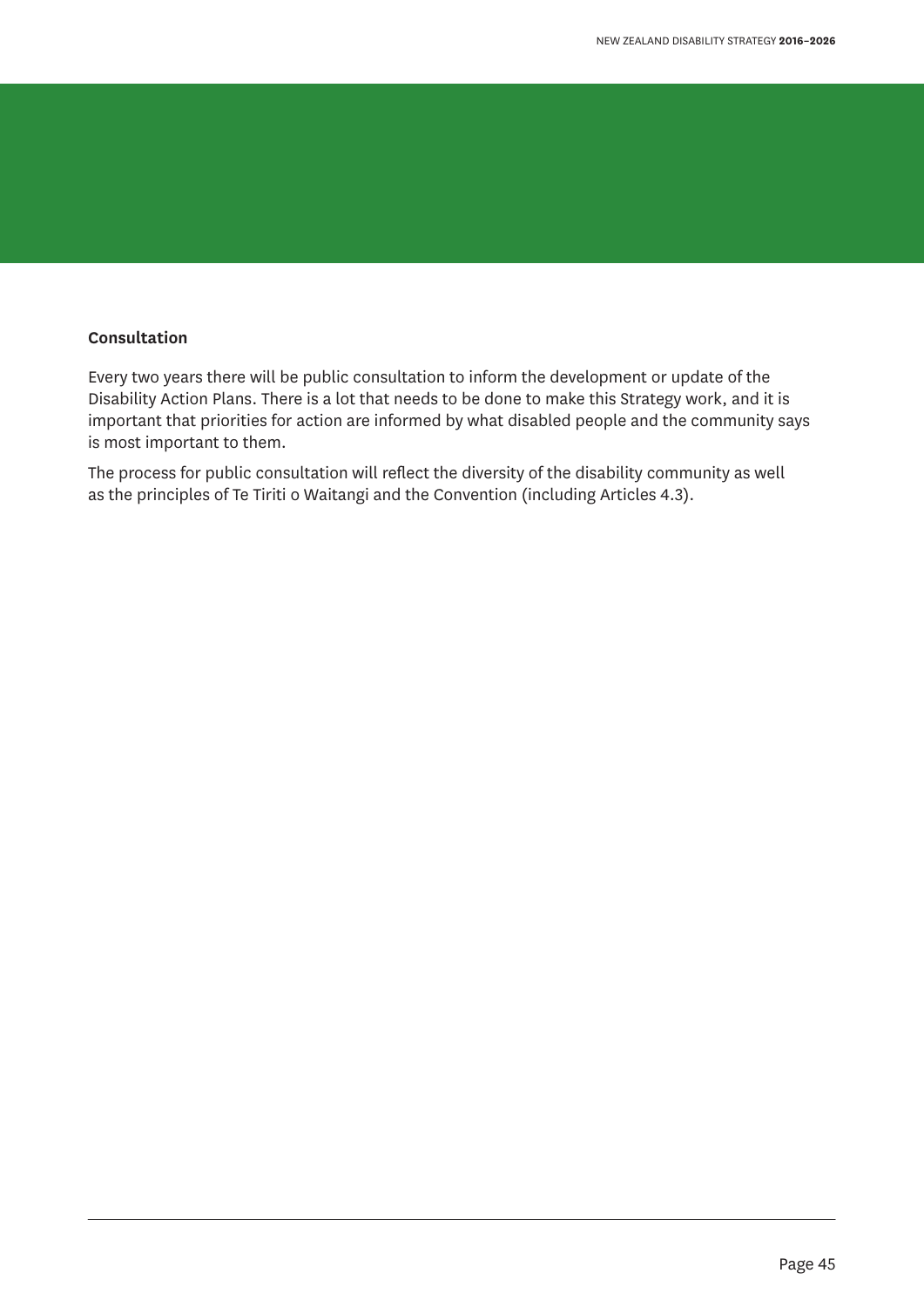### **Making it work – a schedule of implementation**

| Year | What happens                                                                                                                                                                                                                                                                                                                                                        |
|------|---------------------------------------------------------------------------------------------------------------------------------------------------------------------------------------------------------------------------------------------------------------------------------------------------------------------------------------------------------------------|
| 2016 | New Disability Strategy 2016-2026 agreed by Cabinet<br>$\bullet$                                                                                                                                                                                                                                                                                                    |
| 2017 | Public consultation process to develop the Outcomes Framework for the Strategy<br>Outcomes Framework for the Strategy agreed by Cabinet<br>$\bullet$<br>Update of the Disability Action Plan - to align with the new Strategy<br>Annual report from Minister for Disability Issues, including baseline information<br>against the Outcomes Framework where possible |
| 2018 | • Government reports to and receives Concluding Observations from the United<br>Nations Committee on the Rights of Persons with Disabilities<br>Government receives recommendations from the Independent Monitoring<br>Mechanism<br>Annual report from Minister for Disability Issues against Outcomes Framework                                                    |
| 2019 | Public consultation process to develop new Disability Action Plan (to include<br>$\bullet$<br>recommendations from the United Nations Committee/Independent Monitoring<br>Mechanism)<br>New Disability Action Plan (2019-2022) agreed by Cabinet<br>$\bullet$<br>• Annual report from Minister for Disability Issues against Outcomes Framework                     |
| 2020 | Annual report from Minister for Disability Issues against Outcomes Framework<br>$\bullet$                                                                                                                                                                                                                                                                           |
| 2021 | Public consultation process for mid-point update of Disability Action Plan<br>$\bullet$<br>Updated Disability Action Plan to be agreed by Cabinet<br>Annual report from Minister for Disability Issues against Outcomes Framework                                                                                                                                   |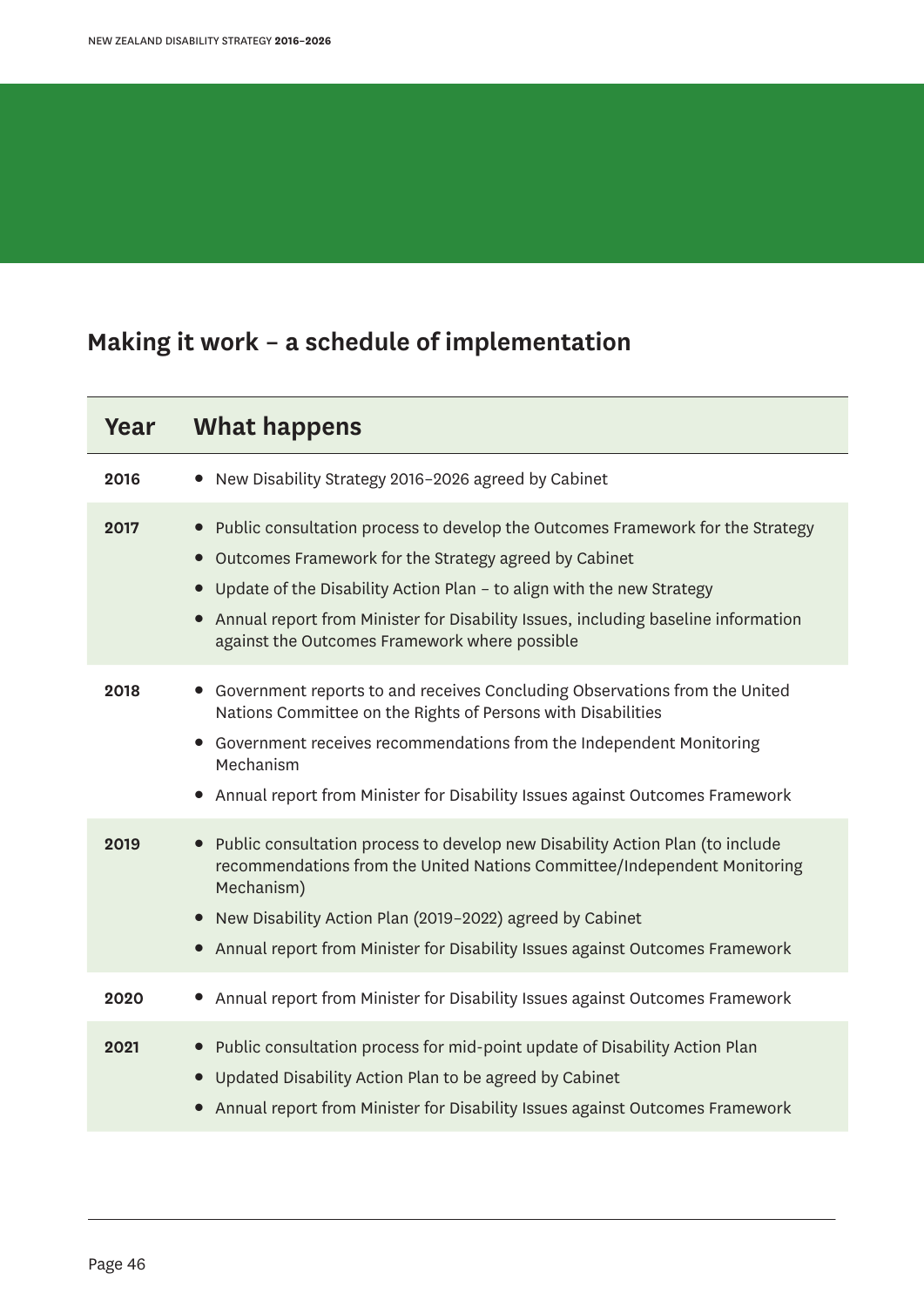Ξ

| Year | <b>What happens</b>                                                                                                                                                                                                                                                                                                                                                                                                            |
|------|--------------------------------------------------------------------------------------------------------------------------------------------------------------------------------------------------------------------------------------------------------------------------------------------------------------------------------------------------------------------------------------------------------------------------------|
| 2022 | Government reports to and receives recommendations from the United Nations<br>Committee<br>• Government receives report from the Independent Monitoring Mechanism<br>Annual report from Minister for Disability Issues against Outcomes Framework<br>$\bullet$                                                                                                                                                                 |
| 2023 | Public consultation process to develop new Disability Action Plan (to include<br>$\bullet$<br>recommendations from the United Nations Committee/Independent Monitoring<br>Mechanism)<br>New Disability Action Plan (2023-2026) agreed by Cabinet<br>$\bullet$<br>Annual update report from Minister for Disability Issues against Outcomes<br>$\bullet$<br>Framework                                                           |
| 2024 | Annual report from Minister for Disability Issues against Disability Outcomes<br>Framework                                                                                                                                                                                                                                                                                                                                     |
| 2025 | Public consultation process for mid-point update of Disability Action Plan<br>Annual report from Minister for Disability Issues against Outcomes Framework                                                                                                                                                                                                                                                                     |
| 2026 | Government reports to and receives recommendations from the United Nations<br>Committee<br>Government receives report from the Independent Monitoring Mechanism<br>$\bullet$<br>Evaluation of the Strategy (and Disability Action Plans)<br>$\bullet$<br>Annual report from Minister for Disability Issues against Outcomes Framework<br>$\bullet$<br>End of current Disability Strategy 2016-2026. Next steps to be confirmed |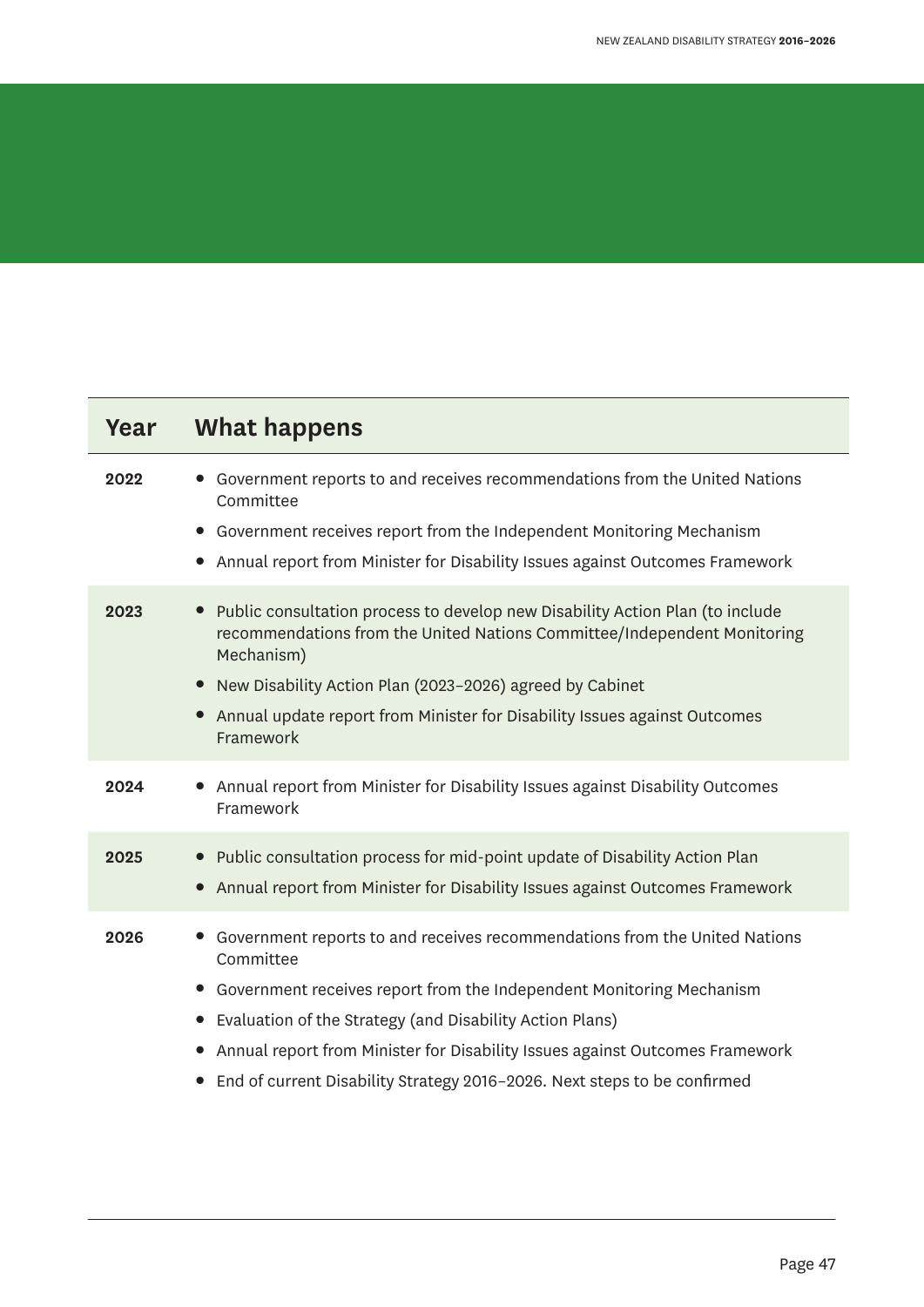## **Getting it going – who is involved**

Achieving the vision and outcomes of the Strategy will take all New Zealanders working together. With rights there also come responsibilities, for everyone. There are also some key groups who have particular responsibilities under the Strategy. They are:

- **• Disabled people, families, whānau, allies and the disability community and sector** providing input through governance, independent perspectives and public consultation.
- **• Cabinet** responsible for considering regular reports and making decisions on implementation of the Strategy through the Disability Action Plan.
- **• Ministerial Committee on Disability Issues** supports co-ordination of implementation across government.
- **• Independent Monitoring Mechanism** responsible for providing an independent perspective on implementation of the Strategy.
- **• Chief Executives' Group on Disability Issues (and Senior Officials Group) and Disabled People's Organisations** – responsible for governance and coordination of the Disability Action Plans.
- **• Government agencies** responsible for implementing the Strategy according to the priorities agreed in the Disability Action Plan.
- **• All New Zealanders** breaking down the barriers of a disabling society and supporting implementation of the Strategy.
- **• Local Territorial Authorities (City, District and Regional Councils)** consider their responsibility for disabled people in the space they oversee, in line with the Strategy and the Convention.
- **• Private sector, businesses and Non-Governmental Organisations** ensure their business as usual is inclusive and responsive to disabled people on an equal basis with others.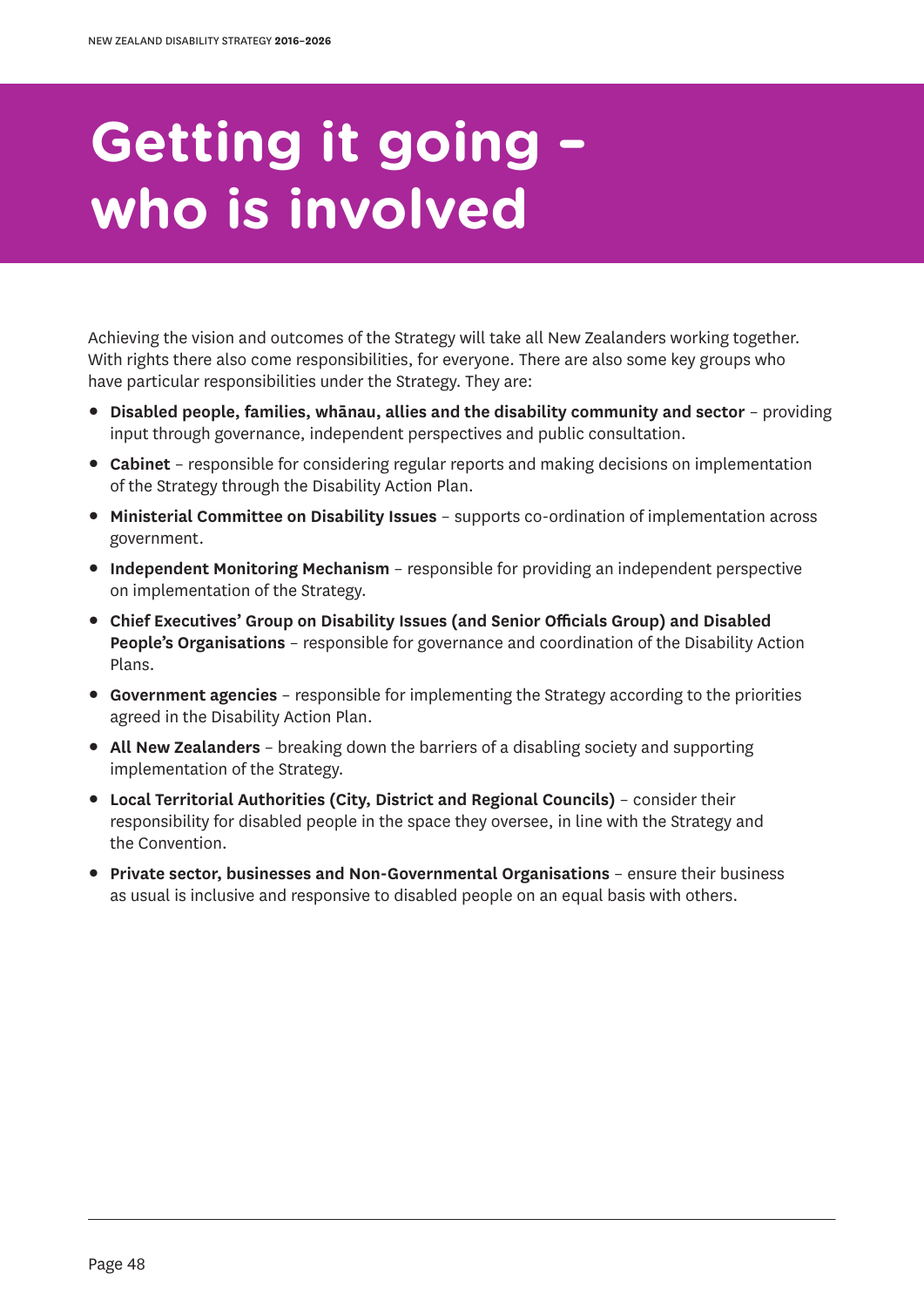## **Glossary**

**Barrier** is something that makes it difficult or impossible for people to do something

**Demography** is statistics about people, such as age and ethnicity

**Disability** is something that happens when people with impairments face barriers in society that limit their movements, senses or activities

**Disabled people** are people who have long-term physical, mental, intellectual or sensory impairments which in interaction with various barriers may hinder their full and effective participation in society on an equal basis with others. This is the understanding of disability in the Convention

**Enabling** is to provide with the ability or means to do something

**Equality** means that everyone gets the same opportunities

**Equity** is recognising that sometimes people need different things in order to be equal

**Impairment** is a problem with the functioning of, or the structure of someone's body

**Investing** is about spending time, energy or money on something

**Mainstream** means things including activities, services, supports, attitudes or ideas, that are open to everyone to use or participate in (for more detail of the disability context, see page 21)

**Non-disabling** is about removing the barriers in society that disable people with impairments

**Pedagogy** is the theory of teaching

**Proxy** means something similar.

**Reasonable Accommodation** is making necessary and appropriate modifications and adjustments not imposing a disproportionate or undue burden, where needed in a particular case, to ensure to persons with disabilities the enjoyment or exercise on an equal basis with others of all human rights and fundamental freedoms

**Twin-track approach** is making sure that mainstream activities and opportunities are inclusive of, and accessible to, all people and that specific activities and opportunities that are required by some people are also made available to those people (for more detail of the disability context, see page 21)

**Universal design** is good design that works for everyone (for more detail of the disability context, see page 21)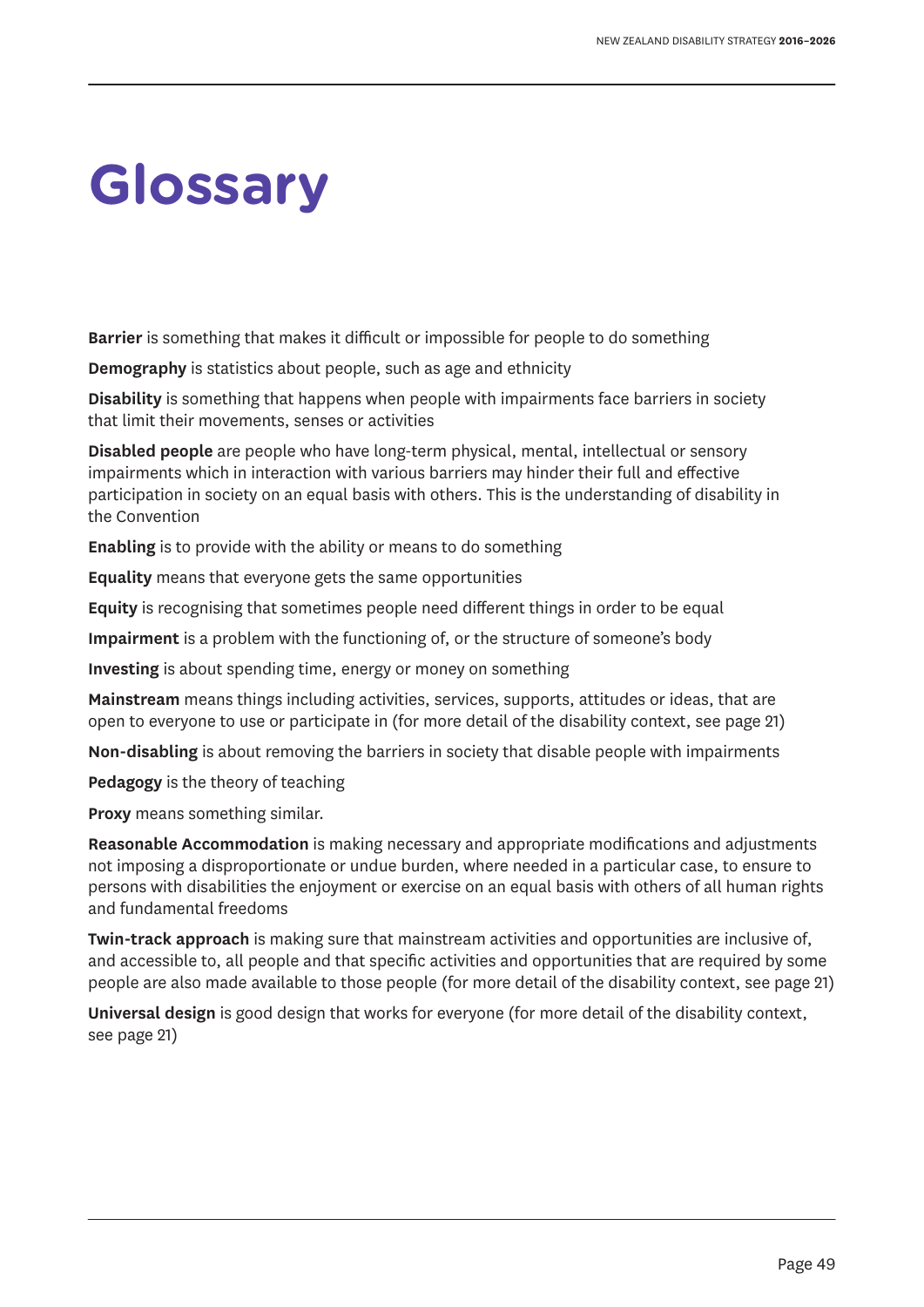## **Appendix 1 – The Reference Group**

Members of the New Zealand Disability Strategy Revision Reference Group (for further details on each member of the group please refer to the Office for Disability Issues website): **www.odi.govt.nz**

**Colleen Brown** MNZM, from Auckland, brings a families perspective.

**Robbie Francis**, from Hamilton, brings the perspective of young people and lived experience of disability.

**Lance Girling-Butcher** QSM, from New Plymouth is a nominated Disabled People's Organisations (DPOs) representative. Lance became blind as an adult.

**Peggy Koopman-Boyden** CNZM, from Hamilton brings an older person's perspective from research and personal experience.

**Clive Lansink**, from Auckland, is a nominated DPOs representative. Clive is blind and is a strong advocate for disabled people speaking for themselves.

**Victoria Manning (Co-Chair)** MNZM, from Wellington is also the Chair of the NZSL Board. Victoria is Deaf and also brings 20 years' experience in disability policy.

**David Matthews**, from Christchurch and Wellington, brings a service provider's perspective.

**Papaalii Seiuli Johnny Siaosi**, from Auckland, brings a perspective from mental health and addictions consumers, their families and Pasefika communities.

**Dr Martin Sullivan** QSO, from Palmerston North, brings his perspective as a disabled person.

**Hamish Taverner**, from Palmerston North, speaks up for the rights of people with learning disabilities. He brings the perspective of lived experience of this disability.

**Jonny Wilkinson**, from Whangarei, brings the perspective of a person with lived experience of disability.

**Gary Williams** MNZM, from Christchurch, is a self-employed disability consultant bringing over 40 years of expertise in the disability sector. Gary also brings a perspective of a Māori disabled person.

Government agencies had two representatives on the group. During the development of the Strategy, these representatives were Brian Coffey (Ministry of Education), Kathy Brightwell (Ministry of Health) and Sacha O'Dea (Ministry of Social Development).

Paul Brown from the Office of the Ombudsman was an observer.

Megan McCoy, Director of the Office for Disability Issues, Co-Chaired the reference group meetings.